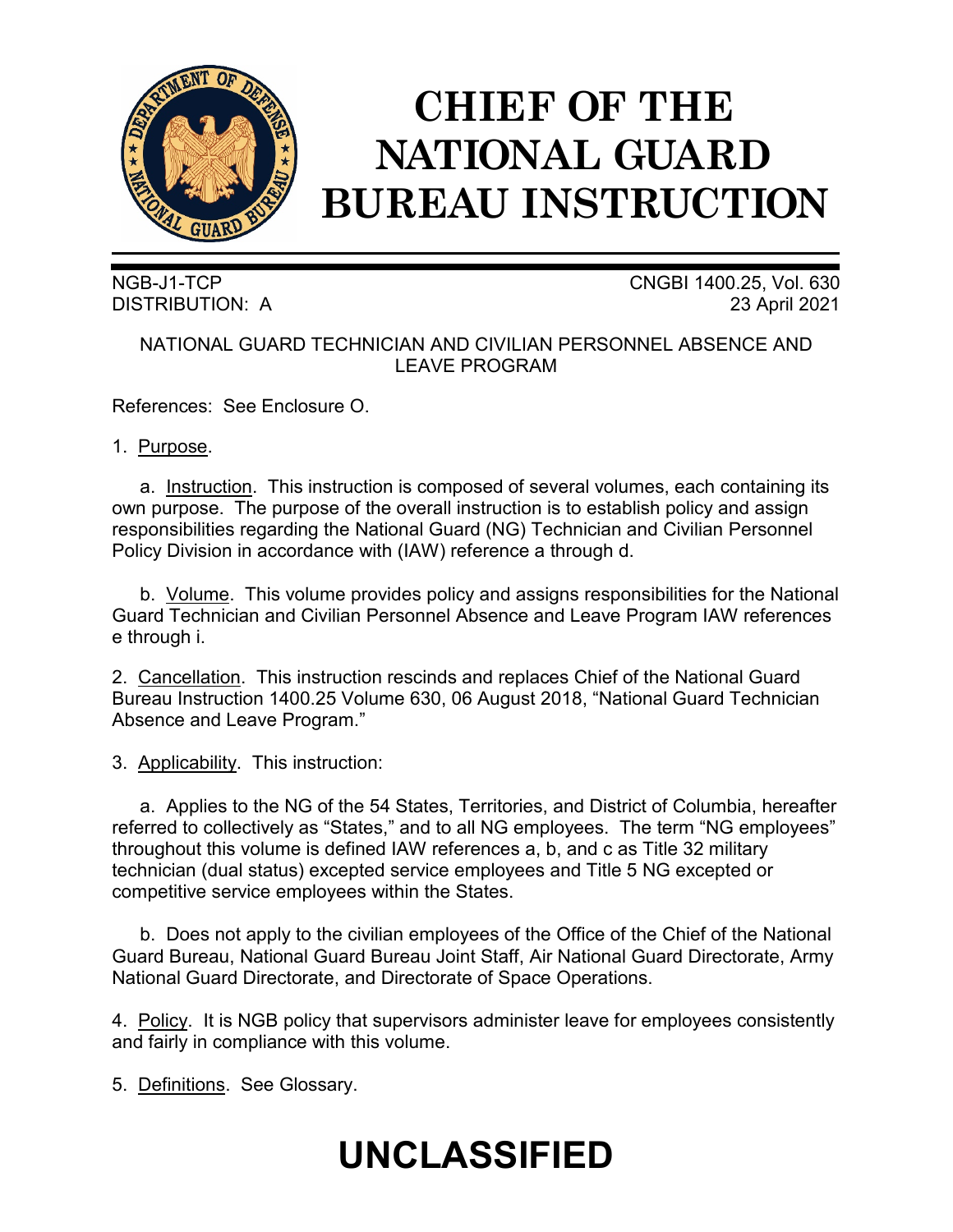6. Responsibilities. See Enclosure A.

7. Summary of Changes. This instruction is substantially revised.

8. Releasability. This instruction is approved for public release; distribution is unlimited. It is available at <https:// www.ngbpmc.ng.mil>.

9. Effective Date. This instruction is effective upon publication and must be revised, reissued, canceled, or certified as current every five years.

ERIC KLITTLE Major General, USA Director, Manpower and Personnel National Guard Bureau

Enclosures:

- A -- Responsibilities
- B -- Staff Functions
- C -- Annual Leave
- D -- Sick Leave
- E -- Voluntary Leave Transfer Program
- F -- Family Medical Leave
- G -- Military Leave
- H -- Leave Without Pay/Absent Uniformed Service
- I -- Overtime Work and Compensatory Time
- J -- Funeral Honors Duty Status
- K -- Other Paid Leave and Absence Without Leave
- L -- Weather And Safety Leave, Federal Holidays, and Court Leave
- M -- Miscellaneous Leave Categories
- N -- Intermixing of Technician Duty and Military Status
- O -- References
- GL -- Glossary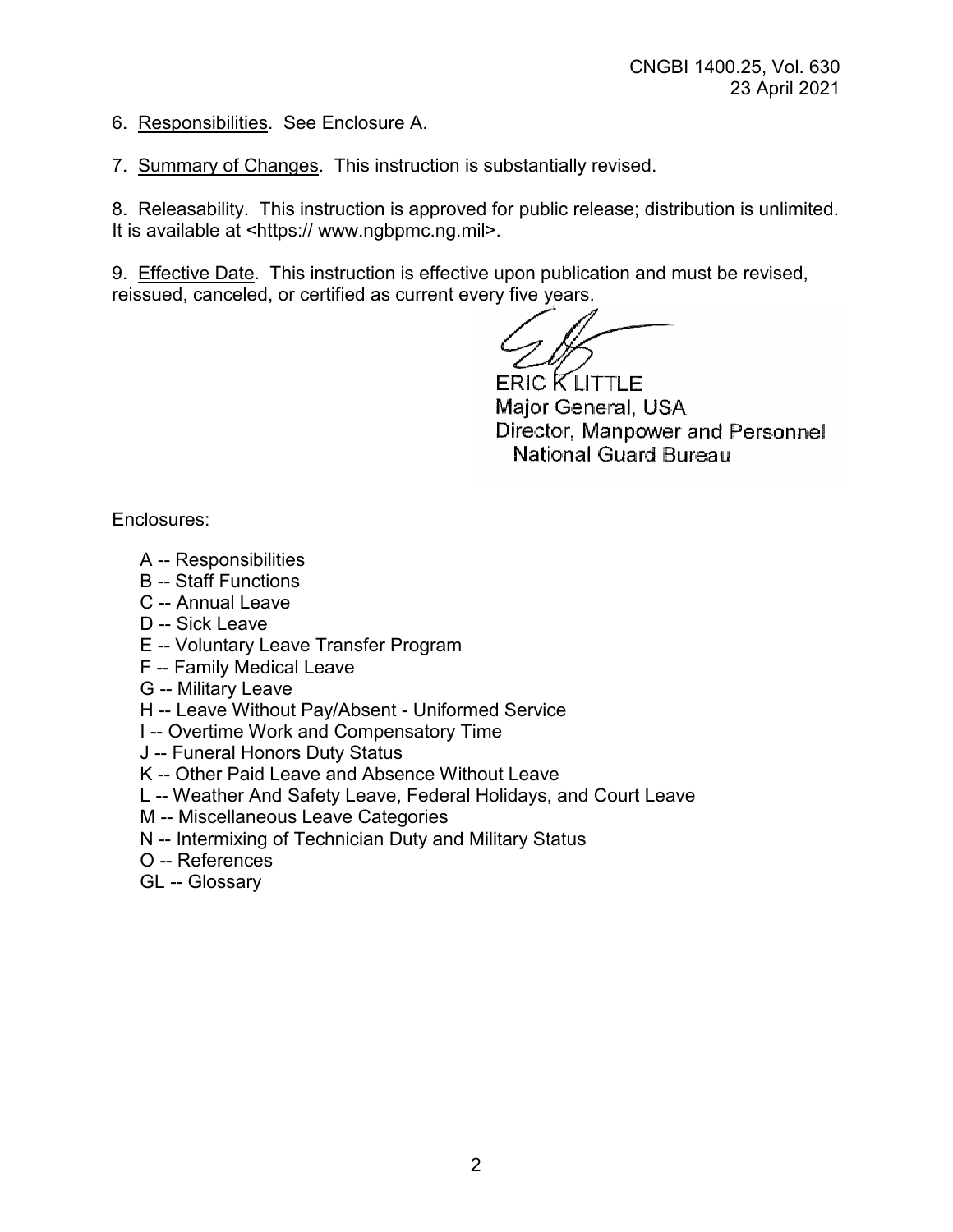# ENCLOSURE A

## RESPONSIBILITIES

#### 1. The Adjutants General (TAGs) and the Commanding General of the District of Columbia. TAGs and the Commanding General will:

a. Establish an Absence and Leave Program for their State, Territory, or the District of Columbia.

b. Ensure adequate planning to provide scheduled vacation periods and otherwise grant or direct the use of annual leave.

c. Establish the minimum charge for leave and the conditions under which leave will be advanced, restored, or forfeited.

d. Establish when leave requests will be submitted, when documentation is required, and what documentation is acceptable.

e. Establish and administer local procedures to permit the voluntary transfer of annual leave, which will allow an employee to participate in the Voluntary Leave Transfer Program (VLTP).

f. Establish, if necessary, and administer local procedures to permit the participation in the Voluntary Leave Bank Program.

g. Follow all applicable Federal laws, regulations, and guidance regarding the approval and management of administrative leave and excused absence.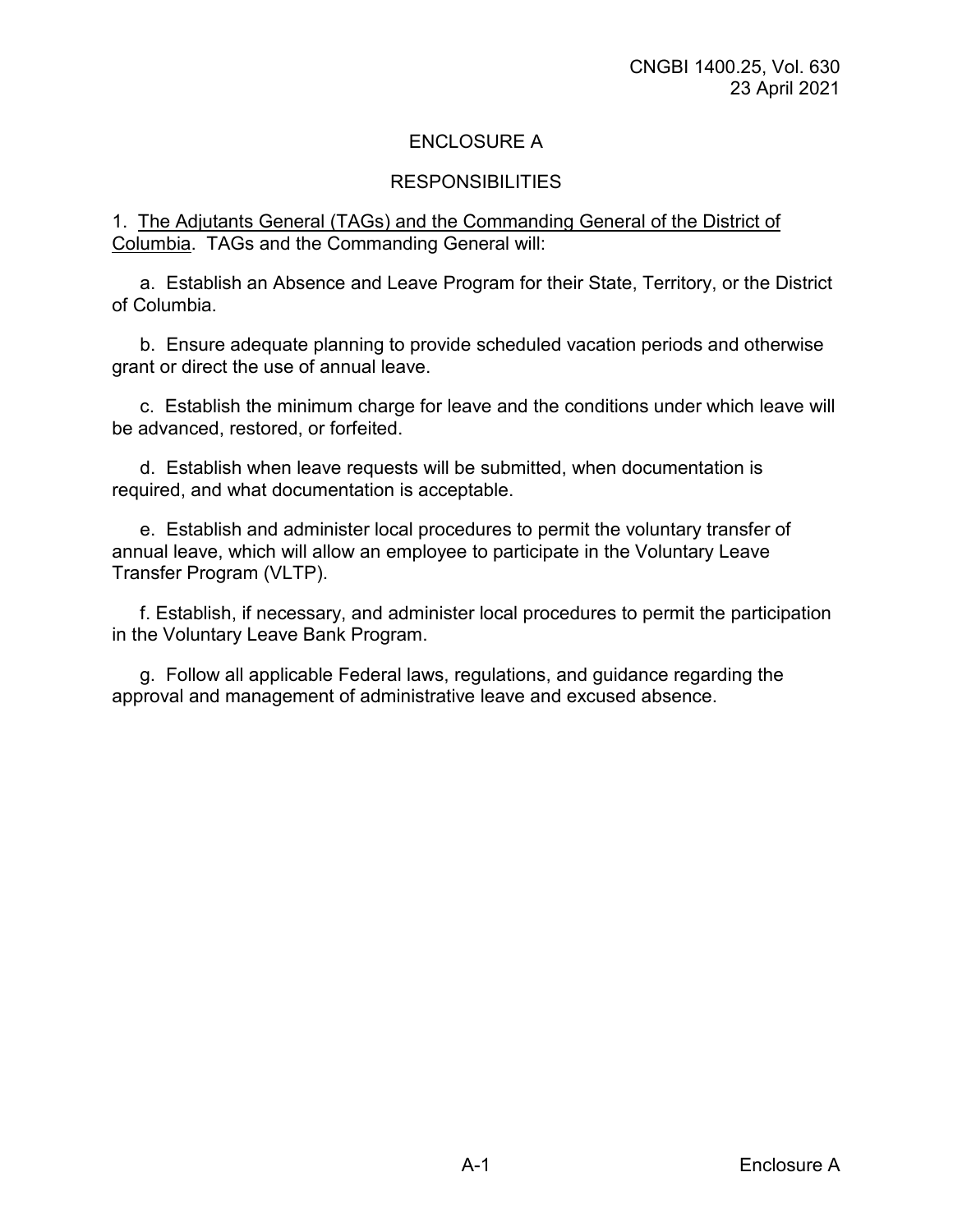# ENCLOSURE B

## STAFF FUNCTIONS

#### 1. Human Resources Officers (HROs). HROs should:

a. Issue regulatory guidance and administer and publicize the Absence and Leave Program IAW all applicable Federal laws, regulations, and guidance.

b. Ensure their State Absence and Leave Program provides training and support to supervisors and managers on absence and leave requirements.

c. Use the Uniformed Services Employment and Reemployment Rights Act checklist to process employees Absent -- Uniformed Service (AUS) (formerly called Leave Without Pay [LWOP] -- Uniformed Service).

2. Human Resources Specialist. The Human Resources Specialist should:

a. Serve as program manager for the State Absence and Leave Program.

b. Provide advice, assistance, and training to commanders, managers, and supervisors on effective use of and participation in the program.

c. Provide training and orientation to all employees and military members regarding their State Absence and Leave Program.

3. Customer Service Representatives. Customer Service Representatives should establish a separate account for restored leave.

4. Employees. Employees are responsible for submitting their requests for leave (annual, sick, compensatory time–regular, compensatory time–travel, or time-off award) on Office of Personnel Management (OPM) Form 71, "Request for Leave or Approved Absence."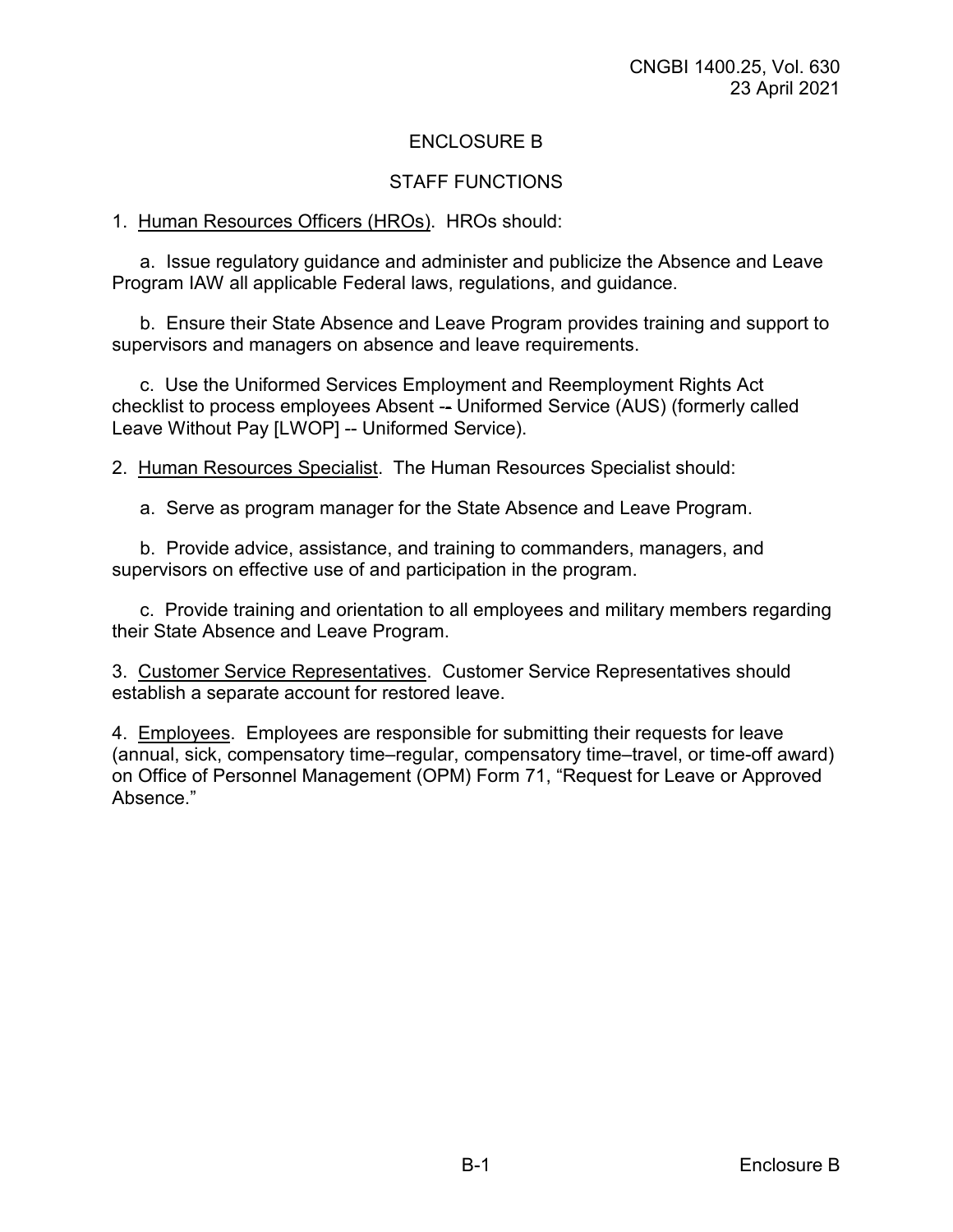# ENCLOSURE C

### ANNUAL LEAVE

1. Annual Leave. Annual leave is absence with pay for personal and emergency purposes; it may be used by employees annually for vacations, rest and relaxation, and personal business or emergencies. Employees will receive a lump-sum payment for accumulated and accrued annual leave when they separate from Federal service or enter on active duty in the Armed Forces and elect to receive a lump-sum payment.

2. Annual Leave Earned. See Table 1 for annual leave accrual rates.

a. Full-Time. Full-time employees with less than three years of creditable Federal service earn four hours of annual leave per biweekly pay period. Full-time employees with three years but less than 15 years of creditable Federal service earn six hours of annual leave per biweekly pay period, with four additional hours in the last pay period. Full-time employees with 15 or more years of creditable Federal service earn eight hours per biweekly pay period. Employees must be employed for the full biweekly pay period to be entitled to accrue annual leave for that period.

b. Part-Time. Part-time employees with regularly scheduled tours of duty earn leave for the time they are in a pay status. Part-time employees with less than three years of creditable Federal service earn one hour for each 20 hours in a pay status. Part-time employees with three years but less than 15 years of creditable Federal service earn one hour of annual leave for each 13 hours in a pay status. Part-time employees with 15 or more years of creditable Federal service earn one hour of annual leave for each 10 hours in a pay status.

c. Pay Status. Hours in a pay status in excess of an activity's basic working hours (normally 80) in a pay period are disregarded in computing the leave earnings of a parttime employee.

d. Appointments. All full-time, part-time, permanent, indefinite, and temporary employees appointed to positions in excess of 90 days are entitled to annual leave. Temporary employees with an appointment of less than 90 days are entitled to annual leave only after being currently employed for a continuous period of 90 days under successive appointments without a break in service. After completing the 90-day period of continuous employment, the employee is entitled to be credited with the leave that would have accrued during that period.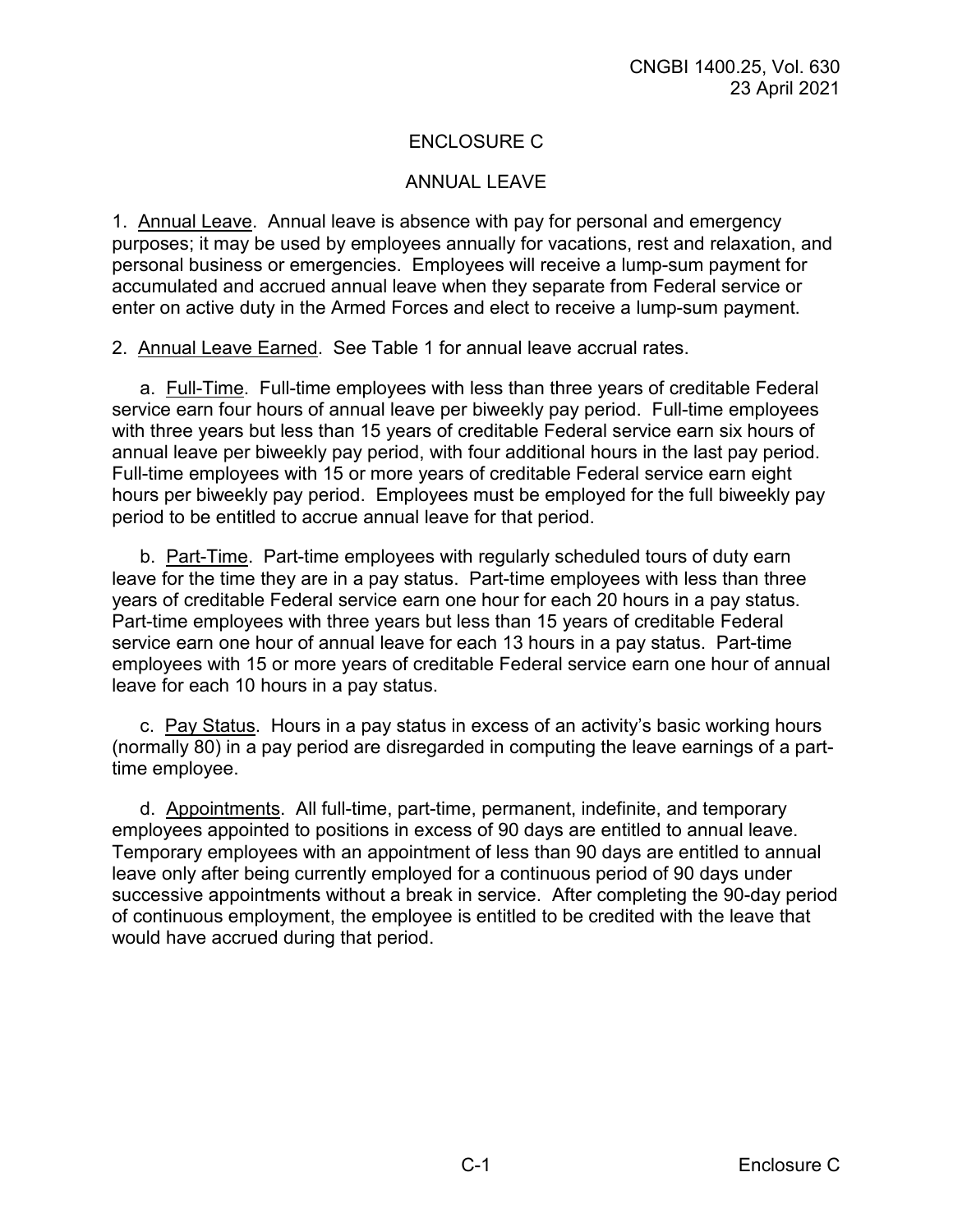| <b>Employee Type</b>             | <b>Less than Three</b><br><b>Years of Service</b>                                                                   | <b>Between Three</b><br>and Fifteen Years<br>of Service                                                               | <b>Fifteen or More</b><br><b>Years of Service</b>                                                                   |
|----------------------------------|---------------------------------------------------------------------------------------------------------------------|-----------------------------------------------------------------------------------------------------------------------|---------------------------------------------------------------------------------------------------------------------|
| <b>Full-time</b><br>employees    | $\frac{1}{2}$ day (4 hours) for<br>each pay period                                                                  | $\frac{3}{4}$ day (6 hours) for<br>each pay period,<br>except $1\frac{1}{4}$ days<br>(10 hours) in last<br>pay period | 1 day (8 hours) for<br>each pay period                                                                              |
| <b>Part-time</b>                 | 1 hour for each                                                                                                     | 1 hour for each                                                                                                       | 1 hour for each                                                                                                     |
| employees                        | 20 hours in a pay<br>status                                                                                         | 13 hours in a pay<br>status                                                                                           | 10 hours in a pay<br>status                                                                                         |
| <b>Uncommon tours</b><br>of duty | (4 hours) times<br>(average # of hours<br>per biweekly pay<br>period) divided by<br>$80 =$ biweekly<br>accrual rate | (6 hours) times<br>(average # of hours<br>per biweekly pay<br>period) divided by<br>$80 =$ biweekly<br>accrual rate   | (8 hours) times<br>(average # of hours<br>per biweekly pay<br>period) divided by<br>$80 =$ biweekly<br>accrual rate |

**Table 1**. Annual Leave Accrual Rates for Lengths of Service

3. Minimum Charge of Leave. Unless TAG establishes a minimum charge of less than one hour, or establishes a different minimum charge through negotiations, the minimum charge for leave is one hour, and additional charges are in multiples of one hour. Minimum charges of less than six minutes will not be established, IAW reference h.

4. Scheduling Annual Leave. Supervisors are responsible for approving all leave. The final date to schedule annual leave applies only to situations involving the possible forfeiture and restoration of annual leave. Annual leave should be scheduled in writing before the start of the third biweekly pay period prior to the end of the leave year. Employees should be sure to schedule and use annual leave throughout the leave year and not wait until the end of the leave year to schedule it. If the employee forfeits annual leave because the supervisor did not approve the leave or request a determination that a public exigency exists, preventing the employee from using the leave, the supervisor's negligence constitutes administrative error and the employee's leave must be restored.

5. Supervisors' Request for Additional Information to Grant Annual Leave. Employees are not required to provide supervisors with an explanation for taking leave. However, the absence of such information may result in denial of leave based on project-related deadlines or workload of the agency.

6. Advanced Annual Leave. TAG has discretion to advance annual leave to an employee in an amount not to exceed the amount the employee would accrue within the leave year. An employee should not be advanced annual leave when it is known (or reasonably expected) that the employee will not return to duty, for example, when the employee has applied for disability retirement. Employees who separate from Federal service are required to refund the amount of advance leave for which they are indebted,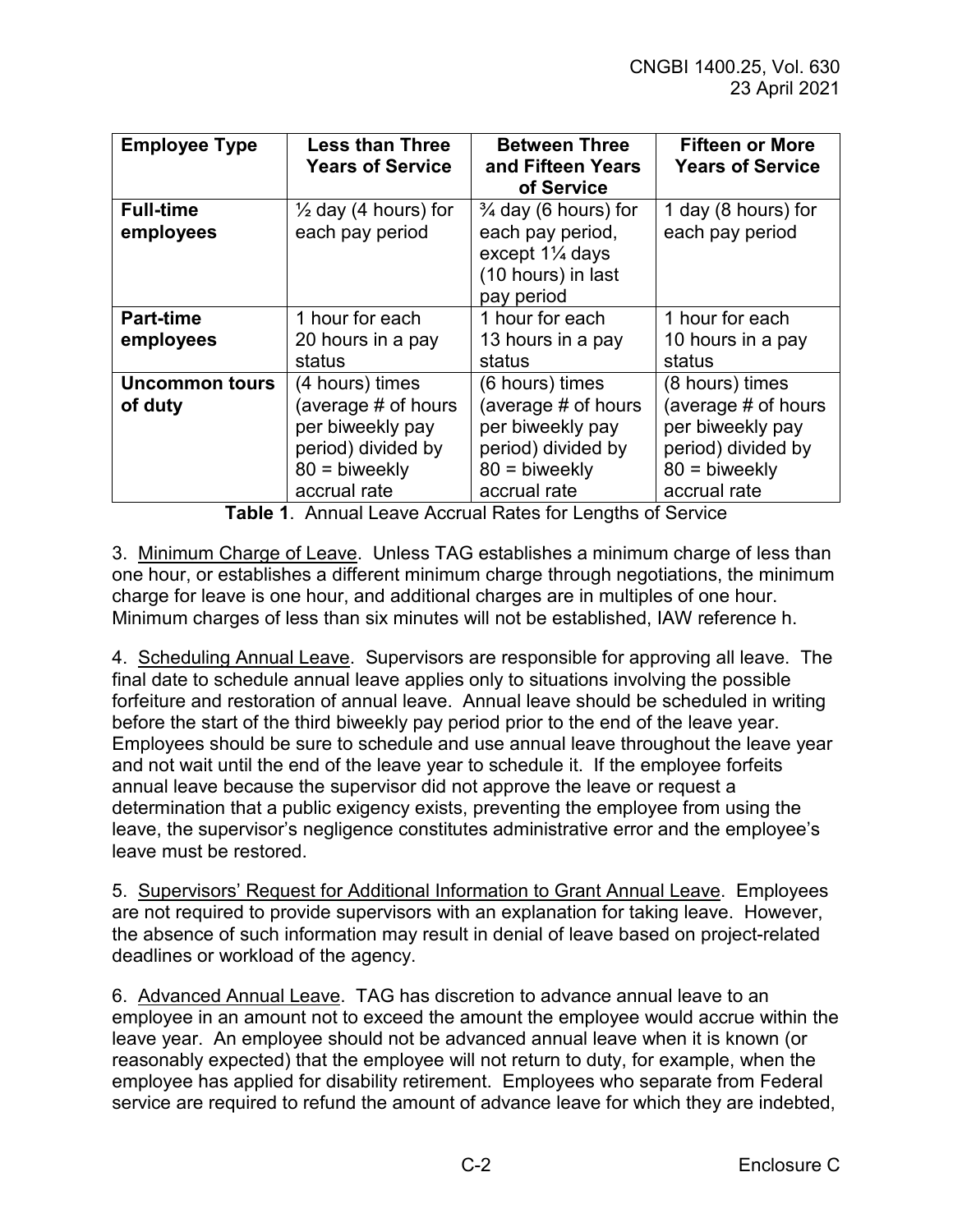as appropriate. An employee separating from Federal service must repay any advance annual leave unless the separation is caused by death, disability retirement, or a disability that prevents the employee from returning to duty or continuing in the Service, and which is the basis of the separation, as determined by the HRO and based on medical evidence. The advanced leave of employees pending separation (such as employees on temporary appointments or whose retirement is planned) may not exceed the amount that can be repaid by accrual before their separation.

7. Forfeiture of "Use or Lose" Annual Leave. "Use or lose" is the amount of annual leave that is in excess of the maximum of 240 hours (30 days) accrued per year IAW section 6304 reference e. Excessive annual leave is forfeited if not used by the last day of the leave year.

8. Restoration of Forfeited Annual Leave. Leave forfeited through an administrative error, exigency of the public business, or sickness may be restored. For forfeited leave to be restored, the leave must have been requested, approved, and scheduled in writing before the start of the third biweekly pay period to the end of the leave year. TAGs determine administrative errors.

a. Exigency of the Public Business. A critical requirement such as an urgent need for the employee to be at work during a specific period when excess annual leave cannot be used, and leave was forfeited due to exigency of public business or sickness of the employee. Failure to use annual leave due to extended active duty is not considered an "exigency of the public business" for the purpose of restoring forfeited leave.

b. Sickness. A period of absence due to an employee's sickness or injury that occurred later in the leave year or was of such duration that the excess annual leave could not be rescheduled for use before the end of the leave year.

9. Request for Restoration Application Procedures and Approval Authority. Unless specified by local policy, employees must request restoration of annual leave. Requests should be in writing with full justification that led to the loss of leave, and must be endorsed by the supervisor. Employees must attach all supporting documentation. Restoration of forfeited annual leave is delegated to TAGs, who may delegate this authority to the HRO. However, any official whose leave would be affected by the decision may not make the determination.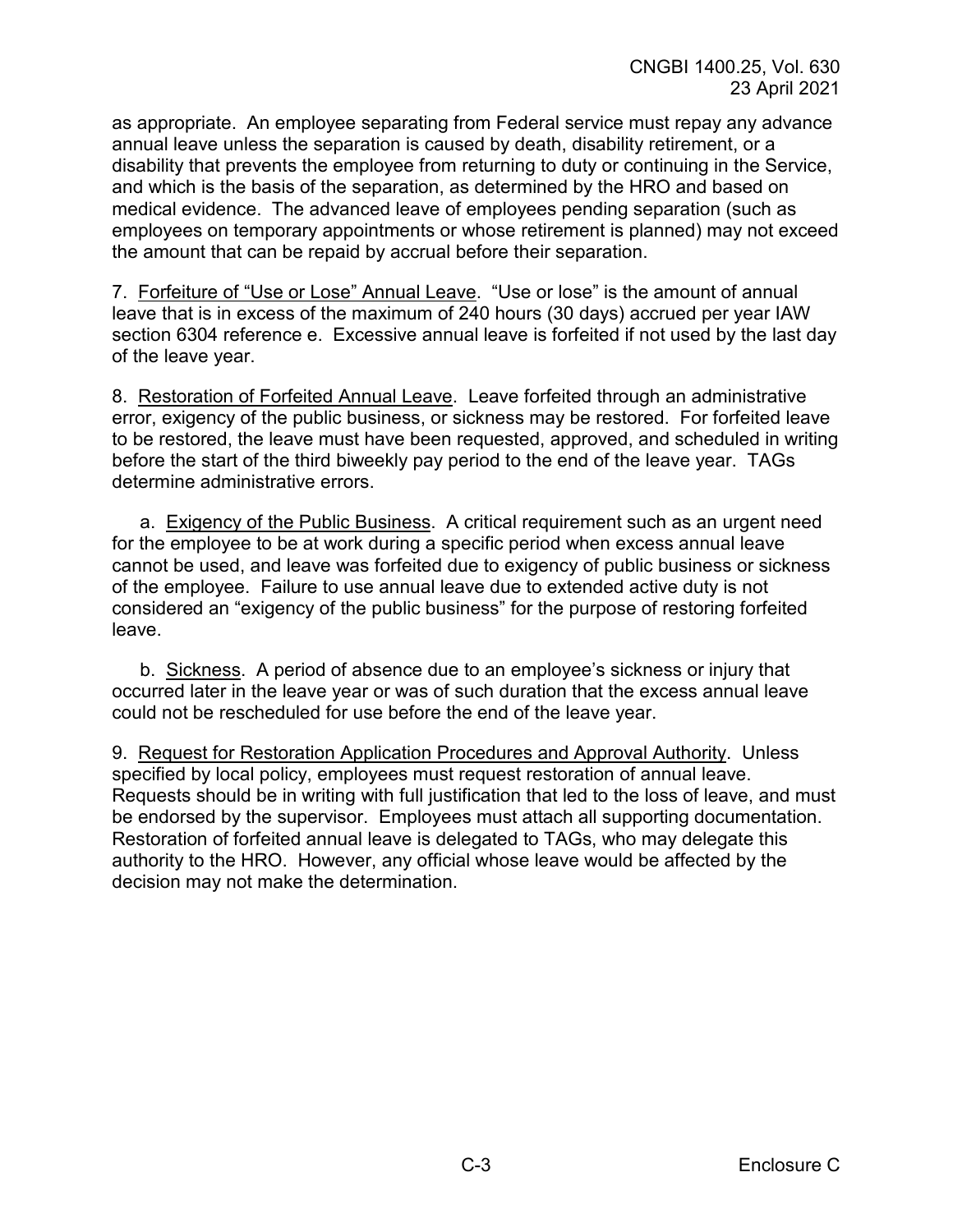10. Separate Account for Restored Annual Leave. Restored annual leave must be credited to a separate leave account identifying the date of restoration, the date of forfeiture, the amount credited for use, the amount of usage, and the unused balance. A request to use restored annual leave is to be charged to the restored leave account. Employees are required to submit OPM Form 71, clearly indicating the amount of leave to be charged to the restored leave account.

11. Time Limit for Use of Restored Annual Leave. Restored annual leave must be scheduled and used not later than the end of the leave year ending two years after the date of restoration of the annual leave because of administrative error; the date fixed by TAG as the date of termination of the exigency of public business; or the date the employee is determined to be recovered from illness or injury and able to return to duty. Restored annual leave that is not used within the established time limits is forfeited with no further right to restoration. Administrative errors may not serve as the basis to extend the time limit. Guidelines may be developed locally for the use of restored leave. In the case of small amounts, supervisors may require that employees use the restored leave before using current leave accruals. In cases of large amounts of restored leave (more than five days), consideration should be given to prorate the use over the entire two-year limit, as warranted. Restored annual leave that is not used within the established time limit is forfeited with no further right to restoration.

12. Disposition of Annual Leave Upon Separation. Employees are entitled to receive a lump-sum payment for all accumulated and accrued annual leave upon separation from employment. If the employee leaves the NG to accept a position in another Federal agency, lump-sum payment of annual leave is not authorized. If the leave is transferable to the new position, it must be transferred. Employees may elect to receive a lump-sum payment for accumulated and accrued annual leave when entering active duty in the Armed Forces.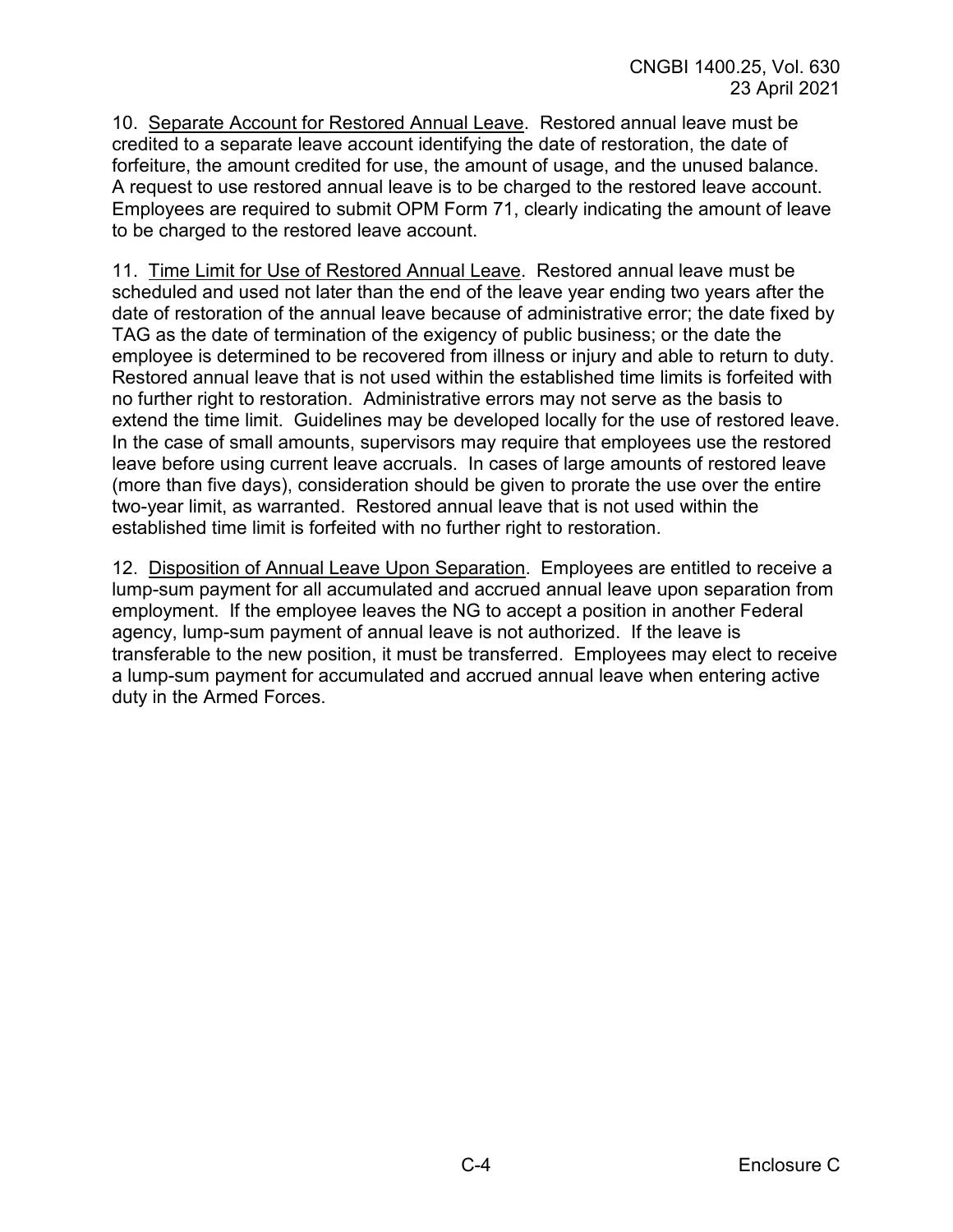# ENCLOSURE D

## SICK LEAVE

1. Sick Leave. Sick leave is a paid absence from duty when an employee requires medical, dental, or optical examination or treatment; is incapacitated for the performance of his or her duties by physical or mental illness, injury, pregnancy, or childbirth; or is providing care for a family member. All employees (permanent or temporary) regardless of work schedule (full or part-time) are entitled to earn and are eligible to use sick leave. There are no limitations on the amount of sick leave that can be accumulated. See Table 2.

#### **Sick Leave Options**

Full-time employees earn four hours of sick leave for each biweekly pay period.

Part-time employees earn one hour of sick leave for each 20 hours in a pay status. An employee is entitled to use up to 12 weeks (480 hours) of sick leave each leave year to provide care for a family member with a serious health condition.

An employee is entitled to use up to 13 days (104 hours) of sick leave for general family care (including bereavement) each leave year. If an employee previously used any portion of the 13 days of sick leave for general family care in a leave year, that amount must be subtracted from the 12-week entitlement.

If an employee has already used 12 weeks of sick leave to care for a family member with a serious health condition, the employee cannot use an additional 13 days in the same leave year for general family care purposes.

An employee is entitled to no more than a combined total of 12 weeks of sick leave each leave year for all family care purposes.

**Table 2.** Sick Leave Options

2. Granting Sick Leave. See Table 3 below.

### **Appropriate Reasons for Sick Leave**

To receive medical, dental, or optical examination or treatment.

Incapacitation for the performance of duties by physical or mental illness, injury, pregnancy, or childbirth.

When the presence of the employee would jeopardize the health of others on the job because of exposure to a communicable disease, or as determined by the health authorities having jurisdiction or by a health care provider.

Any activities relating to adoption of a child, including appointments with social workers, adoption agencies, travel, court proceedings, etc.

**Table 3.** Appropriate Reasons for Sick Leave

3. Requesting Sick Leave. Medical documentation may be requested for absences in excess of three consecutive days. Medical documentation may be required for lesser periods when there is reason or evidence to believe that sick leave is being abused. Employees are required to request advance approval for sick leave to attend to a family member receiving medical, dental, or optical examination or treatment; to care for a sick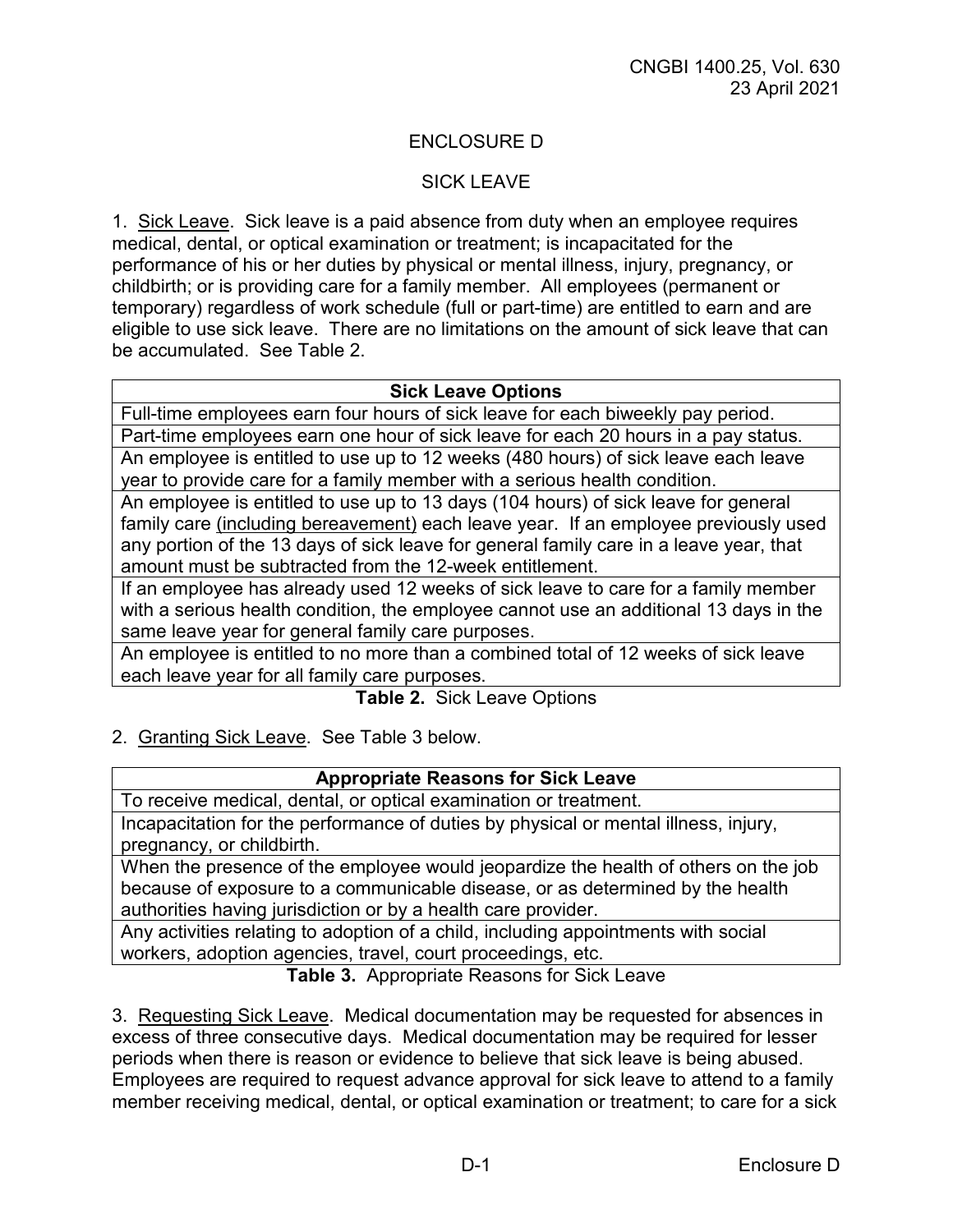family member or one with a serious health condition; for bereavement purposes; and for adoption-related proceedings; to the greatest extent possible under the circumstances.

a. TAGs will make the determination as to acceptable evidence, as provided in a locally developed and approved policy or collective bargaining agreement.

b. TAGs may consider an employee's self-certification as a reason for the absence as administratively acceptable evidence. An employee must provide administratively acceptable evidence or medical documentation within 15 days of the supervisor's request or as specified in a policy or collective bargaining agreement. If the employee is unable to provide the required document within the specified period, the sick leave may be denied. A supervisor may not request administratively acceptable evidence after the approval of sick leave, unless evidence was requested prior to approval, but was not readily available until a later date or the sick leave has not commenced.

c. When an employee requests sick leave to care for a family member (for family care or for bereavement purposes related to the death of a family member), the supervisor may require the employee to document his or her relationship with that family member. Published policy should establish consistent rules and follow the same documentation requirements for all relationships, but supervisors have the authority to request additional information in cases of suspected leave abuse.

4. Sick Leave During Other Absence. If, during annual leave, compensatory time, awarded time off, military leave, or Absent - Uniformed Service (AUS) circumstances arise that would entitle an employee to sick leave if the employee were in duty status - such as personal illness or that of a dependent -- the employee is entitled to change of status to sick leave for the duration of those circumstances.

5. Minimum Charge for Sick Leave. The minimum charge of sick leave is six minutes, IAW reference i.

6. Advancement of Sick Leave. A maximum of 30 days (240 hours) of sick leave may be advanced to a permanent employee with a medical emergency, for purposes related to the adoption of a child, for family care or bereavement, or to care for a family member with a serious health condition. Sick leave may be advanced subject to the following conditions:

a. If the request is supported by a signed medical certificate, doctor statement, or other medical documentation.

b. If there is reasonable assurance the employee will return to duty to earn and repay advance sick leave. An employee separating from Federal service must repay any advance sick leave unless the separation is caused by death, disability retirement, or a disability that prevents the employee from returning to duty or continuing in the Service, and which is the basis of the separation as determined by the HRO and based on medical evidence.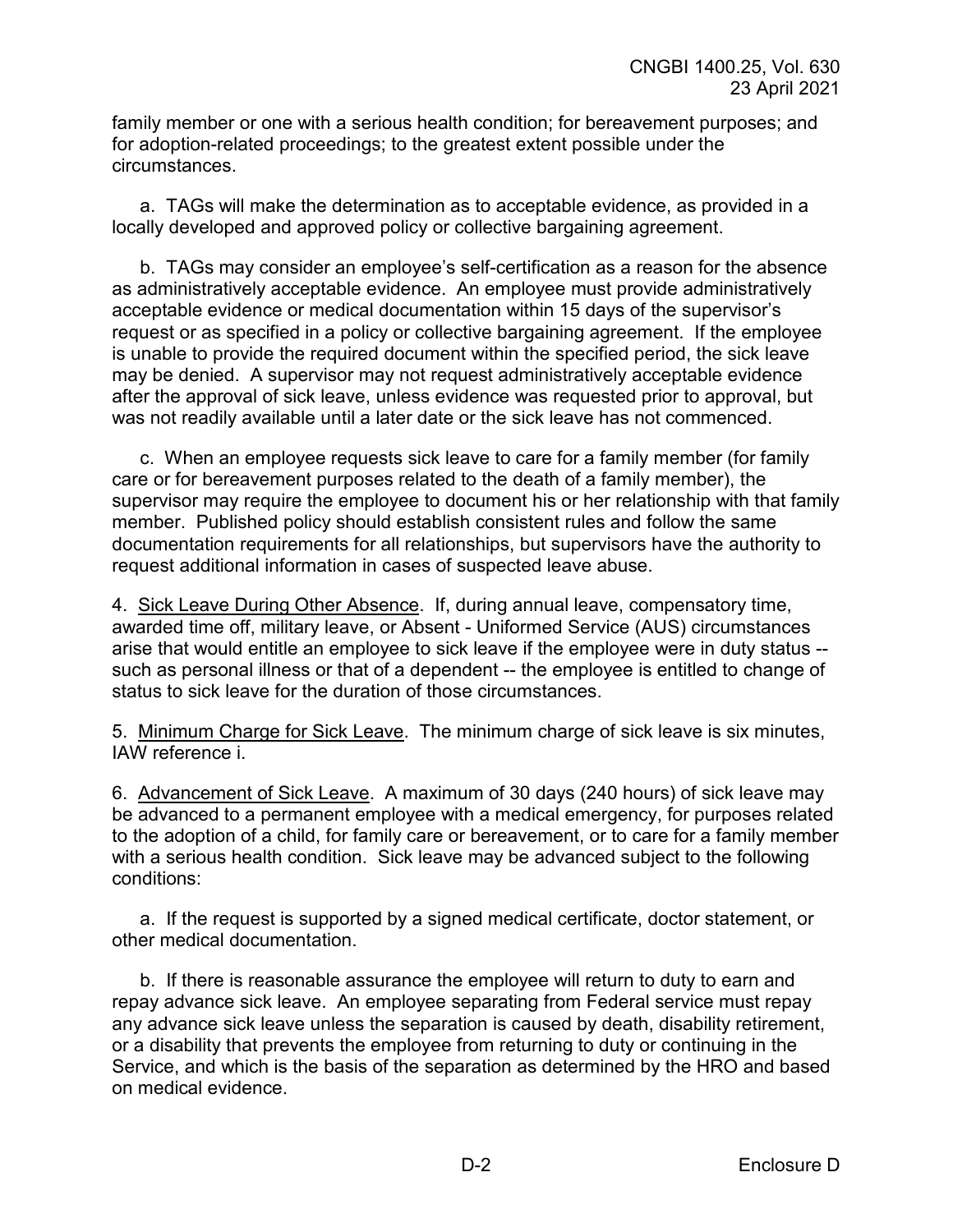7. Sick Leave Used in the Computation of an Annuity. Unused sick leave will be used in the calculation of an employee's or survivor's annuity based on retirement with an immediate annuity or on a death in service. Credit toward the annuity computation is based on the full sick leave balance at retirement or death.

8. Recredit of Sick Leave. An employee who has a break in service and returns to work for the Federal Government is entitled to the recredit of sick leave, regardless of the length of the break in service. However, sick leave may not be recredited if the employee was reemployed by the Federal Government before 02 December 1994, after a break of more than three years, or if the employee's sick leave was forfeited under the former regulation in effect at that time.

a. For a reemployed annuitant, any sick leave that is used in the computation of the employee's annuity is charged against the employee's sick leave account and cannot be used, transferred, or recredited in the future.

b. For a FERS employee who retired between 28 October 2009 and 31 December 2013, 50 percent of sick leave will be credited toward the employee's FERS annuity computation. If the employee returns to Federal service as a reemployed annuitant, the employee is entitled to the recredit of the remaining 50 percent of the sick leave.

c. For a Civil Service Retirement System employee, or a FERS employee who retires on or after 01 January 2014, 100 percent of the employee's sick leave will be used in the annuity computation; no sick leave will remain for recredit should the retiree later return to Federal service.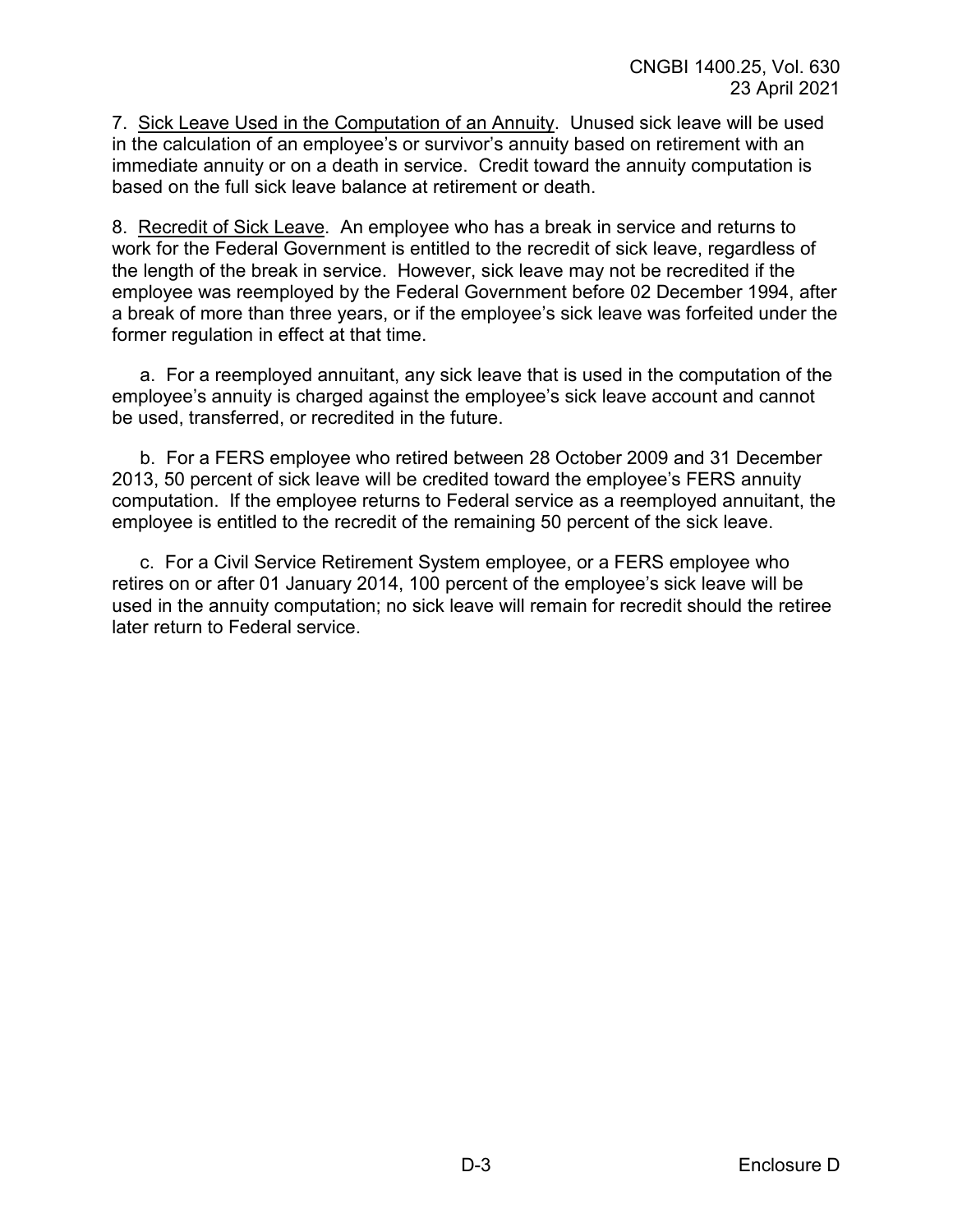# ENCLOSURE E

### VOLUNTARY LEAVE TRANSFER PROGRAM

1. Voluntary Leave Transfer Program (VLTP). The VLTP allows employees who have medical or family medical emergencies to receive transferred annual leave from other Federal employees to avoid being placed in an LWOP status. All NG employees are eligible for VLTP as a recipient and as a donor. Only annual leave may be donated. A leave donor may donate no more than a total of one-half of the amount of annual leave entitled to accrue during the leave year in which the donation is made. Subpart I of reference f lists additional limitations. Transferred leave may not be transferred to another recipient. Immediate supervisors are prohibited from receiving donated leave from a subordinate employee.

2. Application Procedures. Employees applying to become a leave recipient must, at a minimum, complete OPM Form 630, "Application to Become a Leave Recipient Under the Voluntary Leave Transfer Program," and submit the form to their supervisor for review or approval. The employee must follow local procedures to apply as a leave recipient IAW reference f, including collective bargaining agreement procedures, when making a written request and submitting the necessary medical documentation.

3. Termination of Medical Emergency. The status of medical emergency affecting a leave recipient will terminate upon written notice from the employee that the medical emergency no longer exists; when the employee's Federal service is terminated; or at the end of the biweekly pay period in which the HRO receives approval notification from OPM of the employee's disability application.

4. Restoration of Transferred Leave. Any transferred annual leave remaining to the credit of the leave recipient when the medical emergency terminates will be restored to the leave donor(s) on a prorated basis to the extent administratively feasible IAW reference f.

5.Leave Transfer for Combat-Related Disability. An employee who sustains a combatrelated disability while serving as a member of the Armed Forces and has been returned to duty status is permitted to receive donated leave to undergo medical treatment. The employee may receive donated annual leave without having to exhaust his or her available paid leave. A qualified leave recipient is eligible to receive donated annual leave under this provision for up to five years from the start of the employee's treatment, as long as the employee continues to undergo such medical treatment IAW reference f.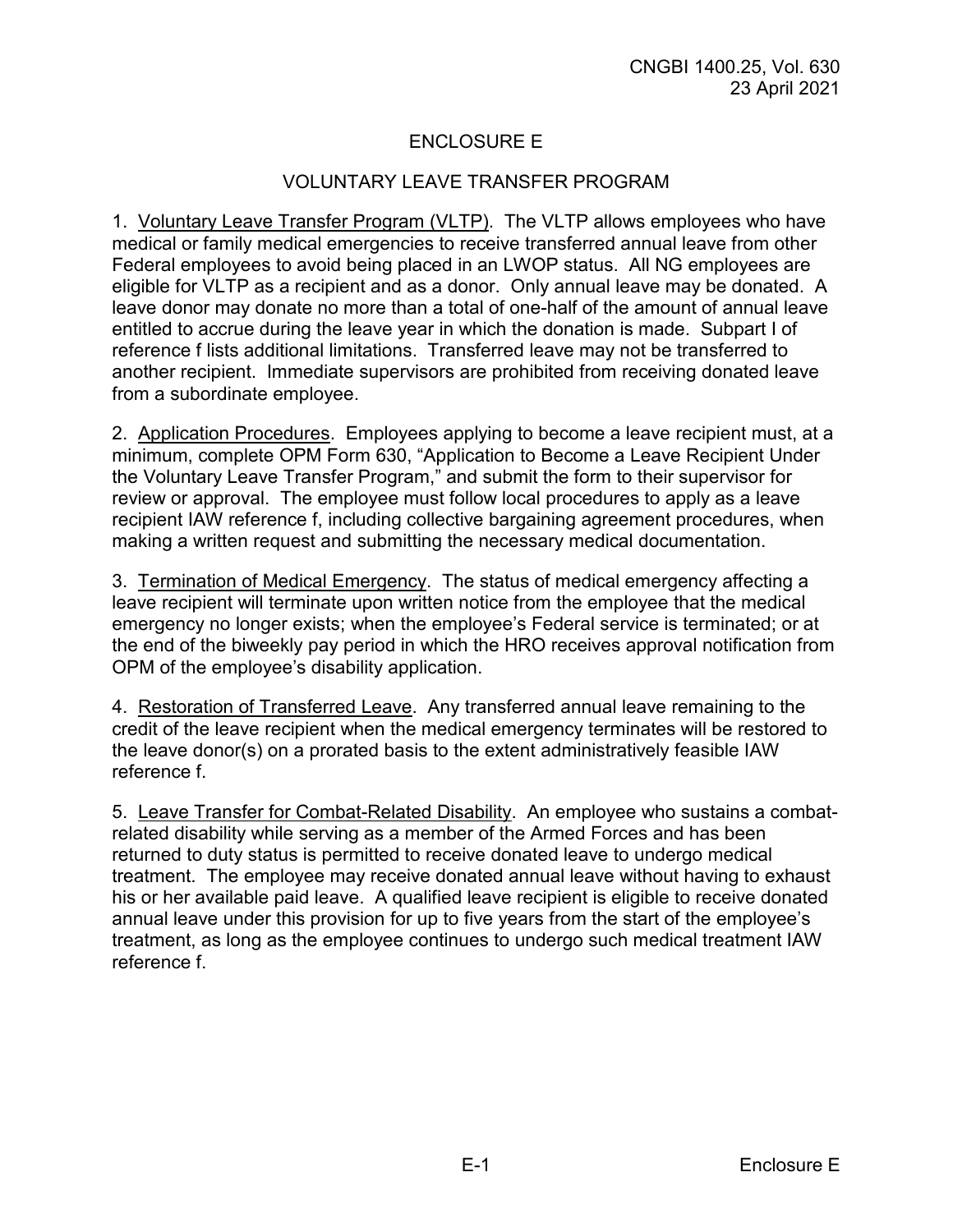6. Donations from Other Agencies. The employing agency of the leave recipient must accept the transfer of annual leave from a donor employed in another agency if the leave donor is a family member of the leave recipient; if the leave recipient's employing agency determines the amount of annual leave donated within the agency may not be sufficient to meet the needs of the leave recipient; or, in the judgment of the leave recipient's employing agency, acceptance of leave transferred from another agency would further the purpose of the VLTP.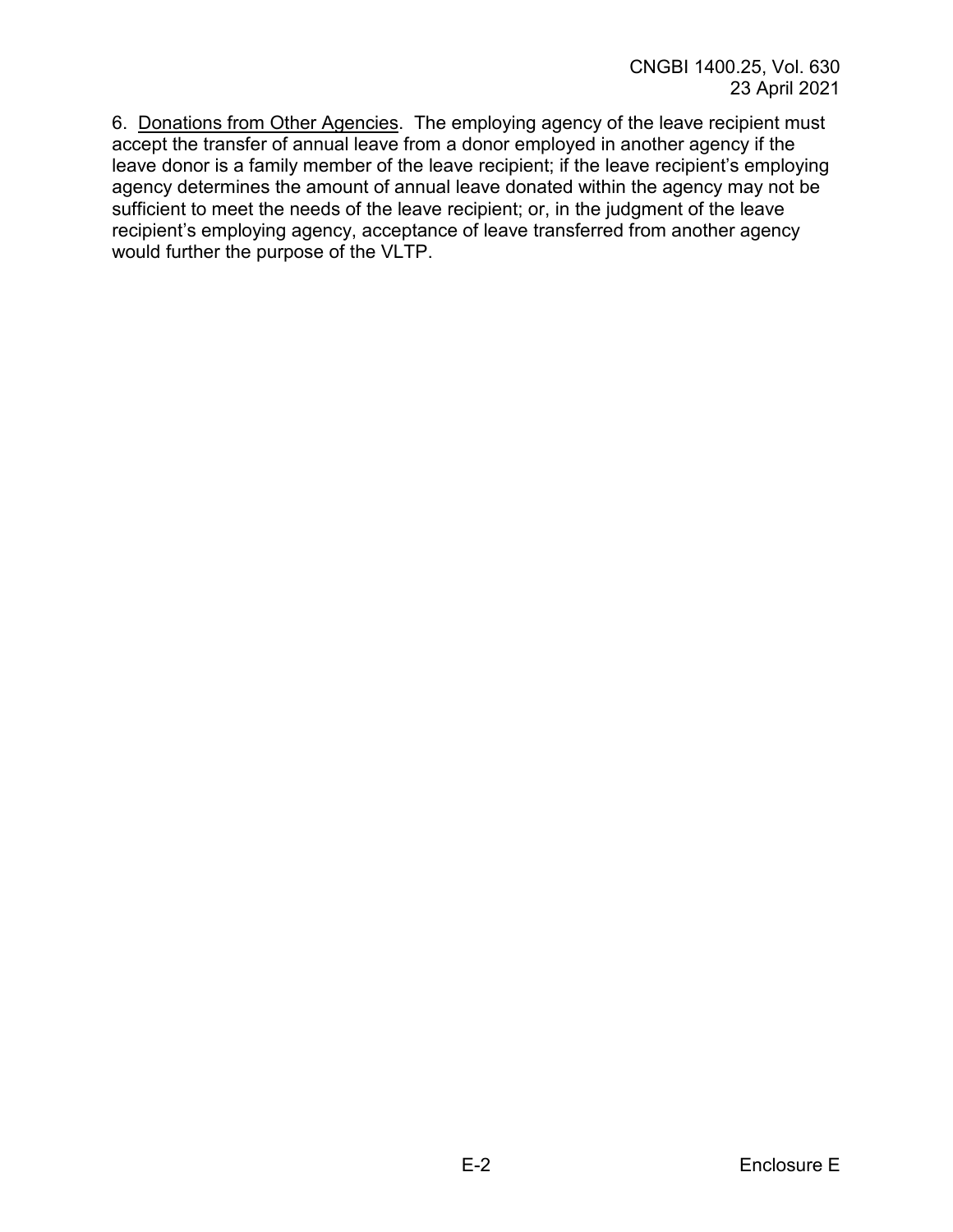# ENCLOSURE F

# FAMILY MEDICAL LEAVE

1. Eligibility. All employees are eligible to use a total of 12 administrative workweeks of unpaid leave during any 12-month period for certain family and medical needs IAW subpart l of reference f except intermittent employees (for example, a part-time employee who does not have an established regular tour of duty) and employees serving under a temporary appointment with a time limitation of one year or less. Eligible employees must have completed 12 months of civilian service with the Federal Government (not required to be 12 recent or consecutive months).

2. Leave Under Reference f. Employees will be entitled to a total of 12 administrative workweeks of LWOP during any 12-month period for one or more of the following reasons:

a. Birth of a son or daughter and care of the newborn.

b. Placement of a son or daughter for adoption or foster care (within one year after placement).

c. Care for a spouse, child, or parent with a serious health condition.

d. Serious health conditions that may render an employee unable to perform the essential functions of his or her position. A serious health condition must require continuing treatment by, or under the supervision of, a health care provider.

3. Substitution of Paid Leave. An employee may elect to substitute paid time off for any or all of the period of leave IAW reference f.

a. Any of the following types of paid time off may be substituted: accrued or accumulated annual or sick leave, leave donated to the employee under the VLTP, compensatory time, compensatory time off for travel, and time off award.

b. A supervisor may not deny an employee's right to substitute paid time off for any or all of the periods of reference f.

c. A supervisor may not require an employee to substitute paid time off for any or all of the period IAW reference f.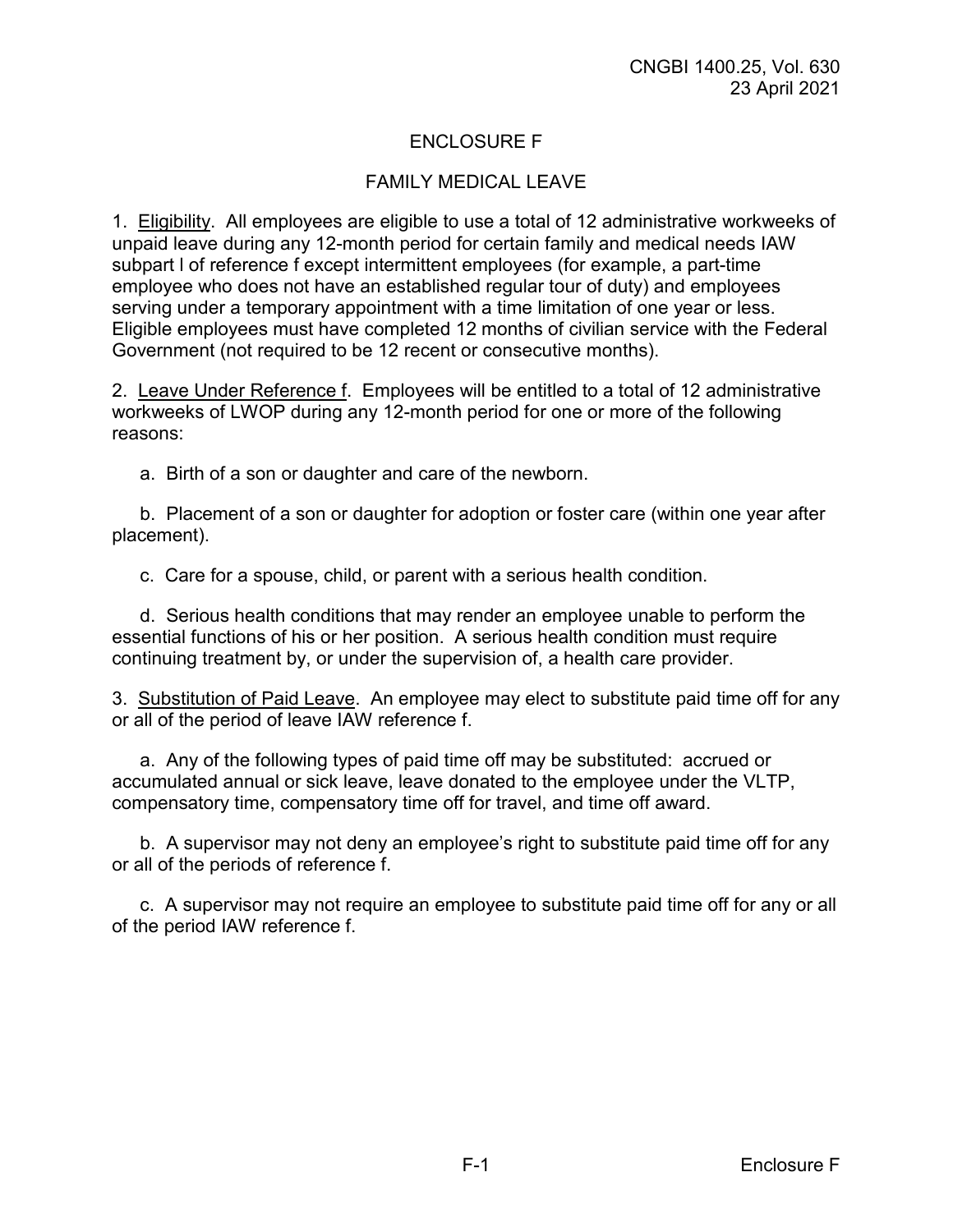4. Continued Employment after Family and Medical Leave. The HRO will ensure the continued employment of an employee for whom extended leave had been approved unless termination is otherwise required by expiration of appointment, by reduction-inforce, for cause, or for other reasons unrelated to the absence. The employee must be allowed to return to the same position formerly occupied.

## 5. Military Family Leave Provisions.

a. Qualifying Exigency Leave. NG employees who are the spouse, son, daughter, or parent of a military member may take up to 12 weeks of leave IAW reference f during any 12-month period to address the most common issues that arise when a military member is deployed to a foreign country, such as attending military-sponsored functions, making appropriate financial and legal arrangements, or arranging for alternative childcare.

b. Military Caregiver Leave. NG employees who are the spouse, son, daughter, parent, or next of kin of a covered Service member may take up to 26 weeks of leave IAW reference d during a single 12-month period to care for the Service member who is undergoing medical treatment, recuperation, or therapy; is otherwise in outpatient status; or is otherwise on the temporary disability retired list for a serious injury or illness incurred or aggravated in the line of duty while on active duty.

## 6. Granting and Requesting Family and Medical Leave.

a. Approval is generally delegated to the first-level supervisor. Leave under reference f must be requested by the employee using OPM Form 71.

b. An employee must provide notice of intent to take family and medical leave not less than 30 days before leave begins or, in emergencies, as soon as is practicable.

c. A supervisor may request medical certification for leave taken to care for an employee's spouse, son, daughter, or parent who has a serious health condition or for the serious health condition of the employee.

d. An employee must provide written medical certification within 15 calendar days after the date the agency requests such medical certification.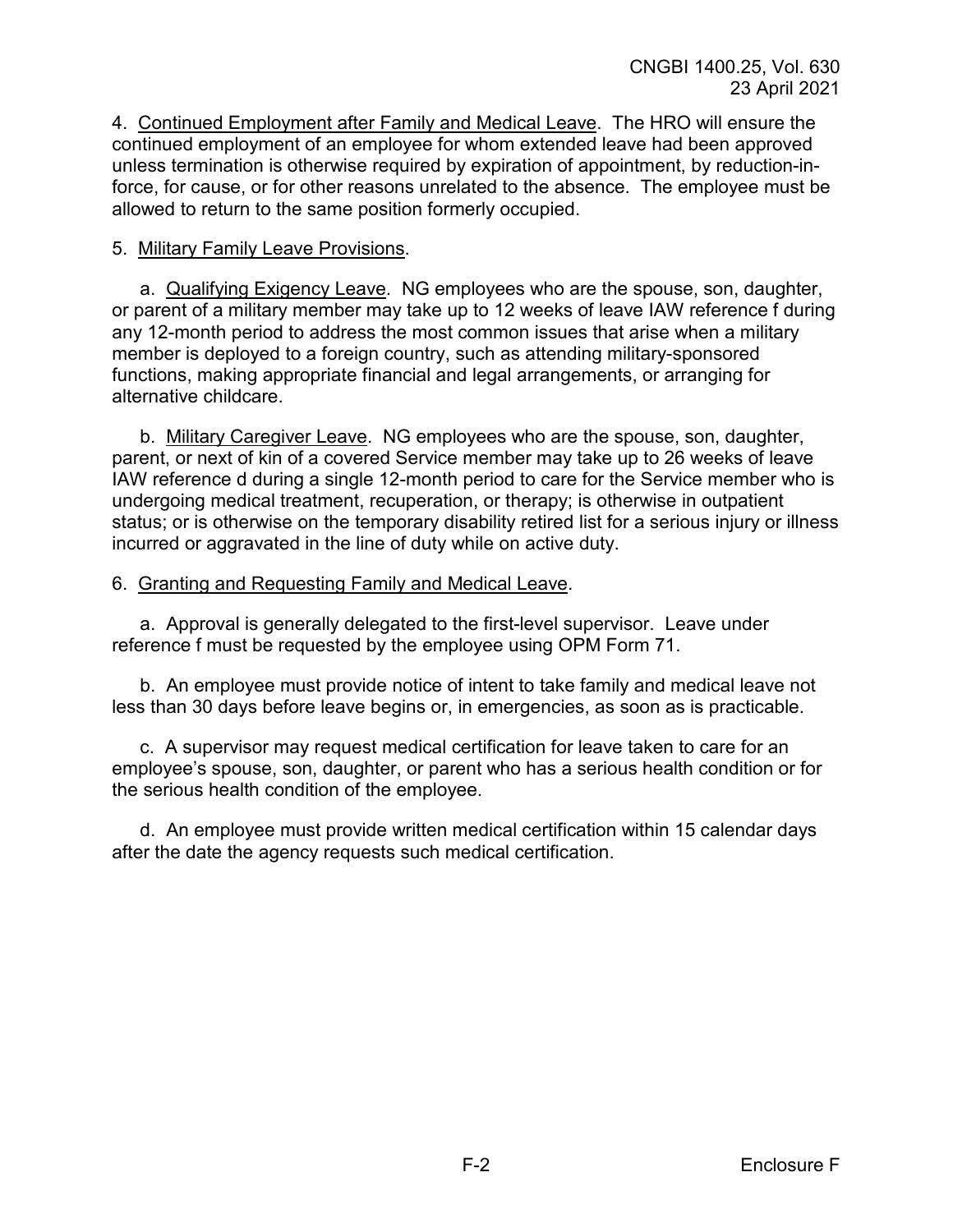# ENCLOSURE G

### MILITARY LEAVE

1. Eligibility. A full-time NG employee whose appointment exceeds one year is entitled to military leave. Employees with a temporary appointment of one year or less are not entitled to military leave. Although an employee may serve longer than one year on a successive temporary appointment, there is no eligibility until the employee serves under an appointment of one year or more. Therefore, military leave applies to employees in tenure groups one, two, and three.

a. Employees are granted military leave that is appropriate whenever ordered to active duty, active duty for training, or inactive duty.

b. Military leave is chargeable in increments of one hour. Hourly increments are chargeable only to scheduled work hours. Up to 120 hours of military leave may be used for military duty during scheduled work hours.

2. Types of Military Leave. There are four types of military leave IAW reference j:

a. Military Leave IAW Reference j, Subparagraph (a)(1), 15 days (120 hours).

(1) Leave Accrual. Eligible permanent and indefinite employees may accrue, retain, and use 120 hours (15 days) of military leave as of the first day of hire. Thereafter, another 120 hours accrue on 01 October of each year.

(2) Carry-Over. Eligible employees may carry over up to 15 days (120 hours) of military leave into the next fiscal year (FY).

(3) Maximum Use. No more than 30 days (240 hours) of military leave may be used in any one FY.

(4) Eligibility. Military technicians (dual status) who perform Active Guard and Reserve duty IAW reference k, subparagraph d, for 180 consecutive days for the purpose of organizing, administering, recruiting, instructing, or training the Reserve Components IAW with reference l are ineligible for accrual and use of military leave from reference j. Active Guard and Reserve duty (references m, n, and o) is ineligible and the statutory definition of Active Guard and Reserve duty also includes but is not limited to the following full-time National Guard common duty type names; Air National Guard Statutory Tours (reference q), Army National Guard One Time Occasional Tour (reference p). Military leave eligibility must be re-evaluated with each order published. See Table 4.

(5) Exceptions. Certain types of military duty are excluded from Active Guard and Reserve duty IAW with reference c. Those duties are interdiction and counterdrug duty, U.S. Property and Fiscal Officer duty, duty performed as a general officer. Contingency operations are not Active Guard and Reserve duty. See Table 4.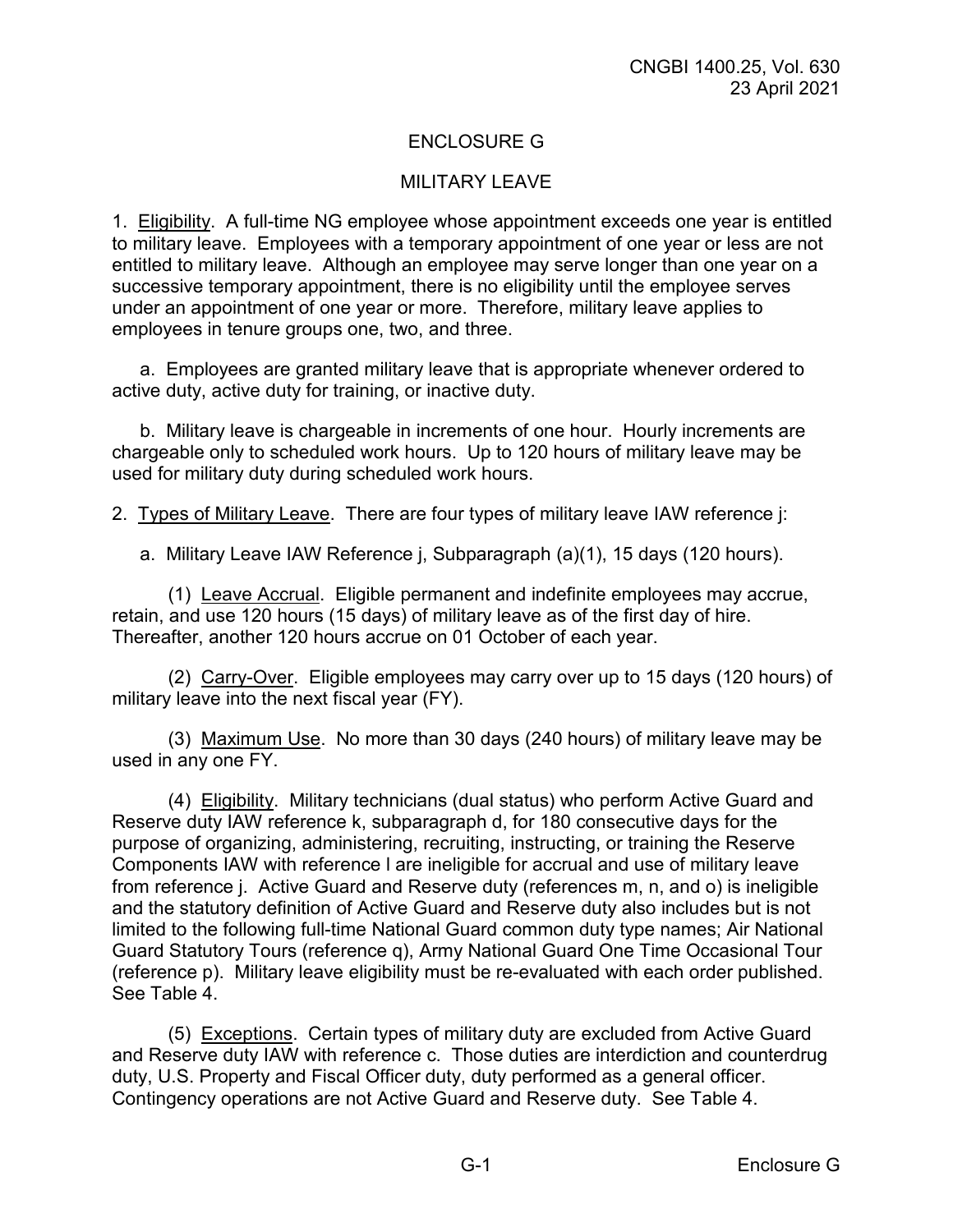| <b>Step</b>    | <b>Decision Factor</b>                                                                                                             | If Yes       | If No      | <b>Legal Definition</b>                    |
|----------------|------------------------------------------------------------------------------------------------------------------------------------|--------------|------------|--------------------------------------------|
| 1              | Is the order for 180 con-<br>secutive days or more?                                                                                | See step 2   | Eligible   | 10 U.S.C. 101(d)(6)                        |
| 2              | Is the order for military duty<br>under section 316, 502, 503,<br>504, or 505 of Title 32,<br>including any of the<br>subsections? | Ineligible   | See step 3 | 10 U.S.C. 101(d)(5)                        |
| 3              | Is the order for organizing,<br>administering, recruiting,<br>instructing, or training the<br><b>Reserve Components?</b>           | See step 4   | Eligible   | 10 U.S.C.<br>12310(a)(1)                   |
| 4              | Are you a general officer,<br>U.S. Property and Fiscal<br>Officer, or State Director of the<br>Selective Service System?           | Eligible     | See step 5 | 10 U.S.C.<br>101(d)(6)(b)                  |
| 5              | Is the order for interdiction or<br>counter-drug activities?                                                                       | Eligible     | See step 6 | 10 U.S.C.<br>101(d)(6)(b)                  |
| 6              | Are you serving on a Reserve<br>Policy Board under 10 U.S.C.<br>10301?                                                             | Eligible     | Ineligible | 10 U.S.C. 10301                            |
| $\overline{7}$ | Are you still unclear?                                                                                                             | for guidance |            | Consult your local Human Resources Officer |

**Table 4.** Military Leave IAW Reference j, Subparagraph a

### b. Military Leave IAW Reference j, Subparagraph b, 22 Days (176 Hours).

(1) Leave Accrual. Permanent and indefinite employees are entitled to 22 days of leave per year for national emergency duty as ordered by the President, the Secretary of Defense, or a State Governor. For example, employees activated at the request of the Governor to provide security control and protection of our Nation's borders at local airports are entitled to the 22 days of military leave. When the President authorizes the Governors of the States and Territories to use NG forces to provide supplemental security personnel for airport operations, these Guard members are ordered to such duty under subparagraph b and are assisting civil authorities in the protection of life and property.

(2) Military Leave. IAW reference j, subparagraph b, employees who perform full-time military service as a result of a call or order to active duty in support of a contingency operation are also authorized 22 days of military leave. This type of active duty may be performed inside or outside the continental United States.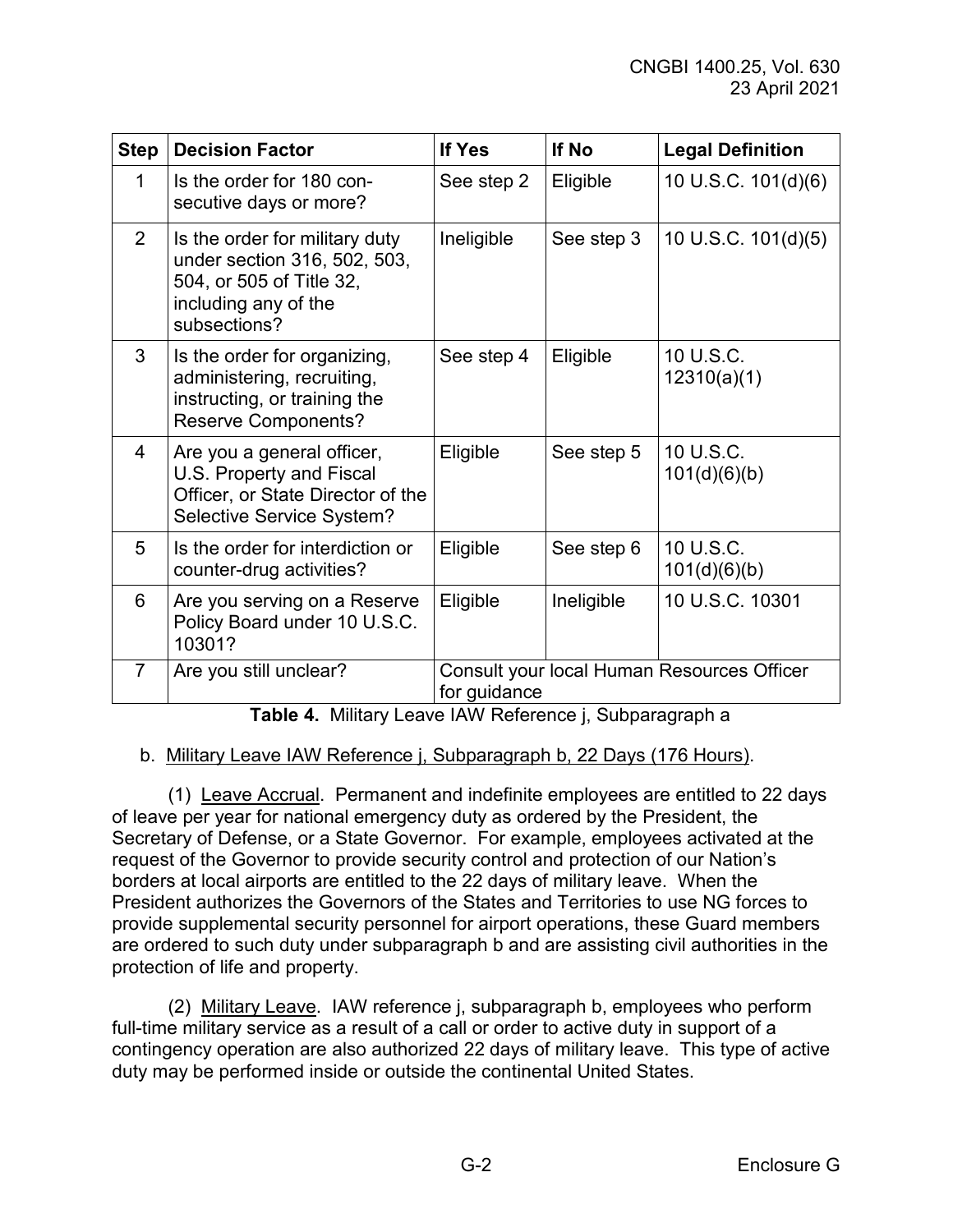(3) Charge to Leave. Employees may choose not to take military leave under reference i, subparagraph b, and instead take annual leave, compensatory time off for travel, or a time-off award in order to retain both civilian and military pay.

(4) Crediting Amounts of Pay Received. Military pay and allowances received (other than travel, transportation, or per diem allowance) will be credited against the employee's civilian pay and, if they are less than the civilian pay, the employee will be paid the difference. If military pay exceeds civilian pay, no civilian pay will be made.

c. Military Leave IAW Reference j, Subparagraph c. Military leave IAW reference j is a special provision for government employees of the District of Columbia who are members of the District of Columbia NG. If ordered to serve during a parade or encampment they are entitled to unlimited military leave for all days on which such duty is authorized IAW reference i.

d. Military Leave IAW Reference j, Subparagraph d, 44 days (352 hours). Title 5 employees, IAW reference j, are Not Eligible for 44 days of Military Leave. Military technicians are entitled to 44 additional workdays of military leave in a calendar year when on active duty without pay for participation in operations outside the United States, its Territories, and its possessions. The active duty order must cite references r and s to be eligible for this entitlement. Employees must be in either Federal active duty status or nonpay military status on each scheduled workday; however, the Service member will receive one military retirement point for each duty day served. While in this status, the employee continues to receive civilian pay and benefits. The 44 workdays are converted into hours and are charged on the same basis as annual leave.

3. 5-Day Excused Absence for Returning Activated Military Employees (Presidential Leave). Employees activated for military service in connection with a continuing Overseas Contingency Operation as well as any other current or future military operation deemed to be part of the Overseas Contingency Operation, or any other military operations subsequently established IAW reference t, are entitled to five workdays of excused absence without charge to leave.

a. The employee must be deployed at least 42 consecutive days in support of the Overseas Contingency Operation.

b. The employee is entitled to five days only, once in a 12-month period. Upon receiving notification from the employee of his or her intent to return to civilian duty, the supervisor must grant the employee five days of excused absence immediately prior to the employee's actual resumption of duties IAW references u, v, and w.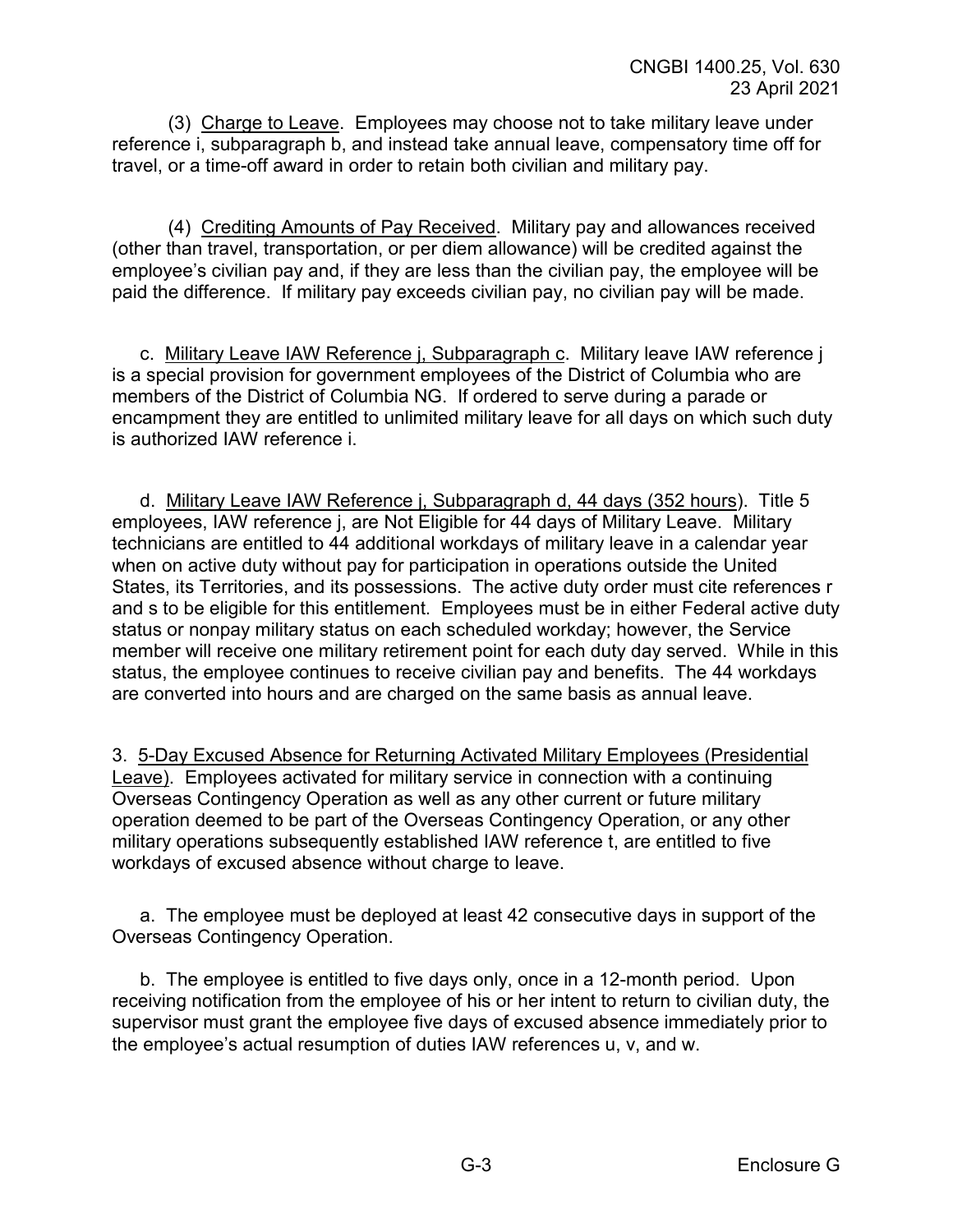c. Presidential leave provides employees five workdays, or the equivalent of one workweek of administrative leave, after a deployment of more than 42 days IAW references t, u, and v.

d. To ensure consistency between the standard work schedule and the compressed work schedules (5/4/9s and 4/10s), all employees will receive no more or no less than 40 hours of excused absence IAW reference e. See Table 5.

## **Examples of Compressed Work Schedules -- Presidential Leave**

Example 1: An employee on the compressed work schedule of 5/4/9s. Week one is four nine-hour days, or 36 hours. Because the employee is obligated to report for work at the end of the fifth day, or complete 40 hours, on the following Monday the employee is required to use the remaining 4 hours immediately prior to returning to duty. At the end of the 40-hour Presidential leave, the employee may either report to duty or request to take personal accrued leave for the remainder of the nine-hour duty day.

Example 2: An employee on the compressed work schedule of 5/4/9s. Week two is four nine-hour days and one eight-hour day, or 44 hours. The employee is entitled to 40 hours of Presidential leave. On the fifth day, the employee is required to use the remaining 4 hours immediately prior to returning to duty. At the end of the 40-hour Presidential leave, the employee may either report to duty or request to take personal accrued leave for the remainder of the eight-hour duty day.

Example 3: An employee on the compressed work schedule of 4/10s, or 40 hours, will complete 40 hours of Presidential leave in four days.

**Table 5.** Examples of Compressed Work Schedules -- Presidential Leave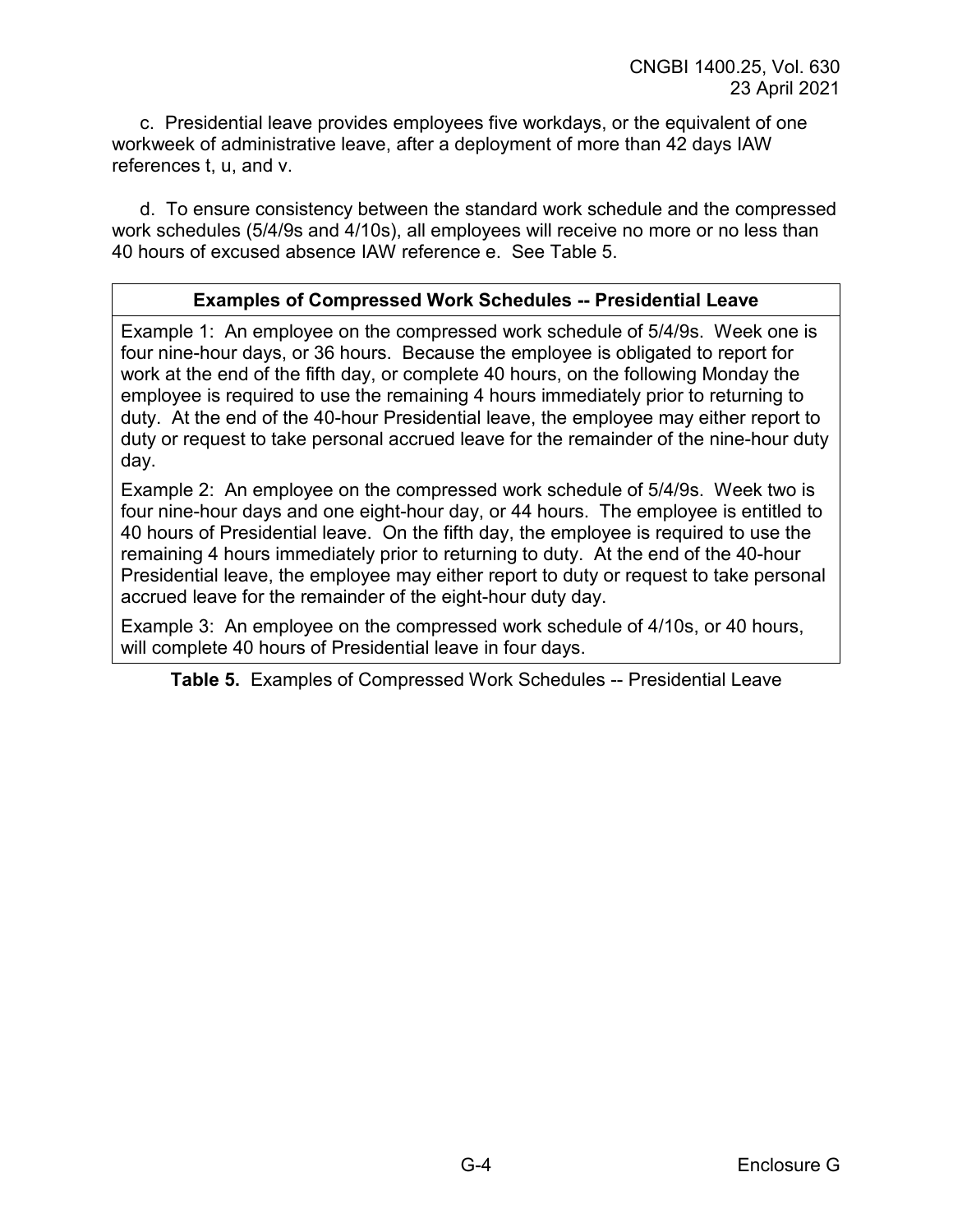# ENCLOSURE H

#### LEAVE WITHOUT PAY/ABSENT - UNIFORMED SERVICE

1. Eligibility. LWOP is authorized by employers at their discretion. LWOP must be requested by the employee and approved by the supervisor. Employees are entitled to LWOP in the situations listed in Table 6.

| <b>ENTITLEMENT TO LWOP</b>                                            |  |
|-----------------------------------------------------------------------|--|
| To cover a disabled veteran's absence for medical treatment.          |  |
| To cover a period of Absent-Uniformed Service (AUS).                  |  |
| To cover an absence under the provisions in Subpart L of reference f. |  |
| While receiving workers' compensation payments.                       |  |
| <b>Table 6. Entitlement to LWOP</b>                                   |  |

2. Approval Conditions of LWOP. As a basic condition to the approval of LWOP, there should be reasonable expectation the employee will return at the end of the approved period. See Table 7 for possible benefits to this condition.

| <b>BENEFITS</b>                                         |  |
|---------------------------------------------------------|--|
| Increased job ability.                                  |  |
| Retention of a desirable employee.                      |  |
| Protection or improvement of the employee's health.     |  |
| Furtherance of a program of interest to the government. |  |

**Table 7**. Benefits of Approving LWOP

3. Approval Considerations. LWOP granted to an employee may not, at a later time, be converted to annual or sick leave, except in disability retirement and employee workers' compensation cases in which claims are subsequently disallowed.

4. AUS. Process AUS for the performance of uniformed service IAW reference x. Employees in AUS status, whether in a pay or non-pay status, have reemployment rights IAW references y and z. See Table 8.

**Table 8**. Approved Types of Leave While in AUS Status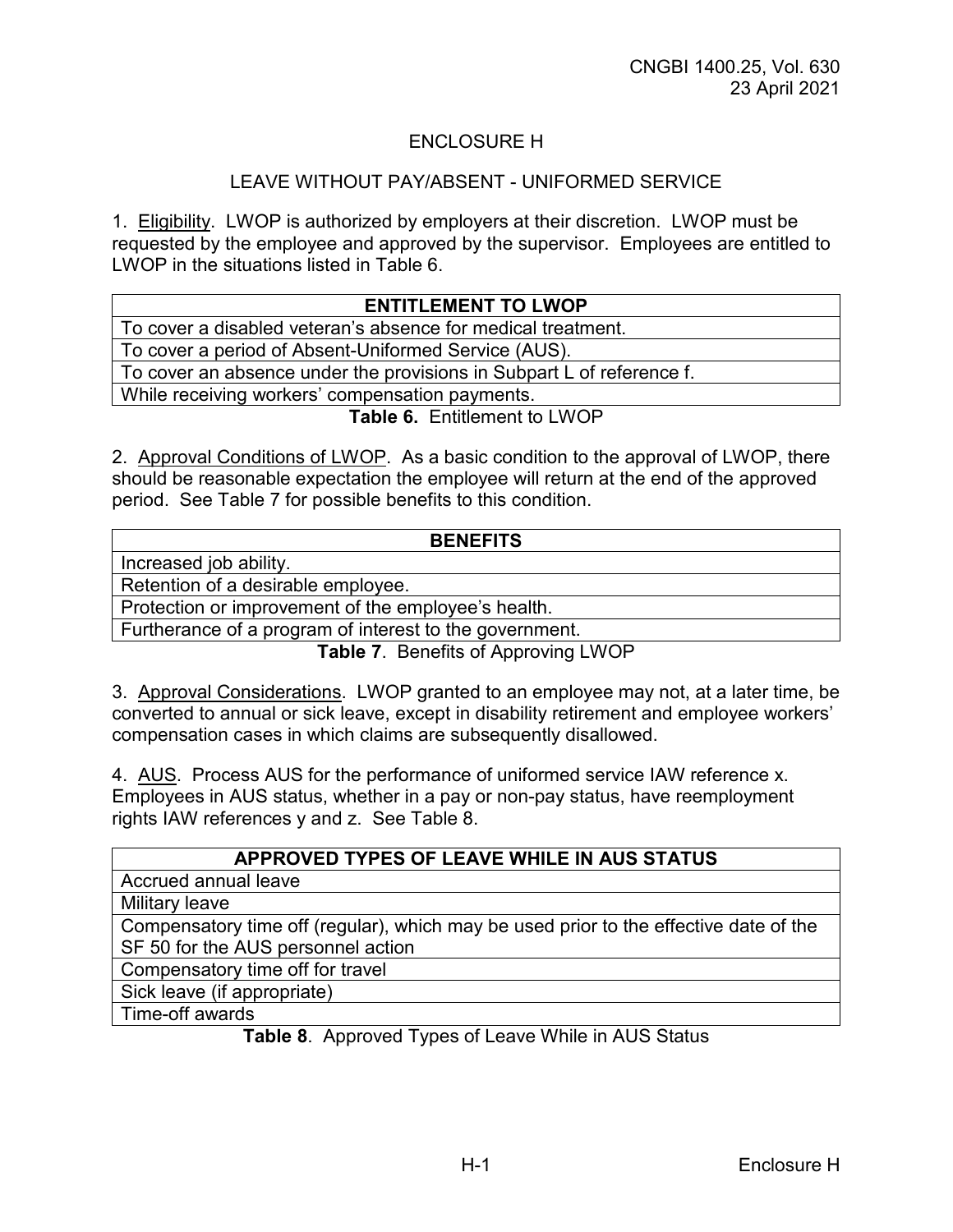5. Use of Sick Leave While AUS. The request and approval of sick leave must be consistent with the statutory and regulatory criteria for using sick leave. The leave must be as a result of a situation that would establish usage approval IAW Enclosure D.

6. Military Leave While AUS. Eligible employees serving on active military duty that extends into a second or succeeding FY may accrue and use the 15 days of military leave that accrue at the beginning of the second FY and each succeeding FY.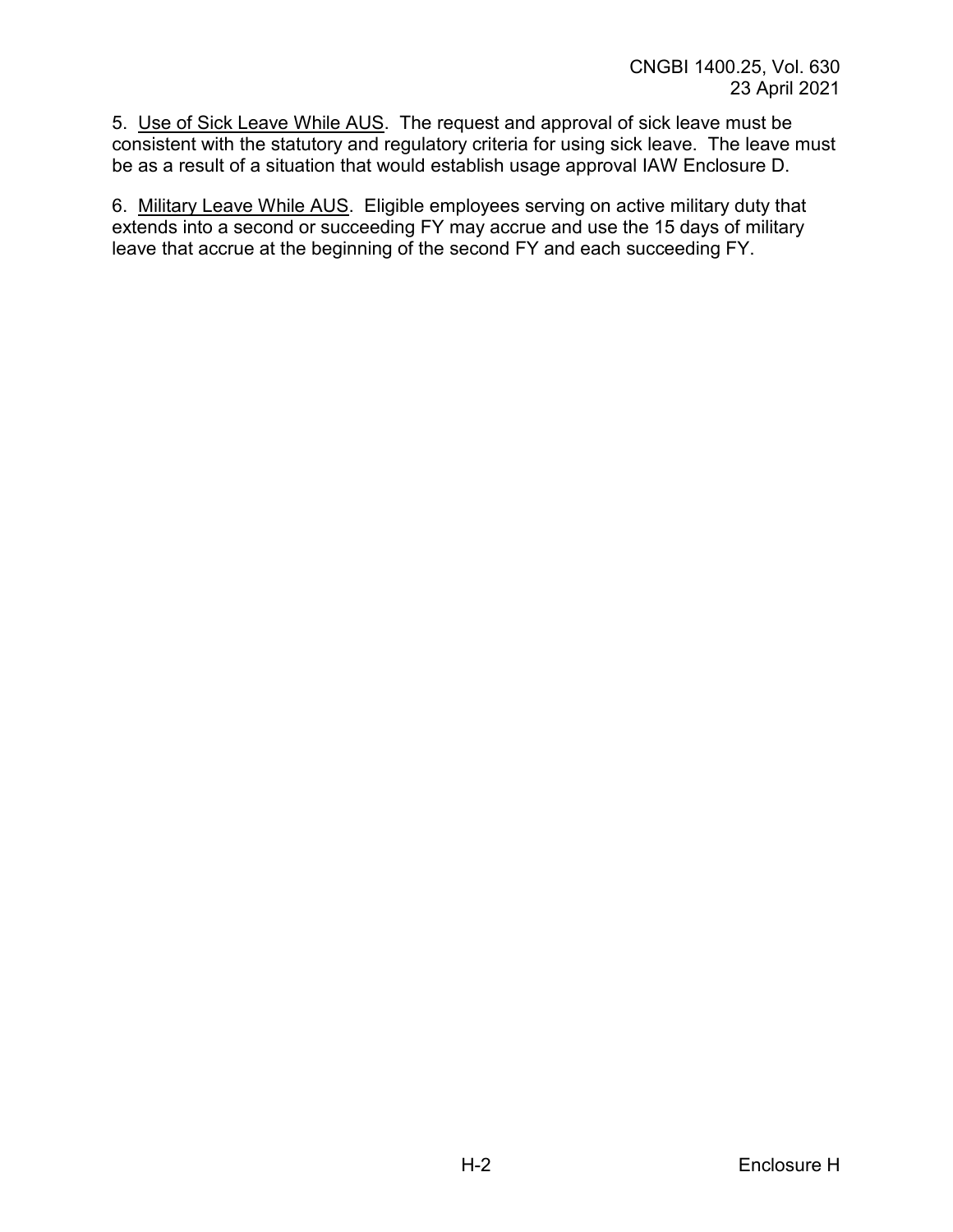# ENCLOSURE I

#### OVERTIME WORK AND COMPENSATORY TIME

#### 1. Overtime Work.

a. Overtime work is the performance of civilian duties in excess of a scheduled workday or a 40-hour workweek. Employees who perform this work receive overtime pay, compensatory time off, or compensatory time off for travel. Premium pay is the dollar value assigned to the overtime work for employees exempt from the provisions in reference aa.

b. Overtime must be strictly controlled and monitored by supervisors, managers, HROs, the Air National Guard Comptroller, and United States Property and Fiscal Officers so that total overtime worked remains within the budget set by the Army National Guard and Air National Guard.

c. The objective is to reduce the amount of paid overtime, ensure overtime is used only when necessary, and ensure employees are properly compensated for their efforts.

d. Title 5 employees who are Fair Labor Standards Act exempt are eligible for overtime pay for overtime work or compensatory time IAW references aa. Title 5 employees who are Fair Labor Standards Act non-exempt are entitled to overtime pay for overtime work, unless they elect compensatory time IAW reference bb. Military technicians (dual status) are authorized to earn and use compensatory time only IAW reference b.

2. Earning Compensatory Time Off. Compensatory time off from regularly scheduled work is accrued for ordered work or requested by the employee only in support of the activity, base, or unit missions. Requests should be in advance and must be approved by the supervisor. There is no limit on the maximum number of hours of compensatory time off an employee may accumulate.

a. Employees whose personal religious beliefs require abstention from work during certain periods may elect to engage in overtime work or work schedule adjustment for time lost to meet religious requirements.

b. Employees whose regular schedules include work on Sundays will receive premium pay IAW reference aa.

c. Military technicians are not entitled to receive a lump-sum payment for accumulated compensatory time off upon separation from Federal employment. Title 5 employees who earn compensatory time may receive a lump-sum payment of compensatory time at the overtime pay rate in which it was earned.

3. Restoration of Compensatory Time Off. The supervisor must ensure that an employee has an opportunity to use, rather than forfeit, compensatory time. A Title 5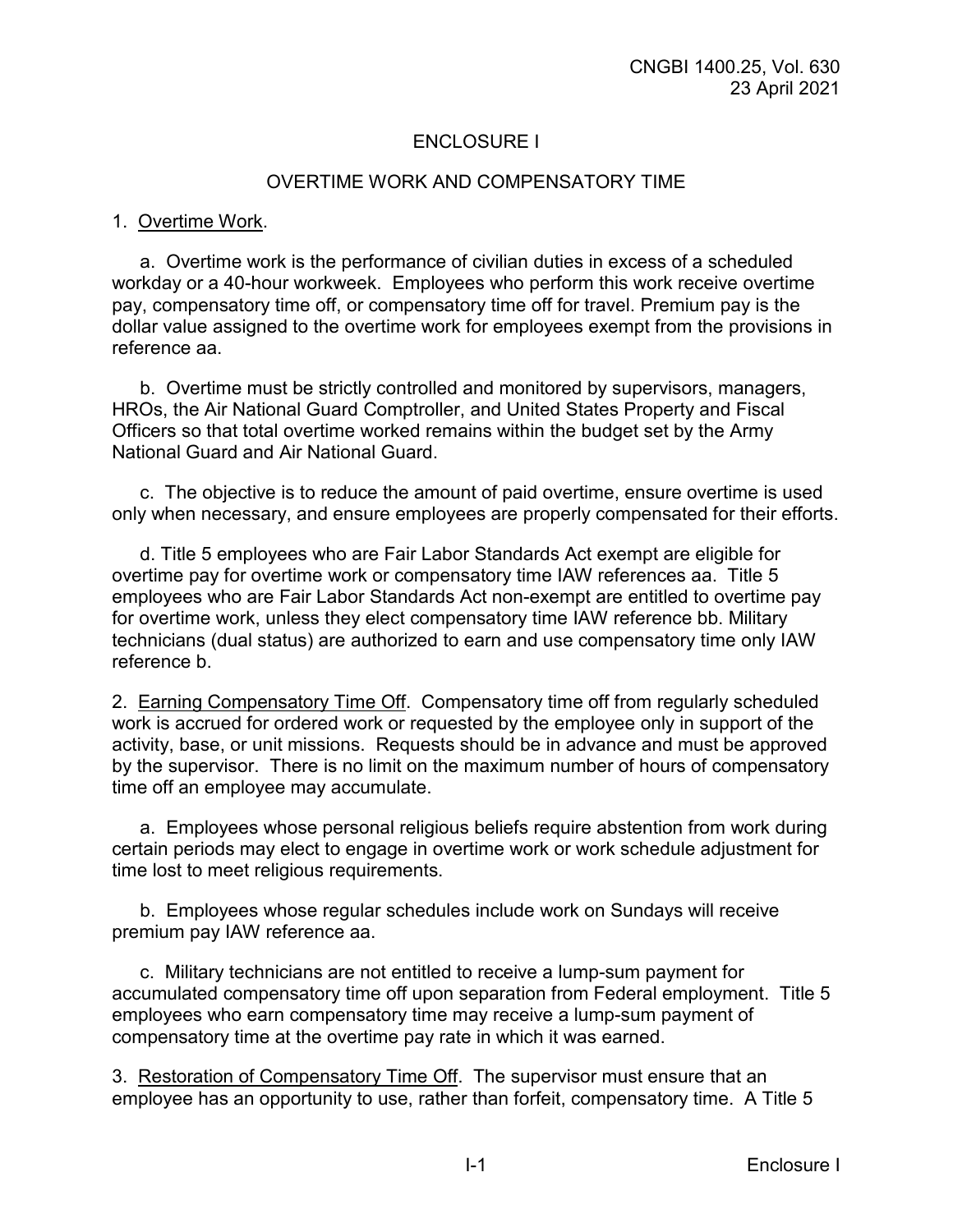employee who forfeits compensatory time, other than compensatory time for travel, due to an exigency of the Service beyond the employee's control (including failure by the supervisor to afford opportunity to use the time) shall be paid for the forfeited time IAW OPM standards. A Title 32 employee who forfeits compensatory time, other than compensatory time for travel, is not entitled to payment for or restoration of the forfeited time.

4. Compensatory Time Off for Travel. Compensatory time off for travel is earned by an employee for time spent in a travel status away from the employee's official duty station when such time is not otherwise compensable IAW reference aa or bb. Creditable travel must be for work purposes and must be approved by an authorized State official. For the purpose of compensatory time off for travel, time in a travel status includes:

a. Time spent traveling between the official duty station and a temporary duty station.

b. Time spent traveling between two temporary duty stations.

c. The "usual waiting time" that precedes or interrupts such travel (for example, waiting at an airport or train station prior to departure). The State has the sole and exclusive discretion to determine what is creditable as "usual waiting time." An "extended" waiting period -- for example, an unusually long wait during which the employee is free to rest, sleep, or otherwise use the time for his or her own purposes - is not considered time in a travel status.

5. Commuting Time. For the purpose of crediting commuting time:

a. Travel outside of regular working hours between an employee's home and a temporary duty station or transportation terminal outside the limits of the employee's official duty station is considered creditable travel time. However, the State must deduct the employee's normal home-to-work and work-to-home commuting time from the creditable travel time.

b. Travel outside of regular working hours between a worksite and a transportation terminal is creditable travel time, and no commuting time offset applies.

c. Travel outside of regular working hours to or from a transportation terminal within the limits of the employee's official duty station is considered equivalent to commuting time and is not creditable travel time.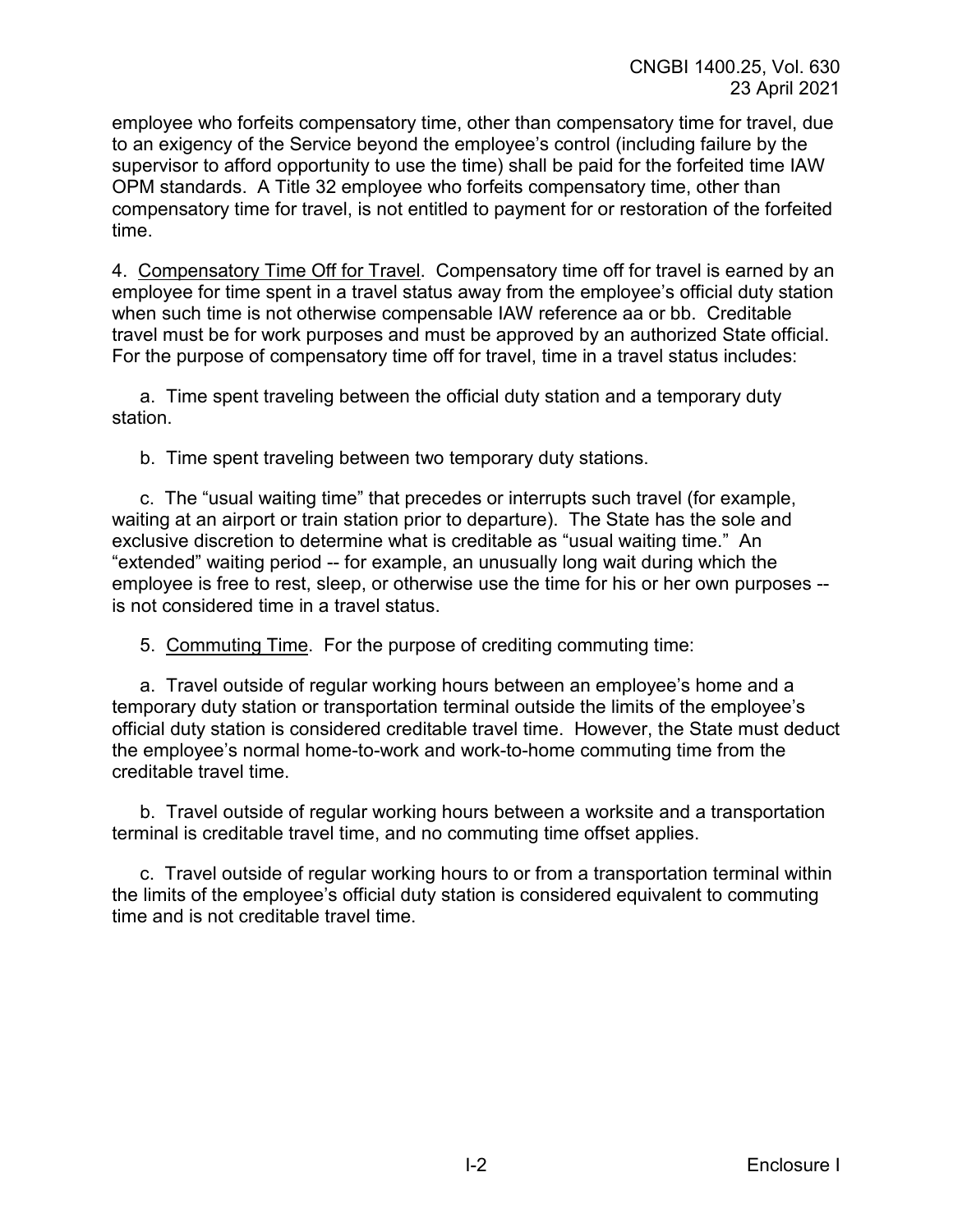## 6. Forfeiture.

a. Military Technicians Forfeit Compensatory Time and Compensatory Time Off for Travel:

(1) If not used by the end of the 26th pay period after the pay period during which it was earned.

(2) Upon voluntary transfer to another State.

(3) Upon movement to a non-covered position.

(4) Upon separation from the Federal Government.

b. Fair Labor Standards Act Nonexempt and Exempt Title 5 Employees do Not Forfeit Compensatory Time Off, but Receive a Lump-Sum Payment of Compensatory Time at the Overtime Pay Rate in which it was Earned. This occurs:

(1) If not used by the end of the 26th pay period after the pay period during which it was earned.

(2) Upon voluntary transfer to another State.

(3) Upon movement to a non-covered position.

(4) Upon separation from the Federal Government.

c. Under no circumstances may an employee receive payment for unused compensatory time off for travel.

7. Limitations and Restrictions. There is no limit on the amount of compensatory time off for travel an employee may earn. Travel performed within the regularly scheduled duty hours on a holiday or a day designated as "in lieu of holiday" is not earned compensatory time. Required travel within regularly scheduled duty hours on a holiday will be compensated by premium pay IAW reference cc. Premium pay is limited to the maximum biweekly rate payable for a General Schedule 15 including locality. Employee's may exceed the maximum biweekly rate payable for emergencies IAW section 5547 of reference aa, but may not exceed the maximum annual rate of basic pay payable for a General Schedule 15 including locality.

8. Overtime Work Controls. Requests for overtime and compensatory time must be made in advance unless the situation is such that prior approval cannot be obtained. The Automated Time and Attendance Production System is the authorized system of record for requests. The requesting employee's supervisor will contact the immediate supervisor for telephonic approval of overtime work if system approval cannot be obtained in advance.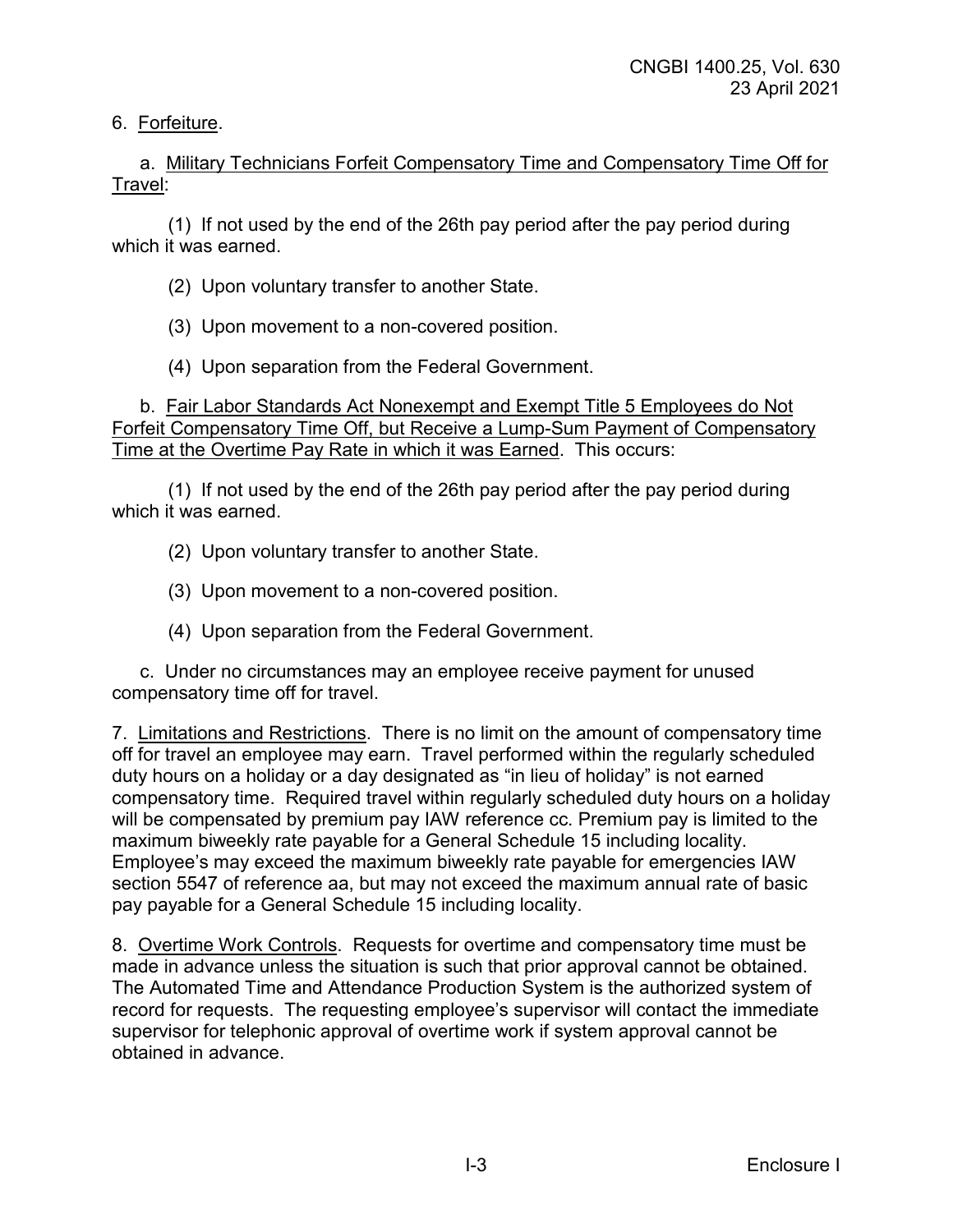a. All overtime work requests must clearly justify the reason work involved could not be performed during regular working hours.

b. Annual leave or compensatory time taken will not be used during the same workweek as overtime work except during periods of severe workload requirements or other unavoidable circumstances. In such cases, the overtime request must be annotated with the reason for making the exception.

c. Employees must use compensatory time earned prior to annual leave except when the annual leave is designated as "use or lose."

d. Computation and certification of overtime work must be completed at the conclusion of the overtime in the Automated Time and Attendance Production System. Each workweek requires a new request. Document certified time on the standard labor sheet for the payroll office concerned.

9. Overtime Work on Holidays. Employees are entitled to overtime pay or earn compensatory time, when applicable, if the agency requires overtime work on a holiday.

a. Standard (40-Hour/Five-Day Week) Work Schedules. Overtime work on a holiday is work in excess of eight hours in a day or 40 hours in a week. This also applies to part-time employees.

b. Compressed Work Schedules. Overtime work on a holiday for an employee under a compressed work schedule is hours of work in excess of the employee's compressed work schedule (for example, 5/4/9, or 10-hour "basic work requirement") on that day IAW references aa through ee.

c. Flexible Work Schedules. Overtime work on a holiday for employees under flexible work schedules is work in excess of 8 hours in a day or 40 hours in a week that is officially ordered in advance IAW paragraph 6 in Section 6121 of reference dd.

d. Ordered or Approved Overtime. Overtime work must generally be ordered or approved. However, employees who are covered by the overtime pay provisions IAW references aa and bb are also entitled to overtime pay if overtime work is "suffered or permitted" by a supervisor. No "suffered and permitted" hours of work can be credited to employees under flexible work schedules IAW paragraph 6 in Section 6121 of reference dd.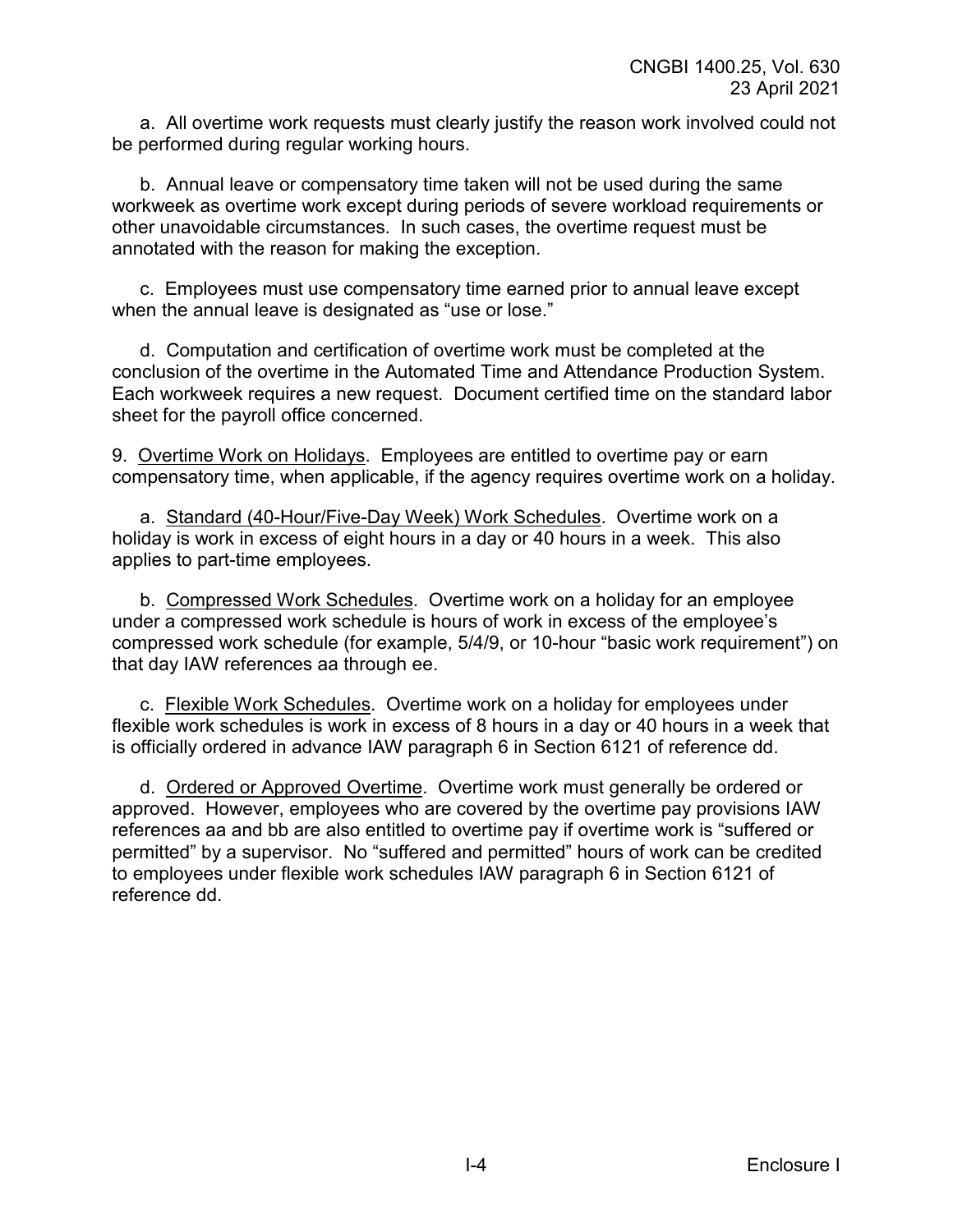# ENCLOSURE J

### FUNERAL HONORS DUTY STATUS

1. Use of Military Technicians. Military technicians may be used to administer, plan, train, and prepare details to perform military funeral honors (MFH) IAW reference ff. Employees may volunteer to perform MFH but must be placed in an inactive duty training (IDT) status or State Active Duty (SAD) status. Employees must be in an appropriate leave status while on IDT (annual leave, compensatory time off, Absent-Uniformed Service, or hourly military leave IAW reference j and while on SAD [annual leave, compensatory time off, or LWOP]). Chapter 15 of reference x provides guidance on processing personnel actions, if necessary.

2. Funeral Honors Duty Status While on IDT. To receive a retirement point credit, the employee may use additional Unit Training Assembly training days to perform funeral honors. To receive the retirement point credit, the employee must be in a "funeral honors duty" status for at least two hours. Funeral honors duty may not be performed by employees who are on military active duty IAW reference ff, subparagraph 502(f), or in a regularly scheduled IDT period. Employees may perform MFH duty and collect the Federal \$50 stipend while in an annual leave, compensatory leave, or LWOP status. To receive the \$50 stipend, the employee must be in a funeral honors duty status for at least two hours.

3. Funeral Honors Duty Status While on Excused Absence. Military technicians may perform MFH duty while in an excused absence status.

a. Excused absence for the purpose of MFH may be granted to cover each period of travel to and from the burial site and the performance of funeral honors. The number of instances of excused absence granted for funeral honors duty will be determined by TAGs IAW reference e.

b. Employees on excused absence and in a funeral honors duty status may be reimbursed for travel and transportation incurred, if such duty is performed at a location 50 miles or more from the member's residence.

4. Funeral Honors Duty Status While on SAD. Employees may be granted annual leave, compensatory time off, or LWOP to perform MFH duty while in a SAD status. Military leave (120 hours), IAW reference j, may not be used while on SAD.

a. TAGs determine leave granted for MFH. Leave for this purpose may be granted only to cover each period of travel to and from the burial site and the performance of the funeral honors.

b. The Federal \$50 stipend, travel and transportation reimbursement, and retirement point credit are not available to employees performing MFH in SAD status.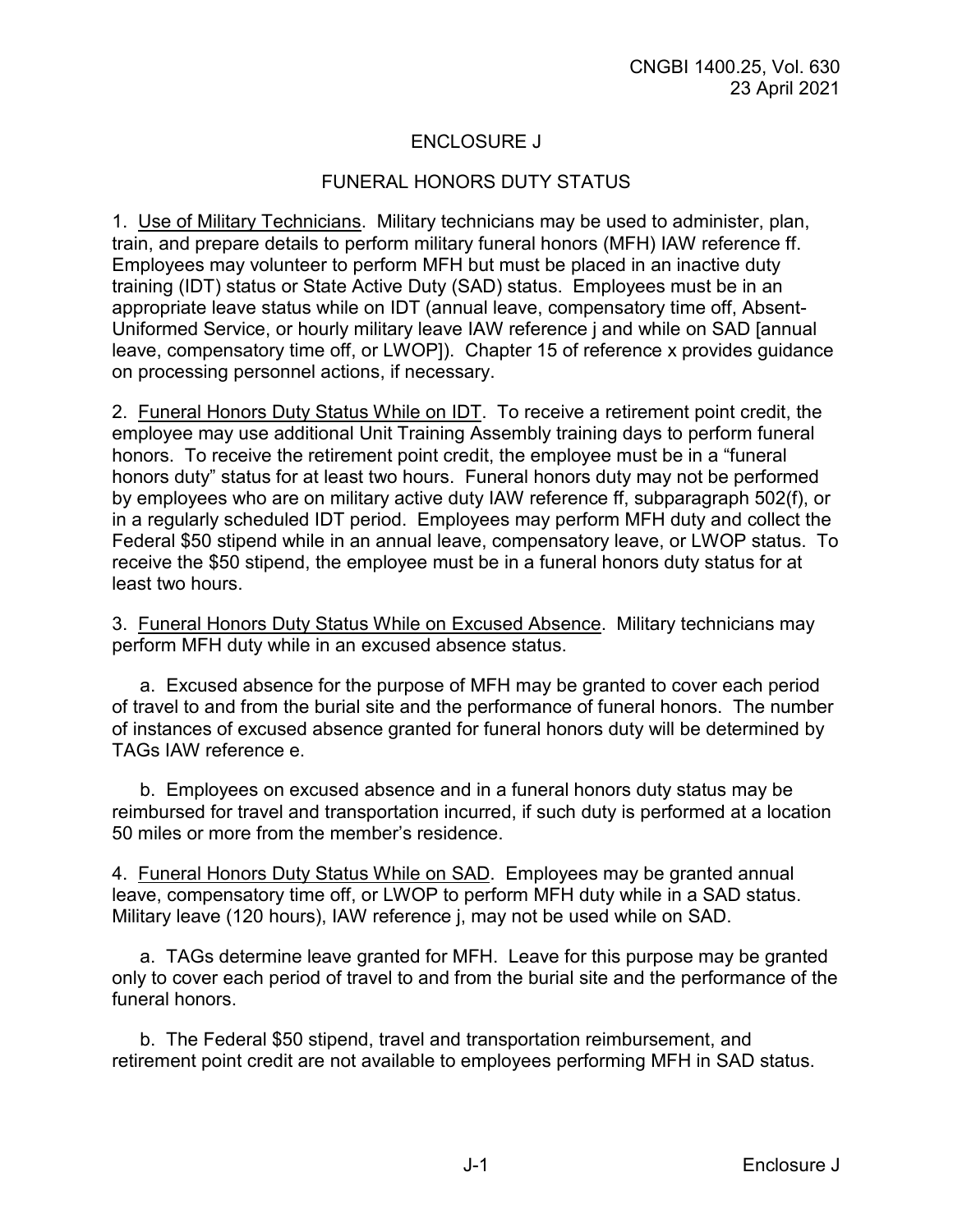c. The use of annual training or active duty for training status is specifically prohibited to support MFH for veterans IAW references ff and gg.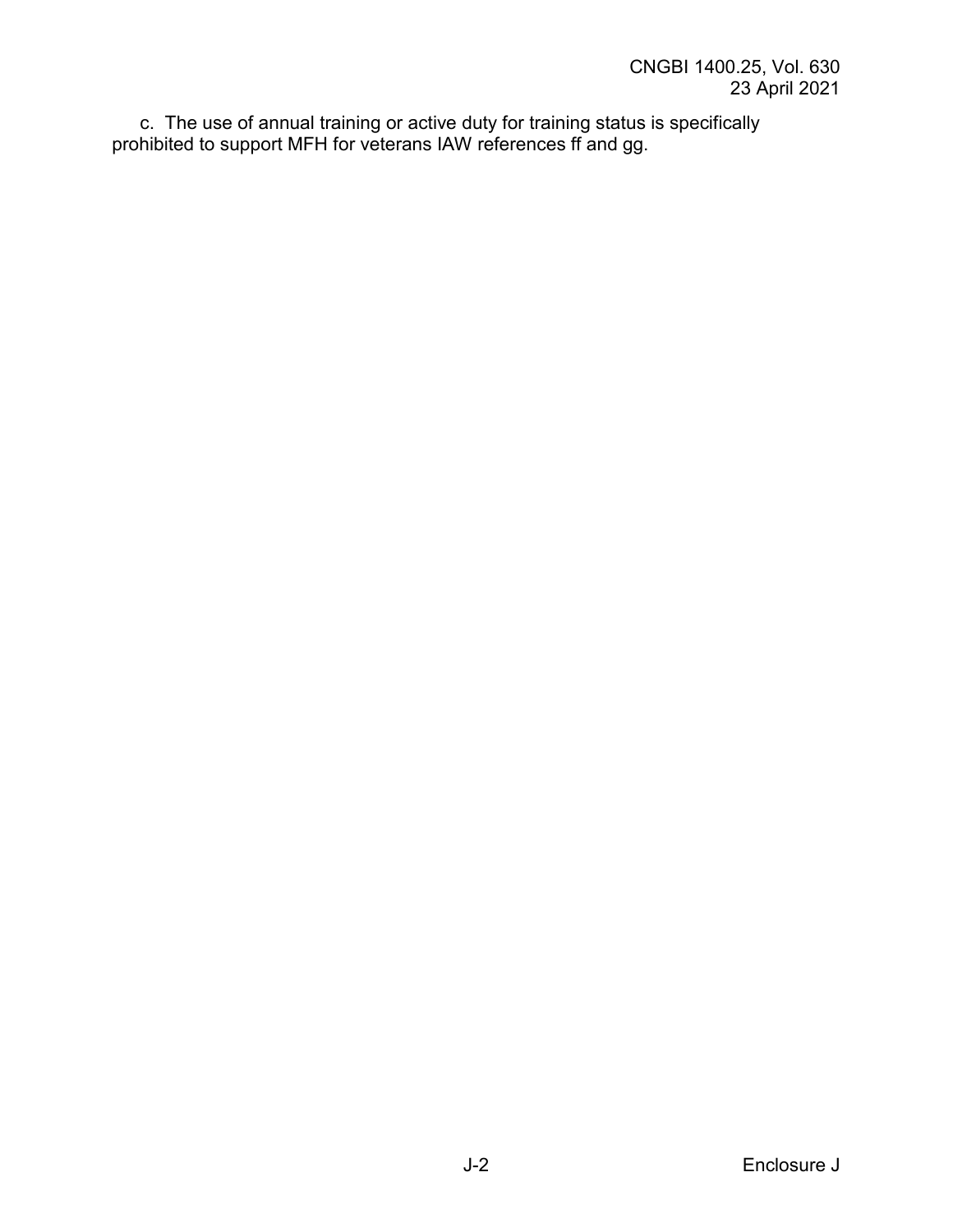# ENCLOSURE K

## OTHER PAID LEAVE AND ABSENCE WITHOUT LEAVE

1. Administrative Leave. Administrative leave is authorized at the discretion of the agency under section 6323a of reference e. The authority to grant administrative leave to employees is within the administrative discretion of the TAG when a determination to support an activity would benefit the NG. Administrative leave is granted sparingly. This authority may not be used in situations of extensive duration, or for periods of interrupted or suspended operations, such as ordinarily would be covered by the scheduling of leave, furlough, or the assignment of other work.

### 2.Administrative Leave with TAG Approval.

a. Volunteer Activities. Administrative leave may be granted to employees participating in management-sponsored volunteer projects (for example, education mentorship or tutoring programs). This provision does not apply to time spent on volunteer activities not sponsored by management. Volunteer activity not sponsored by management may be promoted through established leave programs and the flexibility offered through alternative work schedules.

b. Conferences and Conventions. In rare circumstances, employees may be excused to attend a conference or convention when it is determined that attendance directly relates to the mission of the NG. The NG may find it beneficial to participate in conferences hosted by non–Department of Defense organizations at NG expense. This type of participation includes NG employees attending (including speakers, presenters, or panel members), NG-provided exhibits, and logistical support. Individual travel is approved locally, but attendance at these conferences is approved IAW reference hh. Administrative leave will not be granted to attend National Guard Association of the United States conferences unless the employee is an official delegate or an official of the organization.

c. Absences for Permanent Change of Station. An employee may be excused for a reasonable time to make personal arrangements and transfer personal business directly related to a permanent change of station that is in the interest of the Government, provided such business or arrangements cannot be transacted outside the employee's regular working hours.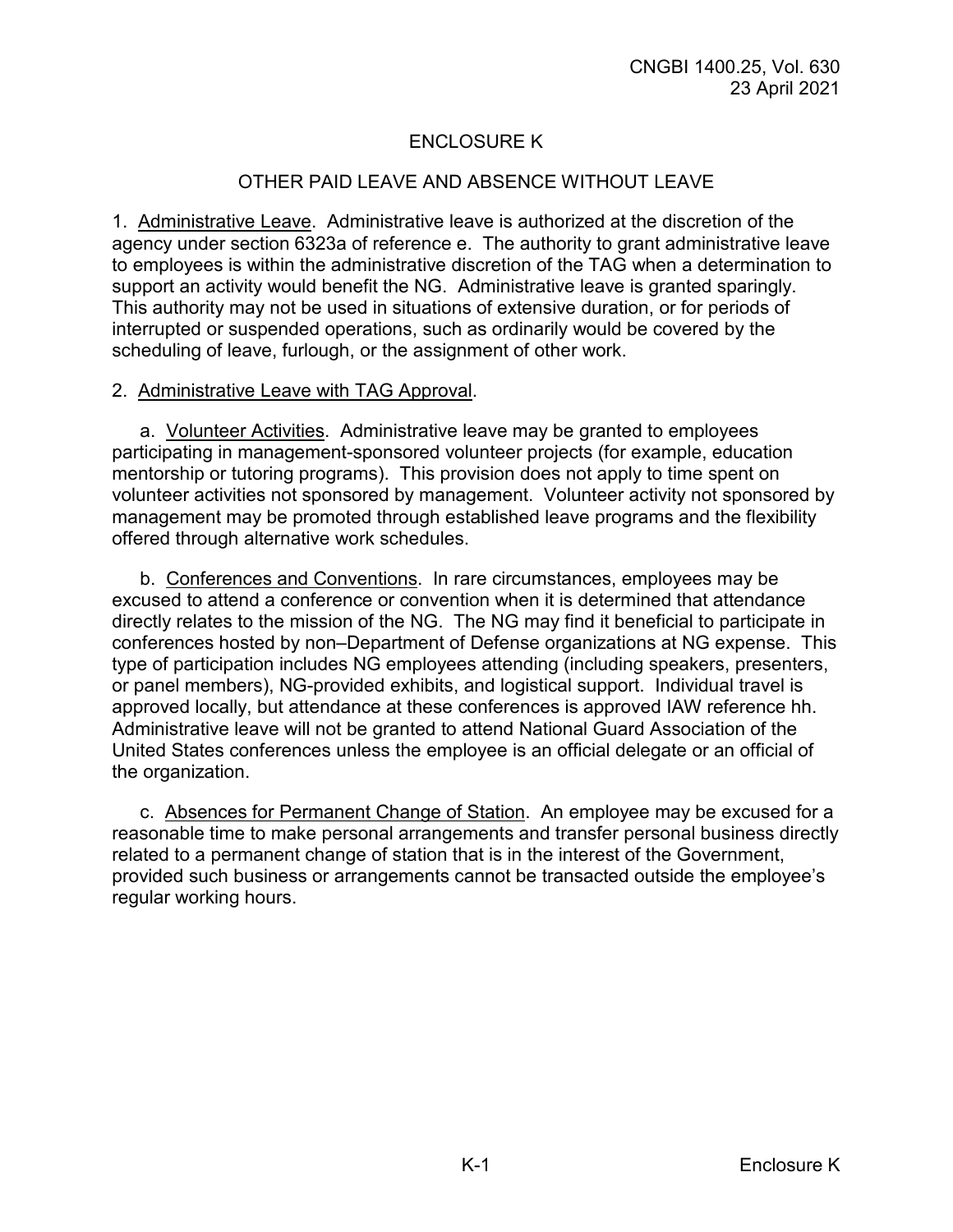#### 3. Administrative Leave With Supervisor Approval.

a. Blood Donation. Employees are encouraged to serve as blood donors and will be excused from work without charging leave only for time necessary to donate blood, recuperation following blood donation, and necessary travel time to and from the donation site. The maximum excused time will not exceed four hours on the date of the blood donation.

b. Registration and Voting. Employees may be excused for a reasonable time to vote or register in Federal, State, county, or municipal elections. Generally, employees are excused from duty to permit them to report for work three hours after the polls open or to leave work three hours before the polls close, whichever results in the lesser amount of time off.

c. Physical Examinations. For physical examinations that are required as a condition of employment in the NG, employees may be excused, without charge to leave or loss of pay, for periodic, baseline, or annual physical examinations as required by the military commander, HRO, or safety officer when driven by military necessity.

d. Continuation of Pay- Federal Employees' Compensation Act. When an employee sustains a traumatic job-related injury and has an approved workers' compensation claim, the employing State is required to continue the employee's pay for the period of disability, not to exceed 45 calendar days. Continuation of pay is chargeable as excused absence.

e. Employee Interviews. An employee may be excused for a job interview when competition is for a position within the NG or the individual is under notice of separation or change to lower grade for any reason except for personal cause. All other employment interviews will be charged to annual leave, compensatory time off, or LWOP.

f. Employee Assistance Program. An employee is entitled to an administrative leave for the time required for participating in initial counseling and assessment in the Employee Assistance Program. If the employee is referred for treatment or assistance, the employee must be in an appropriate leave status.

g. Tardiness and Brief Absences. Tardiness and brief absences (less than one hour) may be excused with justification.

4. Bone Marrow or Organ Donor Excused Absence. An employee is entitled to an excused absence for the time necessary to serve as a bone marrow or organ donor IAW section 6327 of reference e. An excused absence for bone marrow donation may not exceed seven days each calendar year. An excused absence for organ donation may not exceed 30 days each calendar year.

5. Absence Without Leave (AWOL). Pay is denied for the entire period of absence. If the absence is determined excusable, the AWOL may be changed to a proper leave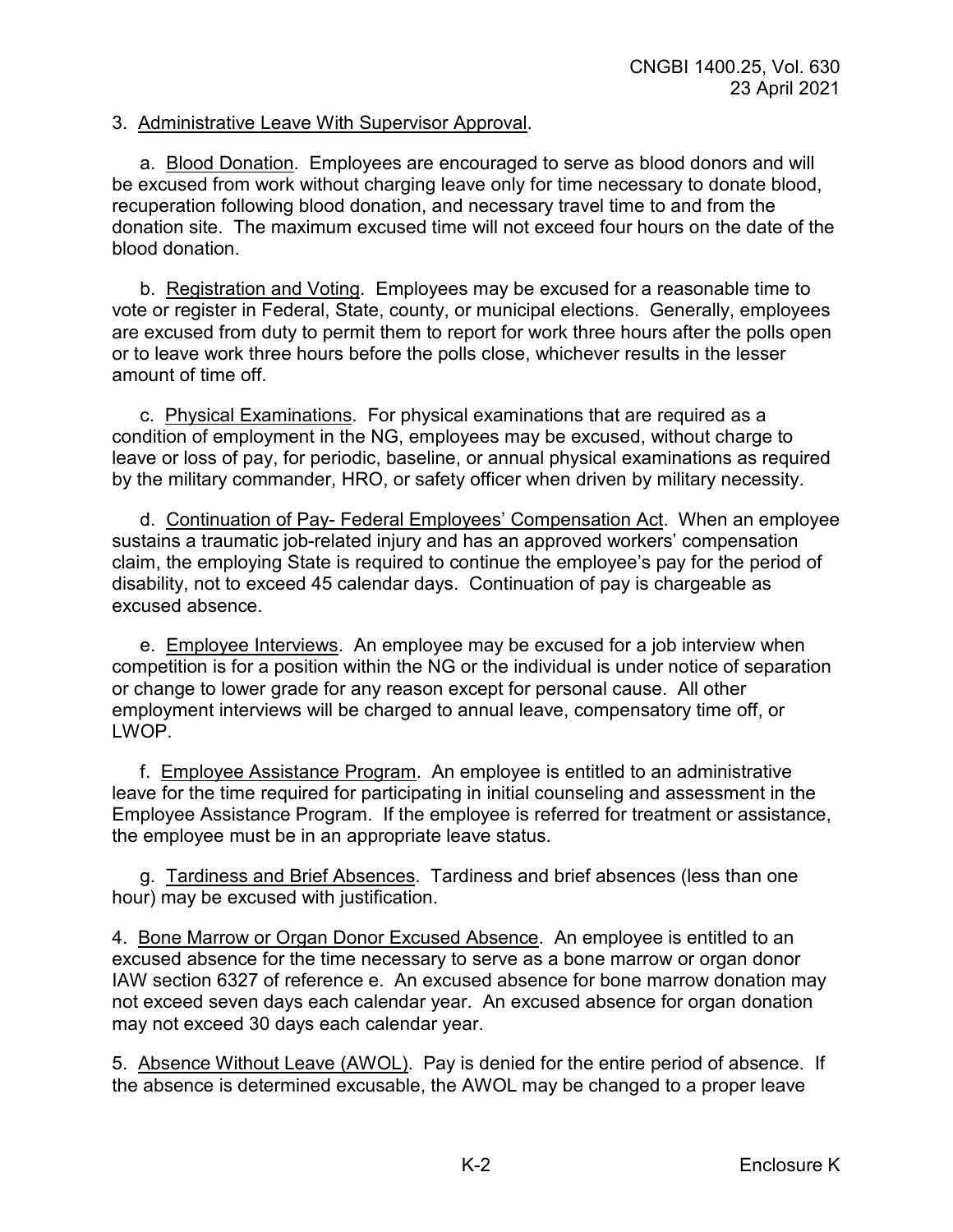status. The minimum charge of AWOL is six minutes. Smaller increments are not authorized.

a. If an employee is unavoidably absent or tardy for less than one-half hour for a reason that is acceptable to the supervisor, the employee may be excused without charge to leave. On the other hand, the supervisor may decide not to excuse the absence, and may charge the employee AWOL or approve an employee's request for leave to cover the absence.

b. When an employee is charged leave for an unauthorized absence or tardiness, the supervisor may not require the individual to perform work for any part of the leave period charged against the leave account.

c. If circumstances warrant, the supervisor can change the charge from AWOL to annual leave, sick leave, or LWOP.

6. Supervisor Determination. Supervisors, upon consultation with the HRO, must determine whether the circumstances warrant a change to approved leave.

7. Disciplinary Actions. Incidents of unauthorized absence may require disciplinary action IAW references ii or jj; therefore, supervisors must determine whether disciplinary or adverse action is appropriate. Supervisors should consult with the HRO regarding the need for disciplinary actions.

8. Official Time for Representing Labor Organizations. Refer to the local collective bargaining agreements. In accordance with reference kk, the records authorized taxpayer funded union time. The time card codes for documenting union representation activities or union training are:

a. BA -- Term Negotiations. Used to prepare for and negotiate a basic collective bargaining agreement or its successor.

b. BB -- Mid-Term Negotiations. Used to bargain over issues raised during the life of a term agreement.

c. BD -- General Labor-Management Relations. Used for meetings between labor and management officials to discuss general conditions of employment, labor and management committee meetings, labor training for union representatives, and investigative interviews.

d. BK -- Dispute Resolution. Used to process grievances up to and including arbitrations and process appeals of bargaining unit employees.

9. Disabled Veteran Leave. An employee who is a veteran with a qualifying serviceconnected disability of 30 percent or more is entitled to disabled veteran leave IAW subpart m of reference f, which will be available for use during the 12-month eligibility period beginning on the first day of employment for care related to the service connected disability.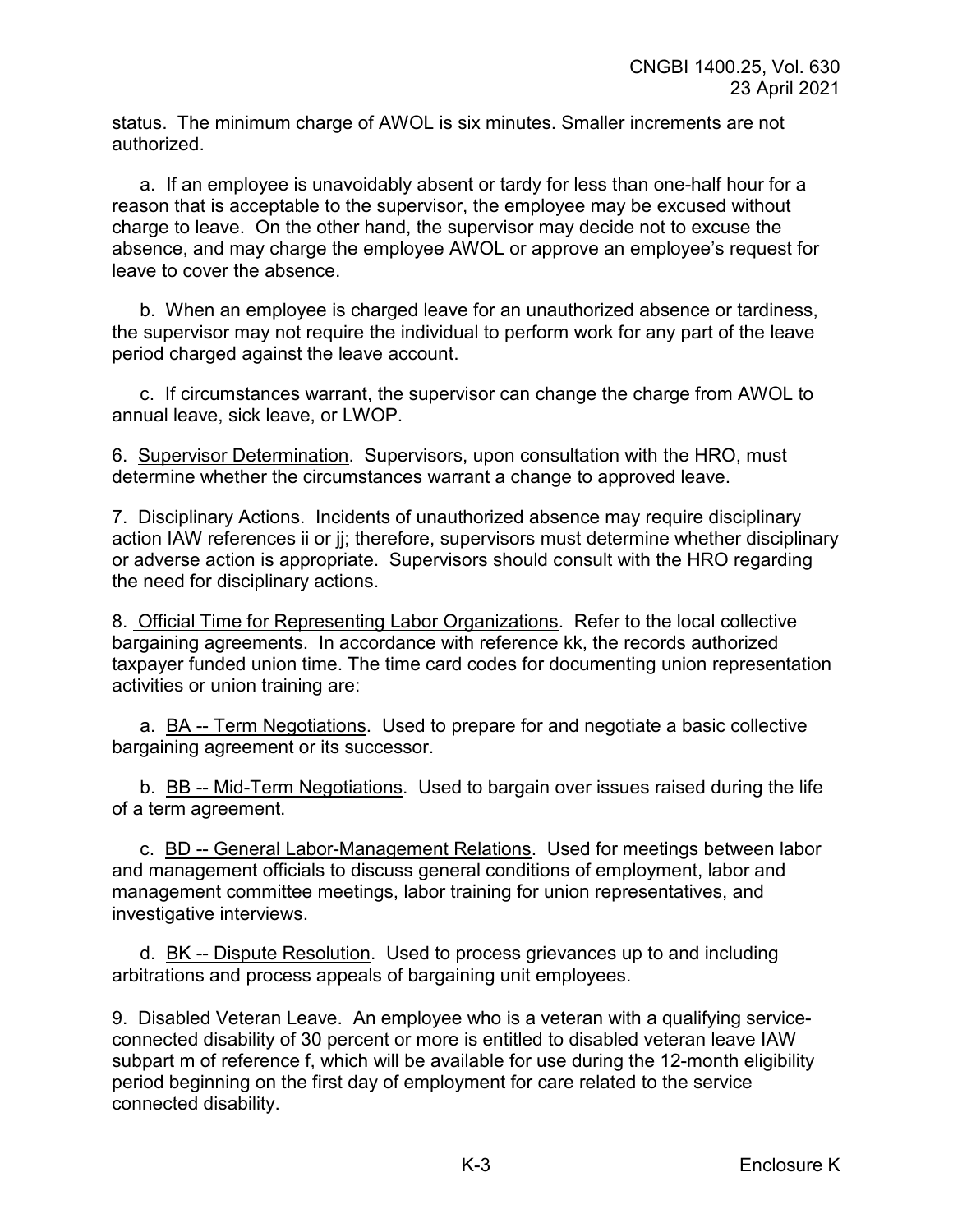a. The employee must provide documentation from the Veteran's Benefit Administration upon the first date of employment or change in rating during the 12 month eligibility period.

b. Eligible full-time employees receive 104 hours of disabled veteran leave effective the first date of employment. Part-time employees receive a prorated amount IAW subpart m of reference f. Disabled Veteran Leave is offset by the number of sick leave hours available on the first day of employment.

c. For each employee, there is a single first day of employment. The first date of employment is; the earliest date an employee is hired after the effective date of the employee's qualifying service-connected disability, as determined by the Veterans Benefits Administration or the effective date of the employee's qualifying serviceconnected disability rating change to 30 or more percent, as determined by the Veterans Benefits Administration.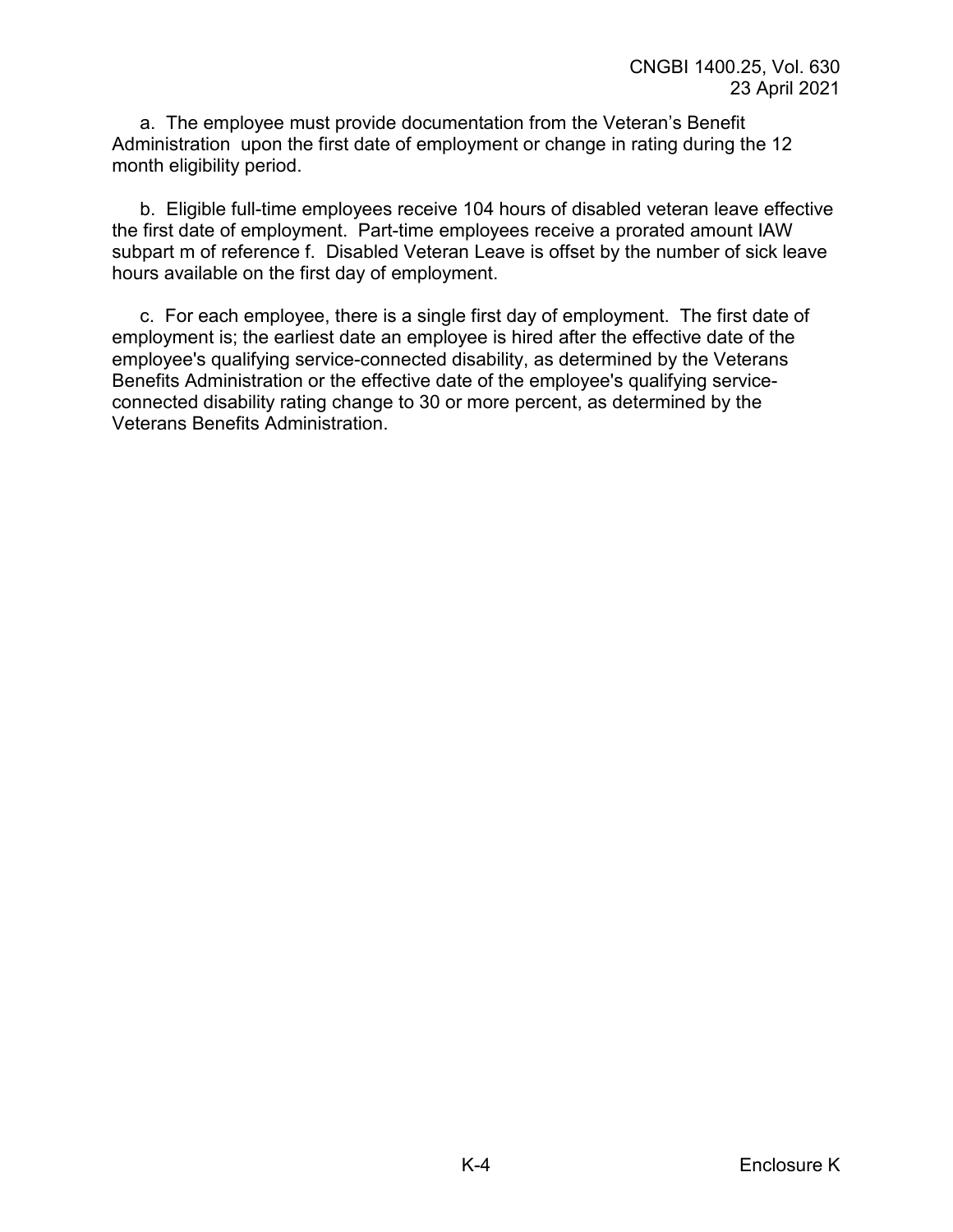# ENCLOSURE L

## WEATHER AND SAFETY LEAVE, FEDERAL HOLIDAYS, AND COURT LEAVE

1. Weather and Safety Leave. Weather and Safety Leave is excused absence when weather or other safety-related conditions prevent employees from safely traveling to or safely performing work at an approved location due to an act of God, terrorist attack, or other applicable condition. All employees are eligible for excused absence during closing, except individuals who have been identified as emergency employees and those participating in the telework program. TAGs, air commanders, chiefs of staff, or division, regiment, group commander, or brigade administrative officers will identify essential personnel, based on specific mission requirements. Section 6323a of reference e addresses situations in which commanders may authorize weather and safety leave for closure of all or part of an activity.

2. Facility Closures. TAGs have the administrative discretion to authorize excused absence at closed facilities when circumstances warrant such action. The most common use of this authority is in response to severe weather; however, other circumstances may arise which justify closures.

3. Severe Weather. Severe weather may cause closings or adjustments of arrival or dismissal times. In such circumstances, the Federal workforce will follow the State's designated work schedule for severe weather, as communicated by local area media. These situations are considered excused absences under weather and safety leave and there is no charge to leave. This policy excludes emergency employees and those participating in the telework program unless properly excused by competent authority.

a. Severe weather does not necessitate administrative closing. Employees with supervisor approval may use any form of appropriate leave when they are prevented from arriving to work on time, need to leave early to avoid hazardous conditions, or could not return home if they report to work.

b. At the employee's request, supervisors will work with the employee to allow them to make up for missed time, if reasonable. The supervisor may reschedule the amount of time missed and will grant compensatory time for the time made up. This should be accomplished in the same pay period if possible.

4. Federal Holiday Pay. All employees are entitled to receive basic pay for the regular work hours that fall on a holiday when in a paid status the entire workday before or after the holiday. Workday means the entire period of regular work hours between the commencement of the principal activities that an employee is engaged to perform on a given day, and the cessation of the principal activities for that day. All employees who are required to work on holidays as part of their regular work hours are entitled to holiday premium pay. Overtime work on a holiday will not exceed eight hours of overtime pay or compensatory time off. Table 9 lists public holidays for Federal employees IAW reference e. Only the President, by executive order, or Congress, through passage of a law, can create a Federal holiday. State holidays do not apply to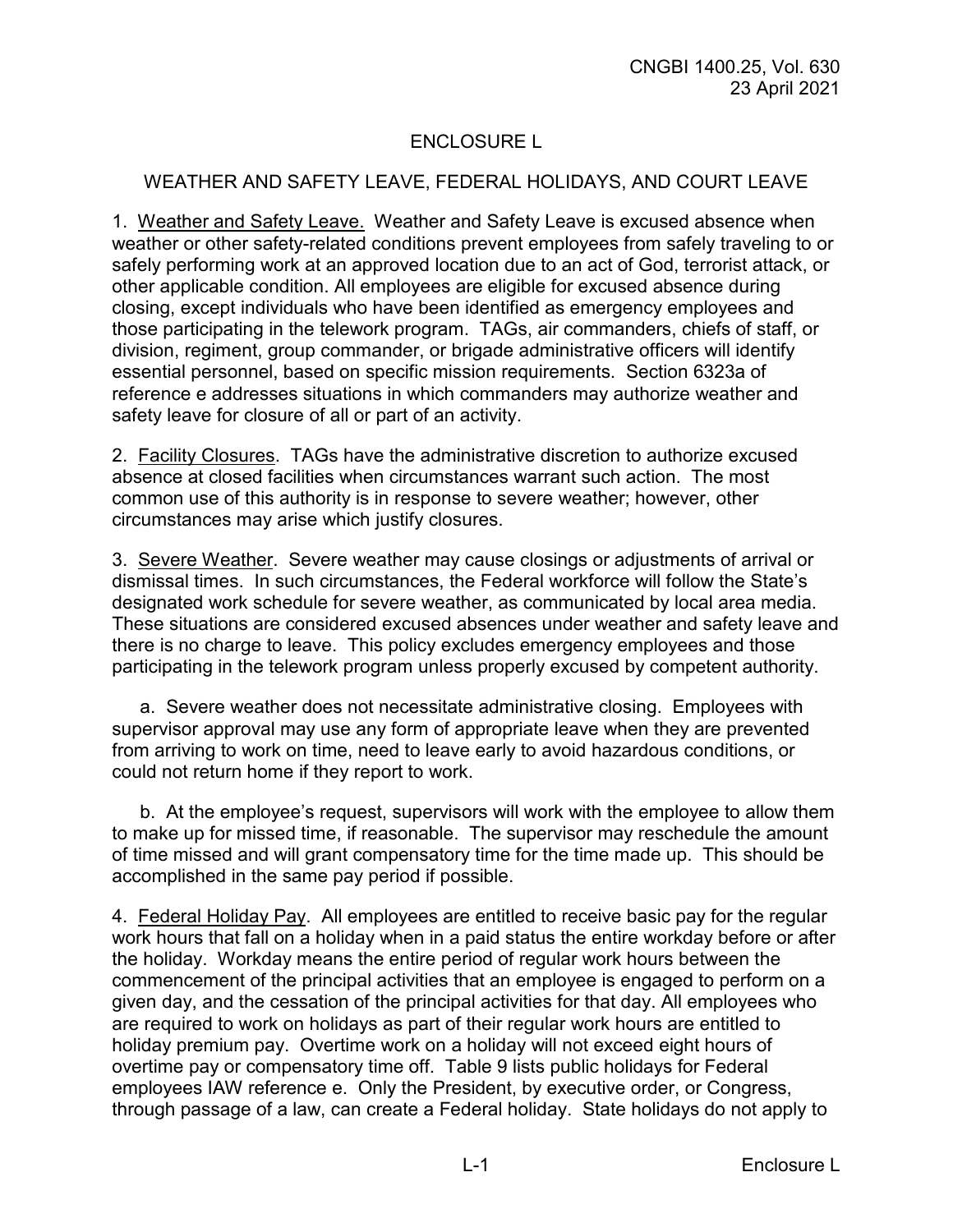Federal employees. Any technician absent from work on a State (not Federal) holiday must be in an approved leave status. Neither excused absence nor administrative leave are appropriate leave statuses for State holidays.

| <b>FEDERAL HOLIDAYS</b>                                                  |  |  |
|--------------------------------------------------------------------------|--|--|
| New Year's Day -- First day of January                                   |  |  |
| Martin Luther King Day -- Third Monday in January                        |  |  |
| Washington's Birthday -- Third Monday in February                        |  |  |
| Memorial Day -- Last Monday in May                                       |  |  |
| Independence Day -- Fourth day of July                                   |  |  |
| Labor Day -- First Monday of September                                   |  |  |
| Columbus Day -- Second Monday of October                                 |  |  |
| Veterans Day -- Eleventh day of November                                 |  |  |
| Thanksgiving Day -- Fourth Thursday of November                          |  |  |
| Christmas Day -- Twenty-fifth day of December                            |  |  |
| Any other day designated a holiday by Federal statute or Executive Order |  |  |
| Table 9. Federal Holidays                                                |  |  |

5. In Lieu of Holiday. When a holiday falls on the employee's first non-workday (Saturday), the preceding workday is designated the "in lieu of" holiday. When the holiday falls on the second non-workday (Sunday) or third (Monday) non-workday, the next workday is designated the "in lieu of" holiday.

a. Employees receive their basic pay for holidays they are not required to work. When the activity is closed on a Friday or Monday because of a holiday falling on a Saturday or Sunday, such closed days are not considered holidays in determining holiday benefits for part-time employees, but these employees may be excused without charge to leave for such days.

b. If an employee works on a holiday that falls on a regular workday as part of their regular hours of work, or a holiday that falls on a day designated as "in lieu of holiday," the employee is paid at twice the regular rate for not more than the number of hours in the employee's regularly scheduled tour of duty. If the employee is required to work more than the number of hours in the regularly scheduled hours of work, that employee is authorized overtime work for all additional hours worked above the regularly scheduled tour of duty.

c. TAGs may prescribe rules under which a different "in lieu of" holiday is designated than would be required to prevent an adverse State impact. Full-time employees on a compressed work schedule will work with their supervisor to determine an "in lieu of" holiday, or follow terms in their State Collective Bargaining Agreement.

6. Two Holidays in One Pay Period. Occasionally, two holidays will fall within the same pay period. A full-time employee on a flexible work schedule is entitled to eight hours of pay on a holiday when the employee does not work IAW section 6124 of reference v. Therefore, HROs, timekeepers, and supervisors must be diligent to understand the potential impact of holidays on the agencies' and employees' schedule. There is no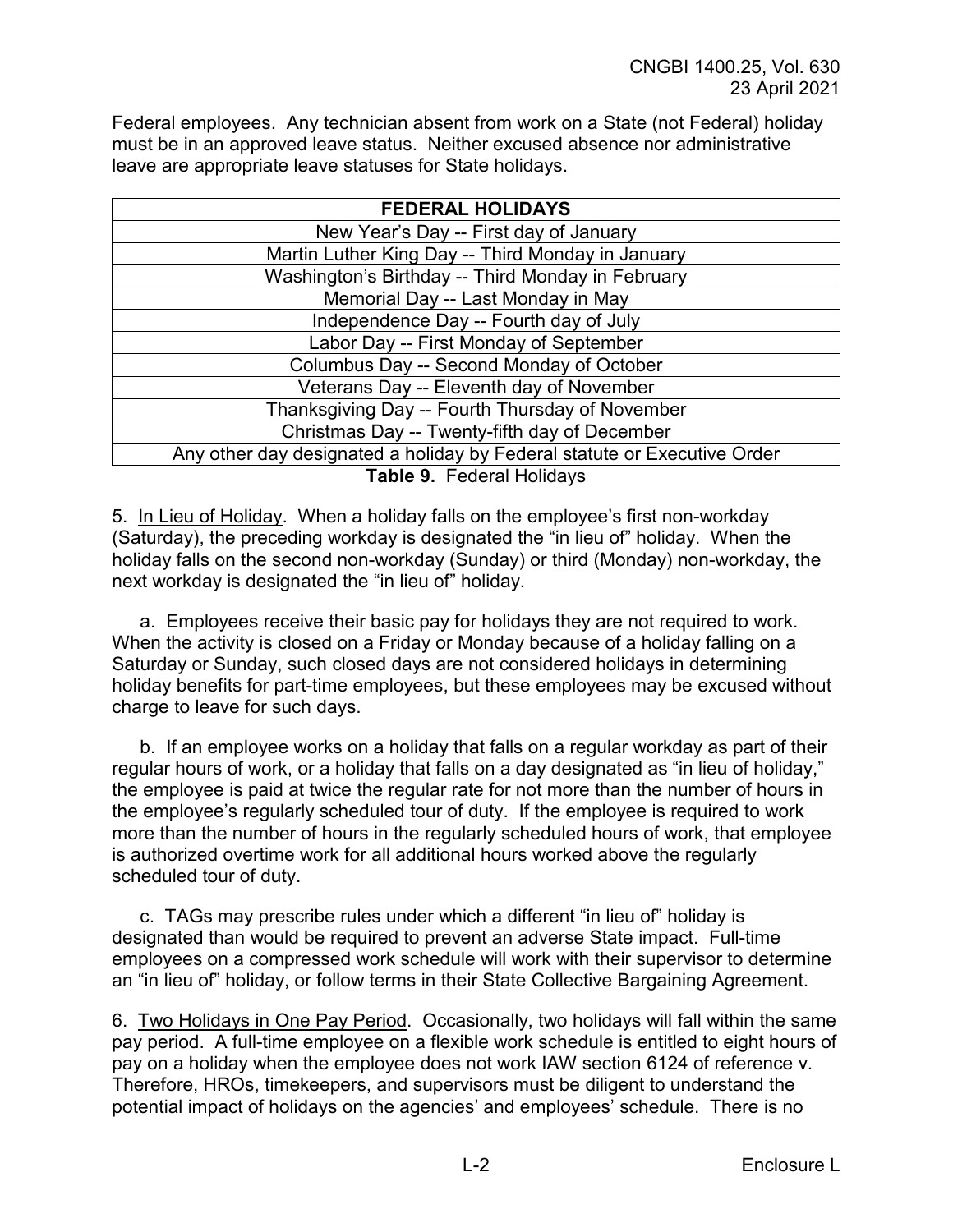authority to establish hybrid work schedules that borrow selectively from the authority for flexible work schedules and the authority for compressed work schedules in an effort to provide unauthorized benefits for employees or agencies.

7. Jury Duty. Court leave for jury duty is granted to both permanent and temporary employees, both full-time and part-time, except those employed intermittently. Court leave is an authorized absence, without charge to leave or loss of pay, of an employee for jury duty or for attending judicial proceedings in a non-official capacity as a witness on behalf of any party in any matter to which the U.S., State, or local government is a party.

a. Employees who are under proper summons from a court should be granted leave of absence with pay for the entire period of court service, regardless of the number of hours per day or days per week served during the period. Supervisors may require an employee entitled to court leave to return to duty or be charged with annual leave, compensatory leave, or LWOP if he or she is excused from court service for one day or even a substantial part of the day. The employee may not, however, be required to return to duty if it would create a hardship.

b. Employees must forward fees collected to their payroll office. The employee is permitted to keep travel and per diem allowance for each day's attendance in court. Failure to forward fees collected will result in a charge to leave for the days covered by the fee payment. The employee may keep any fees earned on non-work days.

8. Evidence of Court Service. A copy of orders, subpoenas, summons, or the official request to appear in court will be presented to the supervisor as far in advance of the court date as possible. Upon return to duty, the employee will submit evidence from the court reflecting dates of attendance in court.

9. Witness in Official Capacity. When an employee is assigned by the State or summoned to testify in an official capacity or to produce official records, the employee is in an official duty status and entitled to regular compensation without regard to any entitlement to court leave. If the U.S., State, or local government is a party in the judicial proceedings, court leave is appropriate regardless of whether the employee testifies on behalf of the government or a private party. When subpoenaed to testify in an official capacity, or about government information, the witness must promptly alert the servicing legal office for guidance. Frequently subpoenas are not compliant with the law and the official information may be obtained through less intrusive means (for example, a Defense Finance and Accounting Service records request). The servicing legal office must review all requests for legal sufficiency to ensure witnesses testify in accordance with applicable litigation regulations, and that subpoenas are compliant with applicable law, before authorizing the request. When the U.S., State, or local government is not a party in the judicial proceedings, annual leave, earned compensatory time off, earned compensatory time off for travel, or LWOP is appropriate.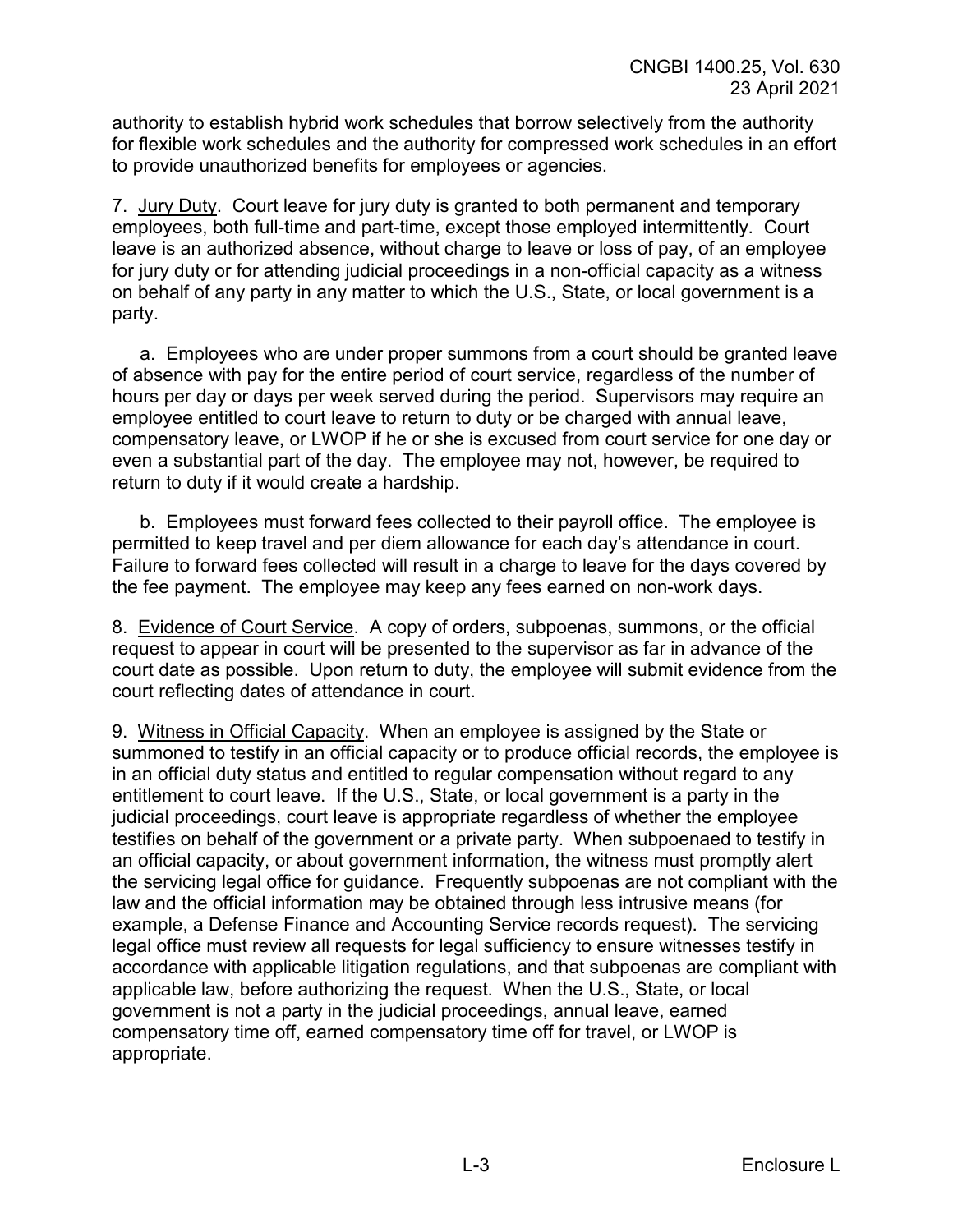# ENCLOSURE M

#### MISCELLANEOUS LEAVE CATEGORIES

1. SAD. Military technicians and Title 5 employees who are required to perform SAD may elect any of the following types of leave to cover their absence: annual leave, compensatory time off, LWOP, or the 22 days' leave IAW reference c. Military leave (120 hours) IAW reference c, subparagraph a, may not be used while on SAD.

a. Leave IAW reference c, subparagraph b, is limited to 22 workdays in a calendar year. This leave may be used only when the employee is actually performing emergency duties, providing other assistance to civil authorities (participating in rescue work, firefighting, or performing duties in support of a contingency operation).

b. Dual compensation rules dictate that any employee who performs SAD be required to take a full day of leave for each day of such service, even if the SAD functions are performed after the normal employee working hours. The only exception to this requirement occurs when the employee first learns of the necessity to perform SAD during a workday. In this circumstance, the employee will be required to take leave only for the hours absent from work for the remainder of that day. Employees will be required to take a full day of leave for each subsequent day of SAD. There is no charge of leave when SAD is performed on non-workdays or holidays.

2. Full-Time NG Duty–Operational Support. Employees may volunteer to or involuntarily be placed on Full Time National Guard Duty-Operational Support, Military Personnel Authorization man-days, and active duty for operational support (ADOS) orders, subject to TAG approval. References j and z list the appropriate types of leave that may be used while performing military duty. Military leave is authorized if the tour of duty is less than 180 days IAW references b and j. Employees performing uniformed service may not be granted administrative leave.

3. Enforced Leave. Excused absence or administrative leave is not an entitlement, and supervisors are not required to grant it. In rare circumstances when the agency has legitimate concerns that an employee's condition makes the continued presence in the workplace dangerous or inappropriate, a supervisor may place the employee in a enforced leave status pending a determination that the employee is ready, willing, and able to work. The agency must have documentation sufficient to prove that its action was justified, and the employee may have the right to grieve or appeal the action taken. Obtaining an employee's agreement to take sick leave, annual leave, or leave without pay is preferable, but in some circumstances, a supervisor may require an employee to use his or her sick or annual leave or place an employee in a leave without pay status pending an inquiry. Table 10 lists three examples that illustrate this management right.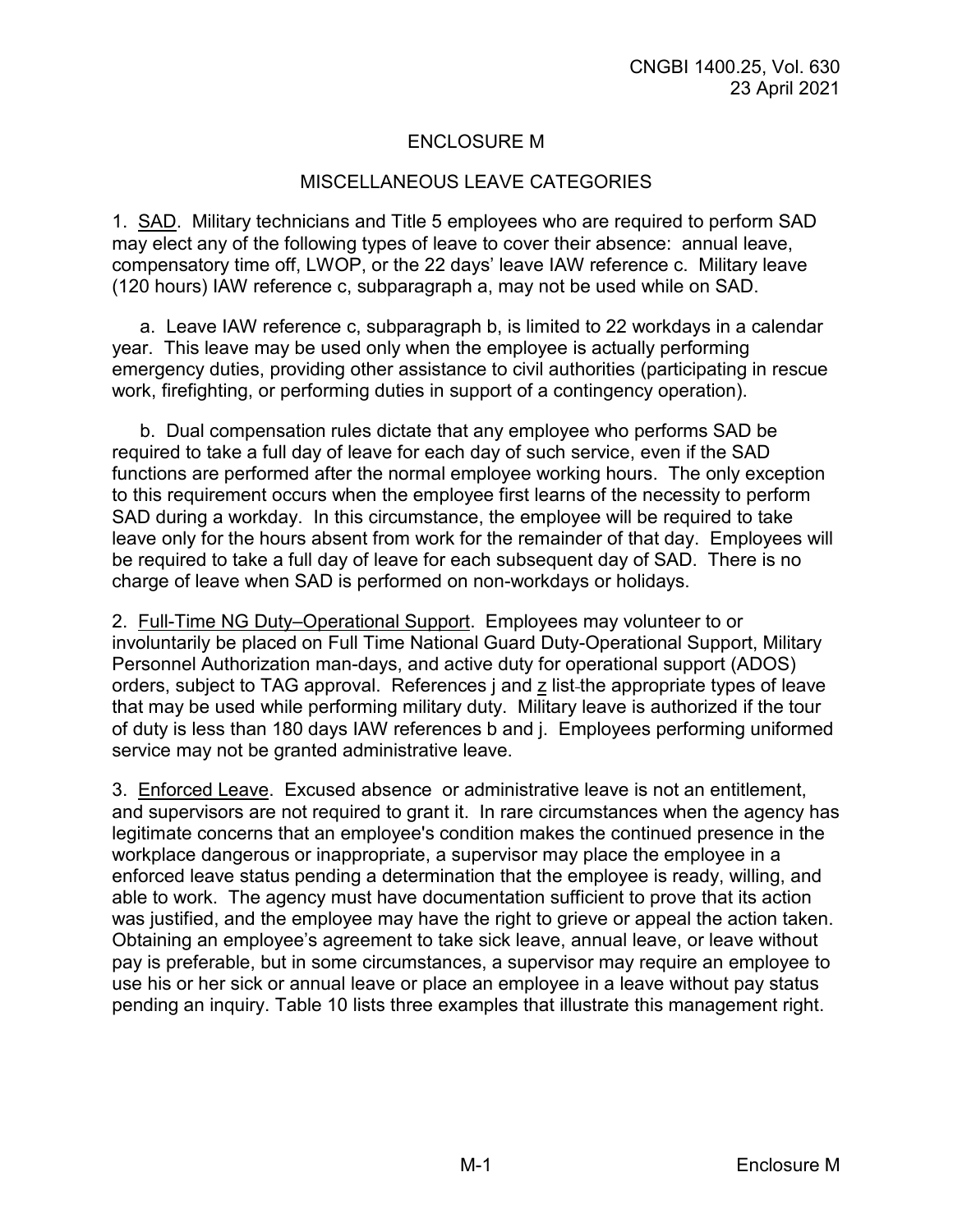## **Management Right to Require an Employee to Leave a Worksite**

1. An employee reports to work without required safety equipment. At that point, the employee is not ready, willing, and able to perform assigned duties.

2. An employee appears for work in what the supervisor reasonably determines to be an unsafe state. Attempts to have the employee explain the condition are unsuccessful. The supervisor determines that the employee's continued presence creates an immediate threat to government property, the employee, or coworkers. The supervisor affords the employee an option of being taken home, being taken to a family physician, or having a family member called. If he or she refuses to choose, or is unable to choose, the supervisor selects the best alternative.

3. An employee is in a rage, disrupting the entire shop (throwing objects, insubordinate, and cursing). Attempts to calm the employee are disregarded. The supervisor determines the employee's continued presence would be highly undesirable.

**Table 10.** Examples of Management Right to Require Enforced Leave

a. In all cases, management has the right to place the employee on enforced leave for one duty day. The next duty day, the employee is responsible for contacting his or her supervisor to indicate whether he or she is ready, willing, and able to perform assigned duties in an orderly and professional manner. If the employee indicates readiness to return to work, he or she will be allowed to return to the worksite.

b. If the employee indicates that he or she is not ready, willing, or able to return to the worksite, the supervisor should advise the employee that he or she is making a voluntary decision to not return to work. The employee may request to be placed on unscheduled personal leave. The supervisor will ask the employee which personal accrued leave (annual leave, or sick leave, if appropriate; leave without pay; time-off award; or compensatory time) status the employee wants to be placed in.

c. If the employee fails to report to work on the next scheduled duty day, he or she will be advised that further administrative action, including adverse action, could result.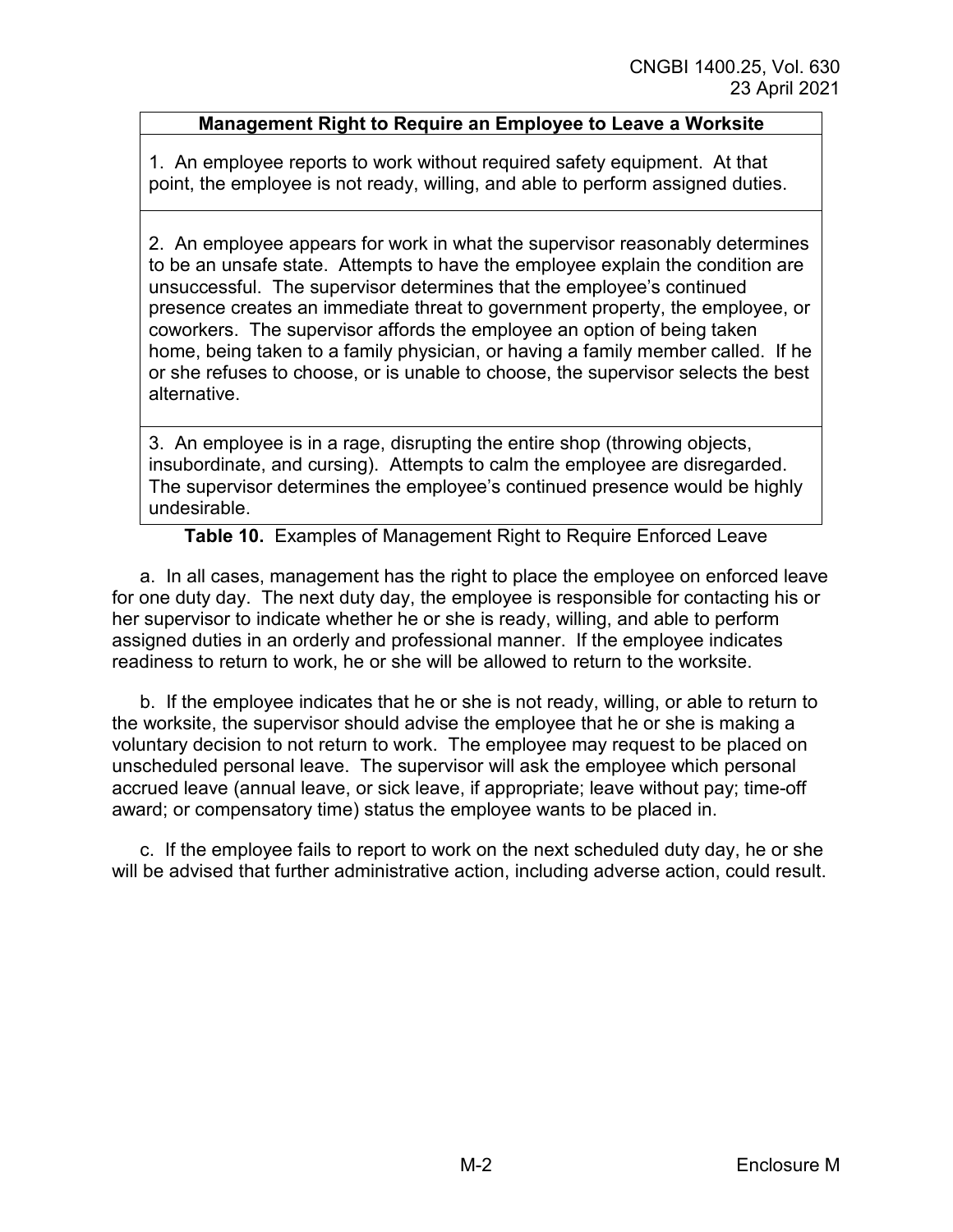## ENCLOSURE N

## INTERMIXING OF TECHNICIAN DUTY AND MILITARY STATUS

1. Technician Duty and Military Status on the Same Day. This guidance clarifies the pay statuses and procedures in instances where National Guard military technicians (dual status) are performing duty in a technician status and in a full-time military status on the same day IAW references m and ll through ss.

2. Credit for Work Performed. During a period that a military technician (dual status) is subject to military control, the technician may not simultaneously be regarded as present for work in the technician position, since technician service is incompatible with military duty or FTNGD status IAW references ll and mm. However, the employee may receive credit for civilian technician work performed before the employee becomes subject to military control on the first day of the duty or FTNGD period and after the employee is released from military control on the last day of the duty period without a charge to civilian leave IAW references nn and oo.

3. Leave and Consecutive Days. The employee must be in an appropriate leave status for civilian workdays on which consecutive days of military pay is earned. Military duty performed by technicians under separate orders or duty status on consecutive days in which pay is earned is strongly discouraged. Only the below exceptions apply.

a. If on the first day of the consecutive days of military pay, the member is not required to report for military duty until after the civilian duty day ends, no civilian leave is charged for that first day. If the member is required to report for military duty on the first day before the end of the civilian duty day, civilian leave must be charged to cover the period of overlap with the civilian duty day.

b. If the member is completely released from military control on the last day of the consecutive days of military pay prior to the start of the civilian duty day, no civilian leave is charged for the last day of military duty. If the member is released from military duty on the last day after the start of the civilian duty day, civilian leave must be charged to cover the period of overlap with the civilian duty day.

4. Cost Effective Execution. Commanders and supervisors are strongly urged to minimize the intermixing of military duty and civilian status to avoid the perception that taxpayer funds are being abused. Particularly, commanders, supervisors, or order officials should scrutinize requests for short (one- and two-day) periods of military duty performed in conjunction with technician duty—while allowable, they should be used only for emergencies. National Guard personnel are strongly encouraged to wisely utilize all manpower resources available to them to cost-effectively execute the organizational mission.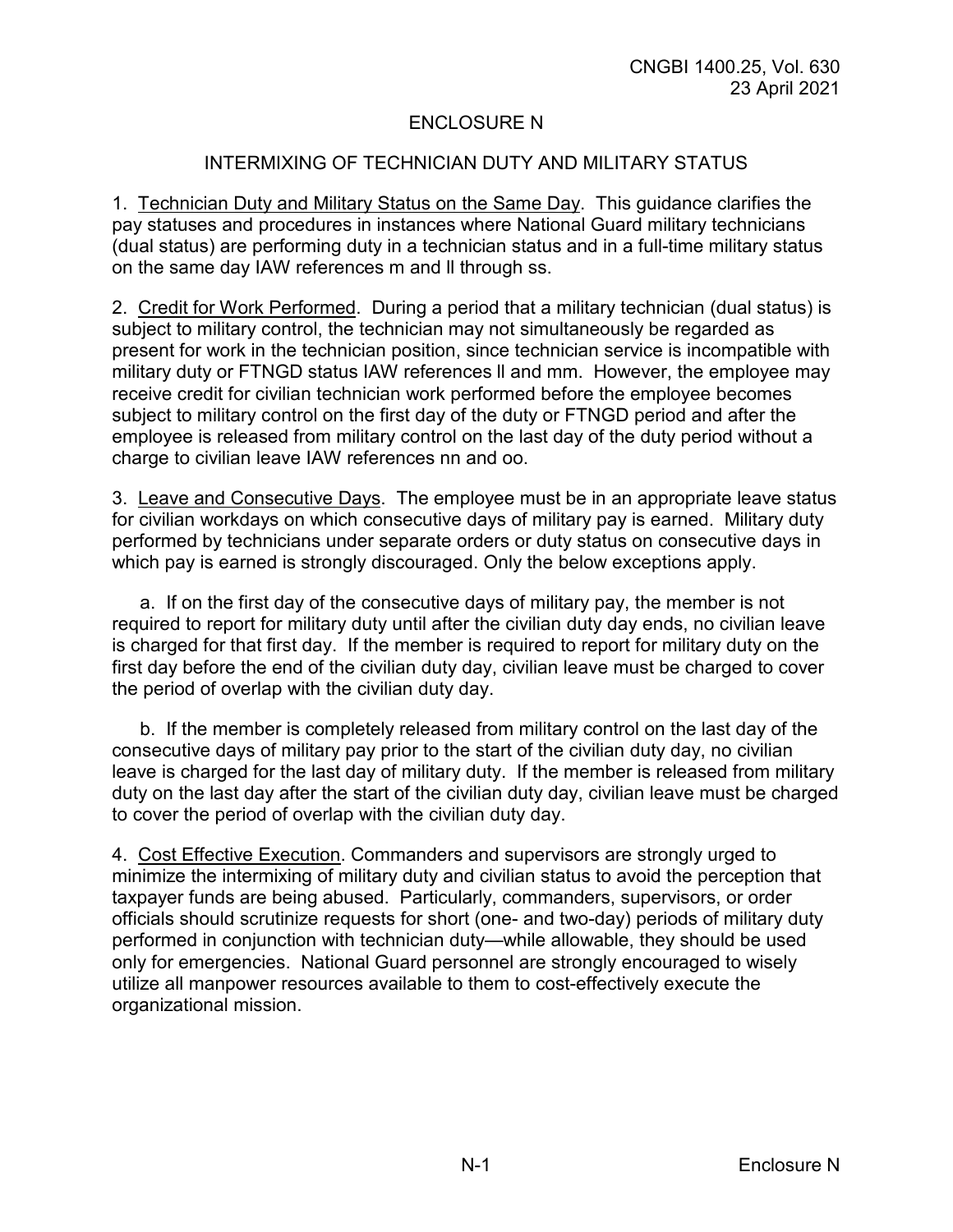# ENCLOSURE O

#### **REFERENCES**

### PART I. REQUIRED

a. Chief of the National Guard Bureau (CNGB) Instruction 1400.25A, 11 May 2020, "National Guard Technician and Civilian Personnel"

b. Title 32 United States Code (U.S.C.), Section 709, Edition 2017, "Technicians: Employment, Use, Status"

c. 10 U.S.C. § 10508, "National Guard Bureau: General Provisions"

d. CNGB Memorandum, 16 February 2017, "Designation of The Adjutants General to Appoint, Employ, and Administer National Guard Employees"

e. 5 U.S.C. Chapter 63, "Leave"

f. 5 Code of Federal Regulations (CFR), "Administrative Personnel," Part 630, "Absence and Leave"

g. Public Law 114-328, 23 December 2016, "The National Defense Authorization Act for Fiscal Year 2017"

h. 5 CFR, "Administrative Personnel," Part 610, "Hours of Duty"

i. DoD Instruction 1400.25, 19 March 2015, "Civilian Personnel Management," Vol. 630, "Leave -- Personnel", Incorporating Change 2, 8 May 2015

j. 5 U.S.C. § 6323, "Military Leave; Reserves and National Guardsmen"

k. 10 U.S.C. § 101, "Definitions"

l. 10 U.S.C. § 12310, "Reserves: For Organizing, Administering, etc., Reserve Components"

m. DoD Instruction 1215.06, 11 March 2014, "Uniform Reserve, Training, and Retirement Categories for the Reserve Components," Incorporating Change 1, Effective 19 May 2015

n. Army Regulation 135-18, 11 October 2019, "The Active Guard Reserve Program"

o. Air National Guard Instruction 36-101, 03 June 2010, "Air National Guard Active Guard Reserve (AGR) Program," Certified Current 14 August 2014

p. National Guard Regulation 600-5, 21 September 2015, "The Active Guard Reserve (AGR) Program Title 32, Full Time National Guard Duty (FTNGD) Management"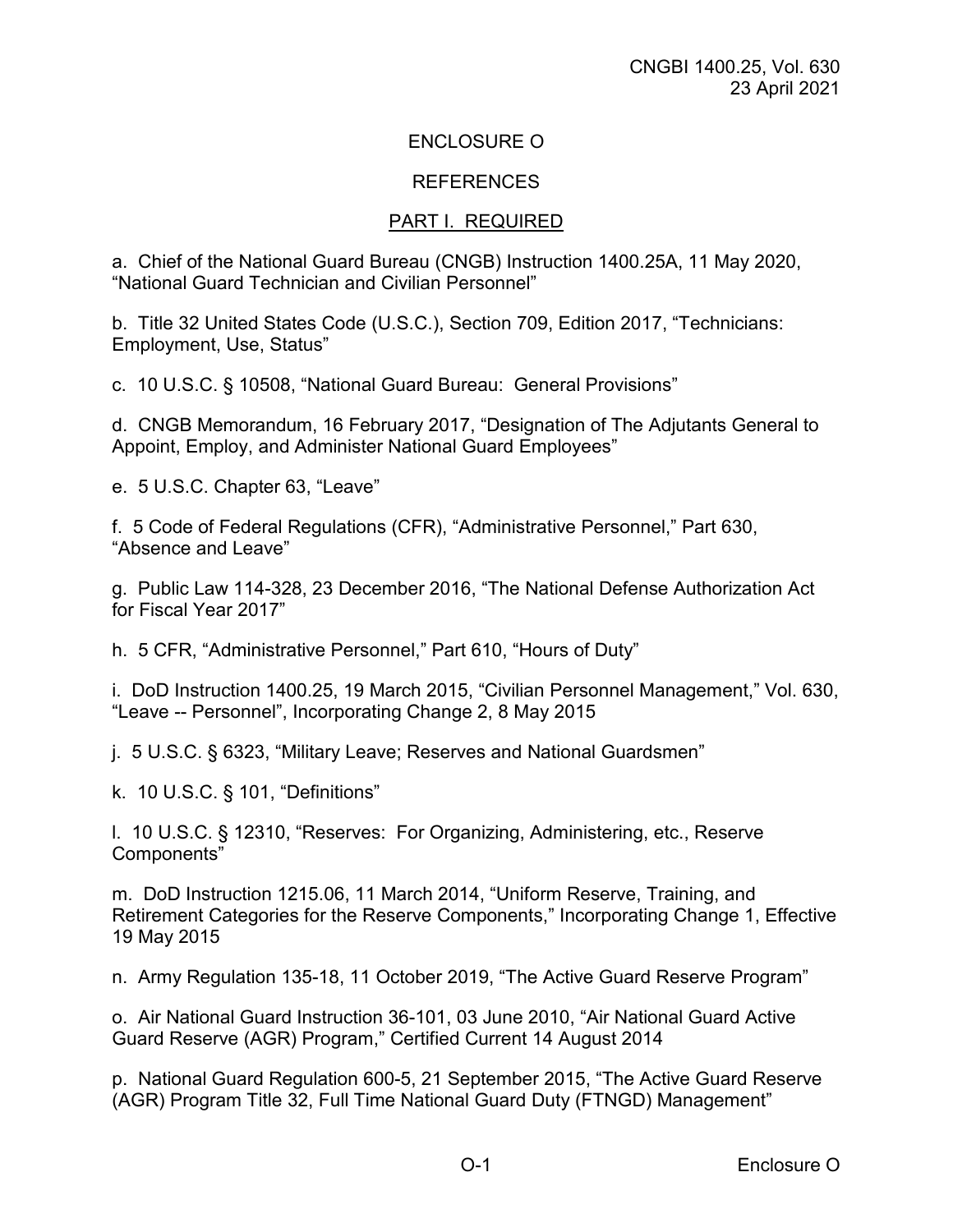q. Air National Guard Instruction 36-6, 09 November 2010, "The Air National Guard Statutory Tour Program Policies and Procedures," Certified Current 01 May 2013

r. 10 U.S.C. § 12315, "Reserves: Duty With or Without Pay"

s. 10 U.S.C. § 12301, "Reserve Components Generally"

t. Executive Order 13223, 14 September 2001, "Ordering the Ready Reserve of the Armed Forces to Active Duty and Delegating Certain Authorities to the Secretary of Defense and the Secretary of Transportation"

u. U.S. Office of Personnel Management Compensation Policy Memorandum 2003-14, "Return of Activated Military Members to Federal Civilian Employment"

v. U.S. Office of Personnel Management Compensation Policy Memorandum 2008-12, "Update on Excused Absence for Employees Returning from Active Military Duty"

w. U.S. Office of Personnel Management Compensation Policy Memorandum 2008-21, "Minimum Service Requirement to Receive 5 Days of Excused Absence for Employees Returning from Active Military Duty"

x. U.S. Office of Personnel Management, "The Guide to Processing Personnel Actions," 13 October 2013, Chapter 15, "Placement in Nonpay or Nonduty Status"

y. 38 U.S.C. § 43, "Employment and Reemployment Rights of Members of the Uniformed Services"

z. 5 CFR Part 353, "Restoration to Duty from Uniformed Service or Compensable Injury"

aa. 5 U.S.C. Chapter 55, "Pay Administration," Subchapter V, "Premium Pay"

bb. 5 CFR Part 551, "Pay Administration Under the Fair Labor Standards Act"

cc. 5 U.S.C. § 5542, "Overtime Rates; Computation"

dd. 5 U.S.C. Chapter 61, "Hours of Work"

ee. 5 CFR Subpart A, "Premium Pay"

ff. 32 U.S.C. § 115, "Funeral Honors Duty Performed as a Federal Function"

gg. 37 U.S.C. 115, "Reserves; Members of National Guard: Inactive-Duty Training"

hh. CNGB Instruction 8100.01, 29 September 2014, "National Guard Conference Policy," Validity Extended to 27 March 2020

ii. CNGB Instruction 1400.25 Vol 715, 29 June 2020, "National Guard Technician and Civilian Personnel Voluntary and Non-Disciplinary Actions Program"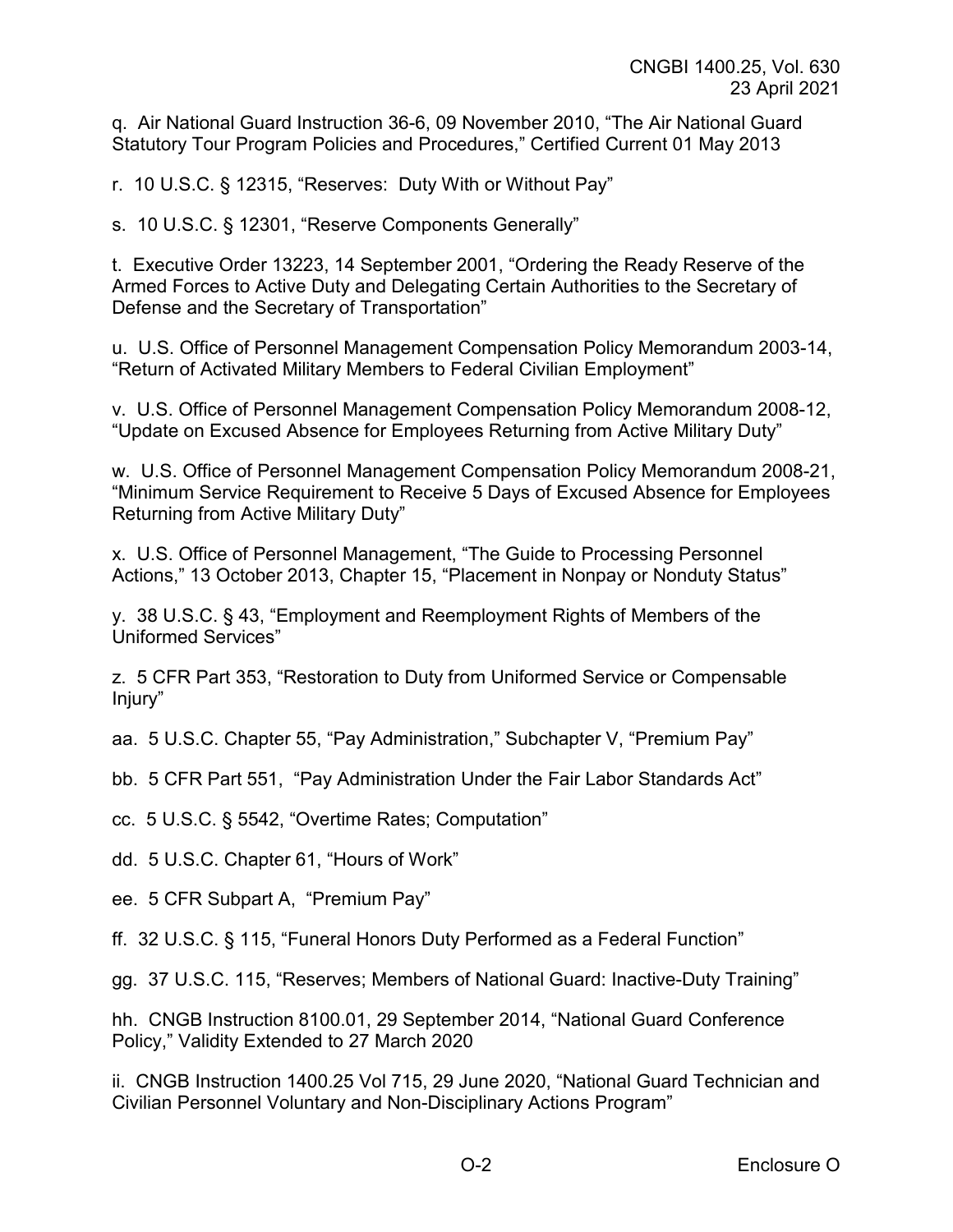jj. CNGB Instruction 1400.25 Vol 752, 29 June 2020, "National Guard Technician and Civilian Personnel Discipline and Adverse Action Program"

kk. 5 U.S.C. Section 7131, "Official Time"

ll. 32 U.S.C. § 502, "Required Drills and Field Exercises"

mm. 37 U.S.C. § 206, Edition 2017, "Reserves; Members of National Guard: Inactiveduty Training"

nn. DoD Instruction 1205.18, 5 June 2020, "Full-Time Support (FTS) to the Reserve Components"

oo. Comptroller General Decision B-13972, 05 February 1973, 52 Comp Gen 471

pp. Comptroller General Decision B-211249, 20 September 1983

qq. U.S. General Accounting Office (GAO) Comptroller General Decision B-211249, 20 September 1983, "Decision Concerning Procedures to Charge Leave Accounts" (Civilian Government employee present for work while simultaneously on Active Duty)

rr. U.S. GAO Comptroller General Decision B-133972, 14 October 1969, 49 Comp. Gen. 233, "Leaves of Absence -- Civilians on Military Duty"

ss. U.S. GAO Comptroller General Decision B-133972, 05 February 1973, 52 Comp. Gen. 471, "Civilian Pay Without Charge to Military or Civilian Leave for the Day of Departure"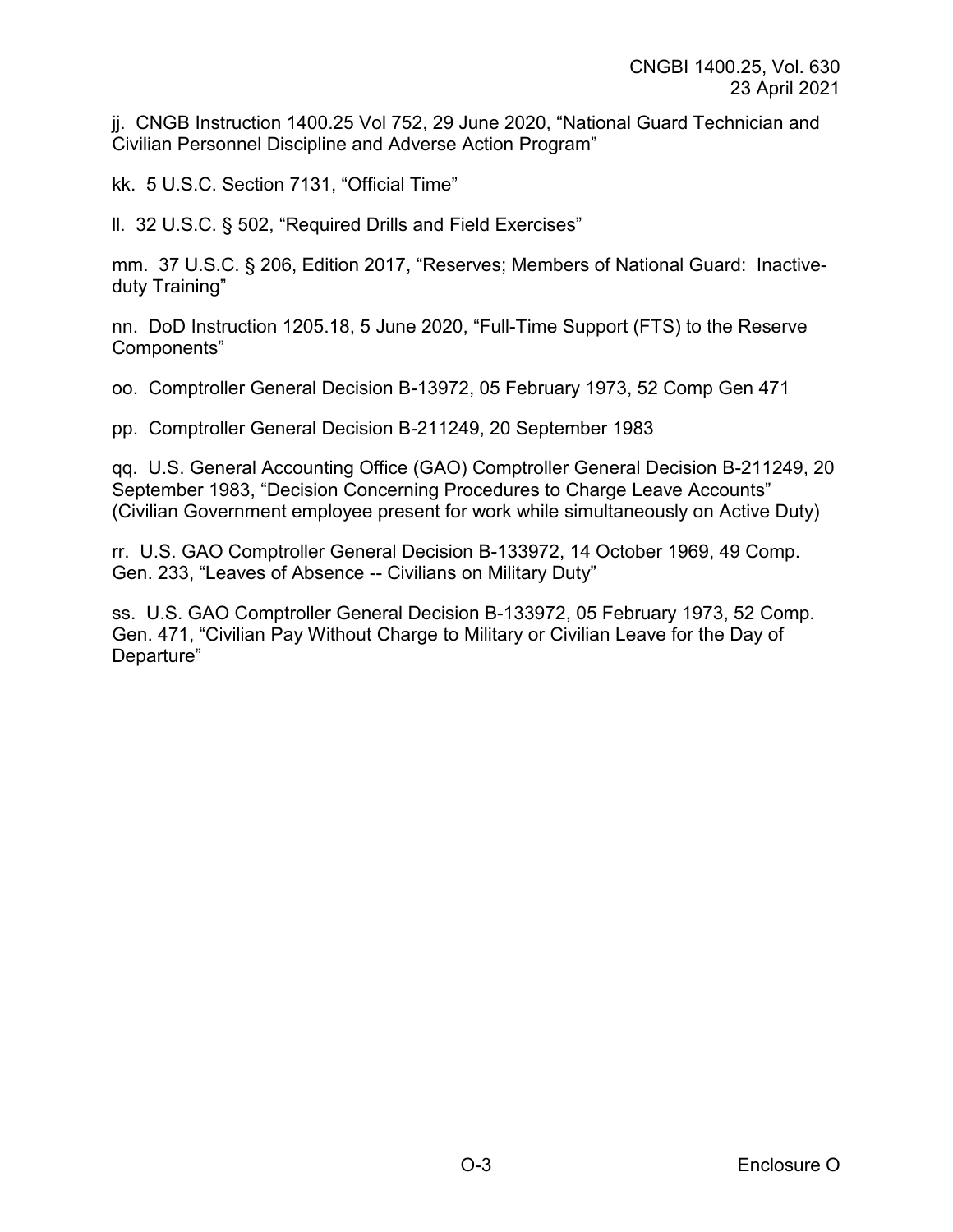# **GLOSSARY**

#### PART I. ACRONYMS

| <b>ADOS</b>     | Active duty for operational support                      |
|-----------------|----------------------------------------------------------|
| <b>AUS</b>      | <b>Absent - Uniformed Service</b>                        |
| <b>AWOL</b>     | Absent without leave                                     |
| <b>CNGB</b>     | Chief of the National Guard Bureau                       |
| <b>FERS</b>     | <b>Federal Employees Retirement System</b>               |
| <b>FTNGD-OS</b> | <b>Full-Time National Guard Duty-Operational Support</b> |
| FY.             | Fiscal year                                              |
| <b>HRO</b>      | <b>Human Resources Officer</b>                           |
| <b>IAW</b>      | In accordance with                                       |
| <b>IDT</b>      | Inactive duty training                                   |
| <b>LWOP</b>     | Leave without pay                                        |
| <b>MFH</b>      | Military funeral honors                                  |
| NG.             | <b>National Guard</b>                                    |
| <b>NGB</b>      | <b>National Guard Bureau</b>                             |
| <b>OCO</b>      | <b>Overseas Contingency Operation</b>                    |
| <b>OPM</b>      | Office of Personnel Management                           |
| <b>SAD</b>      | <b>State Active Duty</b>                                 |
| <b>TAG</b>      | The Adjutant General                                     |
| <b>VLTP</b>     | <b>Voluntary Leave Transfer Program</b>                  |

### PART II. DEFINITIONS

Absence Without Leave -- An absence from duty (tardiness or leaving the work area) that has not been authorized or approved by the proper official in accordance with this instruction.

Absent -- Uniformed Services -- Status upon entry into uniformed service when qualifying for reservist differential or the beginning of an unpaid uniformed service period until eligible for restoration under the Uniformed Services Employment and Reemployment Act rights.

Accrued Leave -- Leave earned by an employee during the current leave year that is unused at any given time in that leave year.

Active Guard Reserve -- Full-time National Guard duty in accordance with reference b, Sections 502(f) and 502(f)(2), for 180 days or more; or a Soldier or Airman serving on an active duty tour under reference k, subparagraph (d)(6).

Alternative Work Schedules -- Work schedules instead of traditional fixed work schedules (for example, 8 hours per day, 40 hours per week). There are two categories of alternative work schedules: flexible work schedules and compressed work schedules.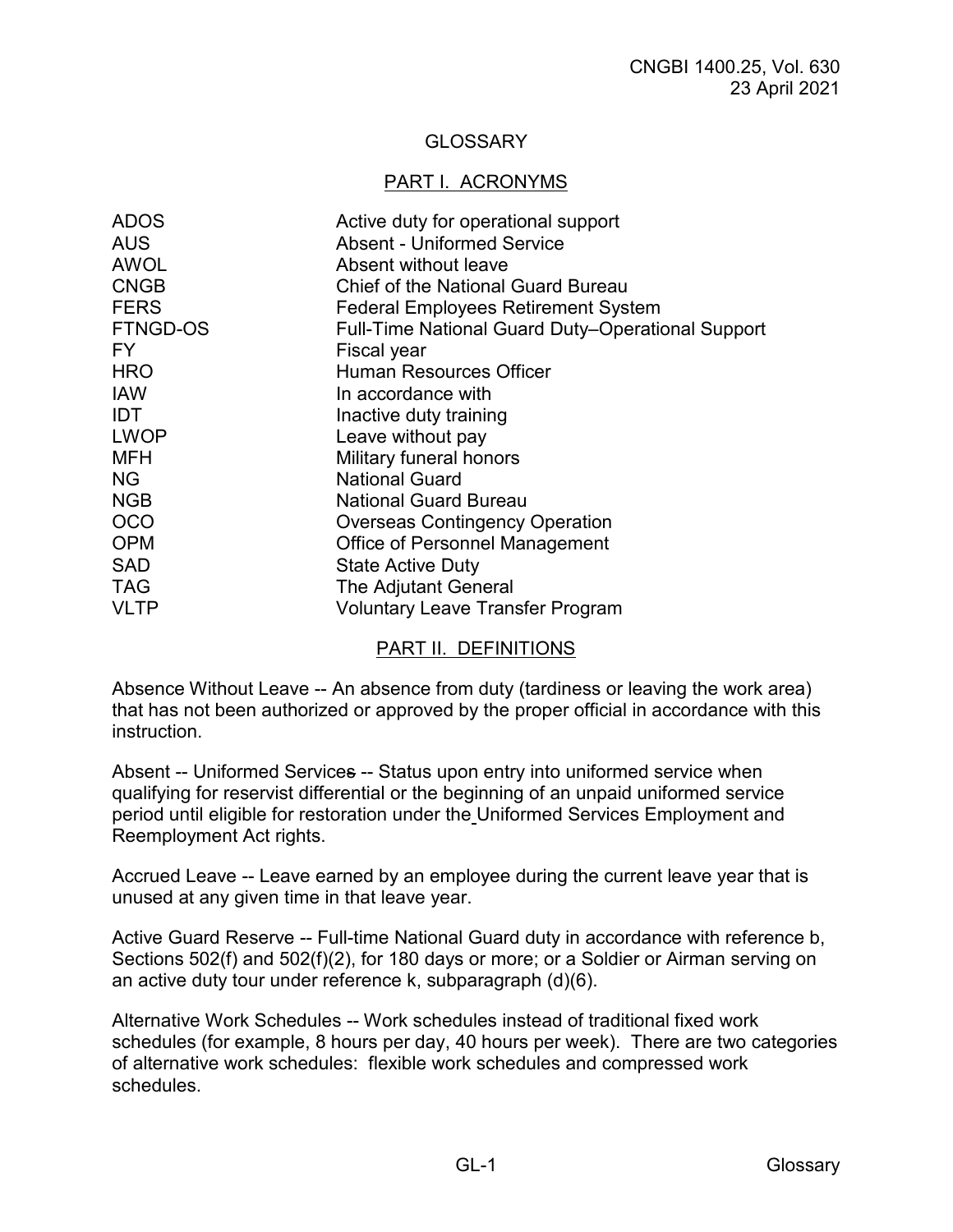Compressed Work Schedules -- An employee's basic work requirement for each pay period scheduled (by the agency) for less than 10 workdays. Compressed work schedules are always fixed schedules.

Contingency Operation -- A military operation designated by the Secretary of Defense as one in which members of the Armed Forces are or may become involved in military actions, operations, or hostilities against an enemy of the United States or against an opposing military force or that results in the call or order to, or retention on, active duty of members of the uniformed services, or any other provision of law during a war or during a national emergency declared by the President or Congress in accordance with reference k, subparagraph (a)(13).

Earned Compensatory Time Off -- Time off with pay in lieu of overtime pay for irregular or occasional overtime work or, when permitted under State flexible work schedule programs, time off with pay in lieu of overtime pay for regularly scheduled or irregular or occasional overtime work.

Earned Compensatory Time Off for Travel -- Time spent by an employee in a travel status away from the employee's official duty station when such time is not otherwise compensable.

Employee -- Title 32 dual status excepted service employees and Title 5 National Guard excepted or competitive service employees defined in reference g.

Excused Absence -- An absence from duty authorized without loss of pay and without charge to leave that is not authorized under section 6329a of reference e.

Family Member -- An individual with any of these relationships to the employee: spouse and parents thereof; sons and daughters, and spouses thereof; parents and spouses thereof; brothers and sisters, and spouses thereof; grandparents and grandchildren, and spouses thereof; domestic partner and parents thereof; or any individual related by blood or affinity whose close association with the employee is the equivalent of a family relationship.

Flexible Work Schedule -- Designated hours (core hours) and days when an employee must be present for work. A flexible work schedule also includes designated hours during which an employee may elect to work in order to complete the employee's basic (non-overtime) work requirement.

Leave Without Pay -- A temporary non-pay status and absence from duty.

Leave Year -- The period beginning with the first day of the first complete pay period in a calendar year and ending with the day immediately before the first day of the first complete pay period in the following calendar year.

Medical Emergency -- A medical condition of an employee or a family member that is likely to require an employee's absence from duty for a prolonged period and would